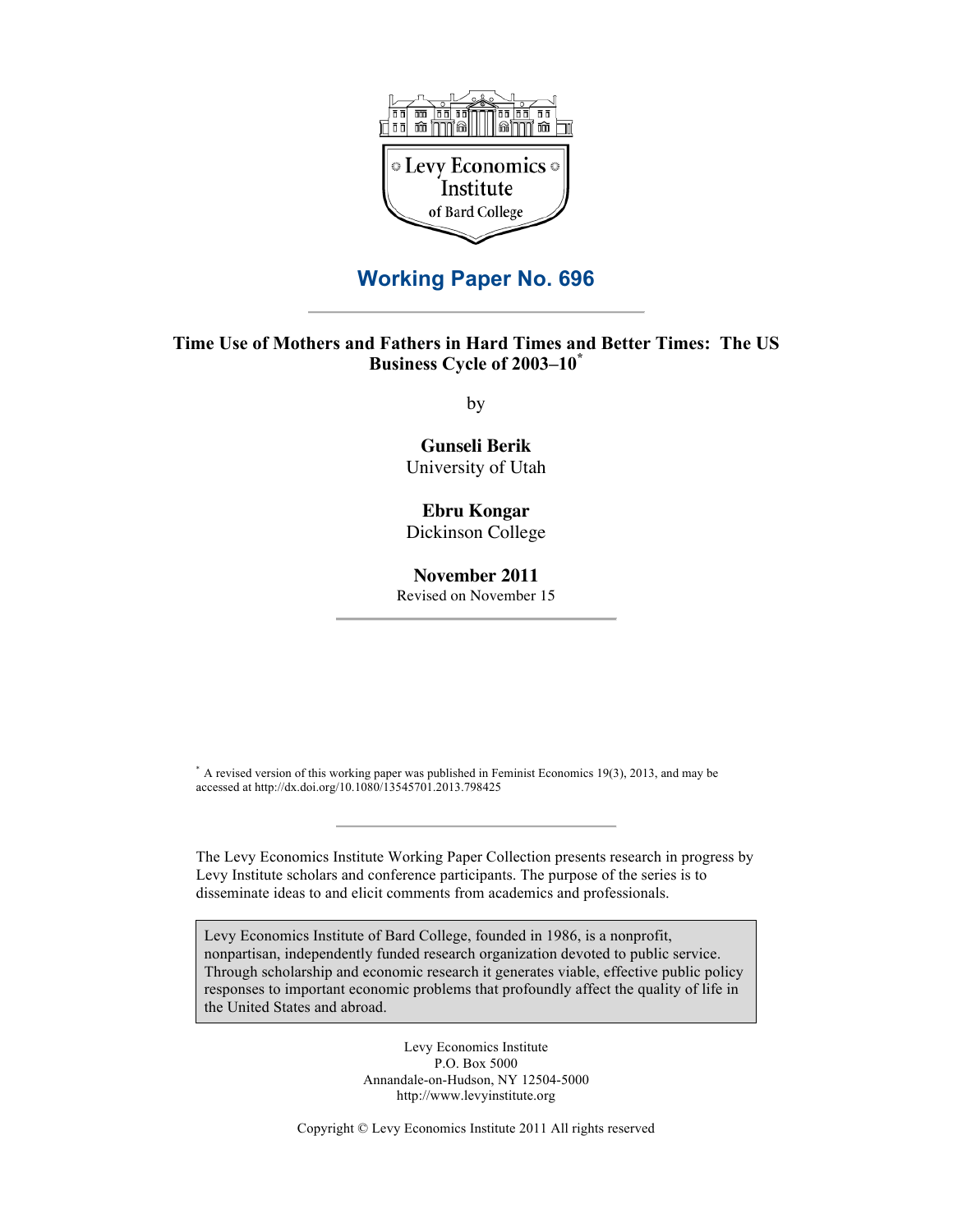# **ABSTRACT**

The US economic crisis and recession of 2007–09 accelerated the convergence of women's and men's employment rates as men experienced disproportionate job losses and women's entry into the labor force gathered pace. Using the American Time Use Survey (ATUS) data for 2003–10, this study examines whether the narrowing gap in paid work over this period was mirrored in unpaid work, personal care, and leisure time. We find that the gender gap in unpaid work followed a U-pattern, narrowing during the recession but widening afterward. Through segregation analysis, we trace this U-pattern to the slow erosion of gender segregation in housework and, through a standard decomposition analysis of time use by employment status, show that this pattern was mainly driven by movement toward gender-equitable unpaid hours of women and men with the same employment status. In addition, gender inequality in leisure time increased over the business cycle.

**Keywords**: Economics of Gender; Unemployment; Time Use; Economic Crises

**JEL Classifications**: D13, J16, J22, J64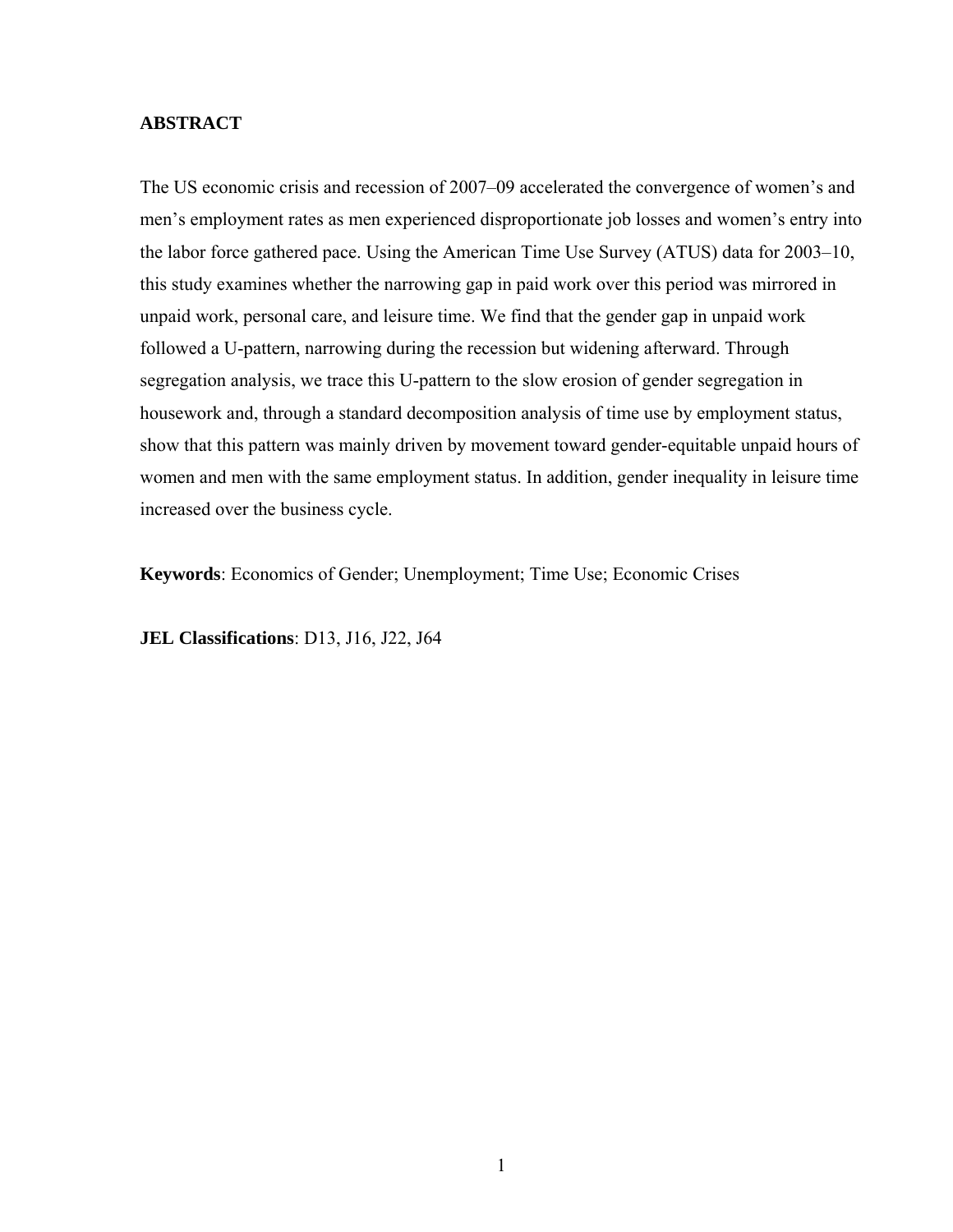# **INTRODUCTION**

 $\overline{a}$ 

In December 2007, the US economy entered the longest and the deepest economic downturn since the Great Depression. Between 2007 and 2009, the average unemployment rate doubled, increasing from 4.6 percent in 2007 to 9.3 percent in 2009. Job losses came disproportionately for men as the male-dominated manufacturing and construction sectors were hit harder. Growing evidence suggests that, in the face of high male unemployment, women entered the labor force as added workers to supplement family income (Şahin, Song, and Hobijn 2010). Women's share of paid employment, which had been hovering around 45 percent since 1978, reached the 50 percent threshold for the first time in US history in 2009 (IWPR 2011a).<sup>1</sup> The "Great Recession" thus provided the context for acceleration of the trends that have been under way since the  $1950s$ <sup>2</sup>. This study examines whether the recession also occasioned convergence in gender disparity in unpaid work burden and overall progress toward gender equity in workloads, leisure time, and personal care hours.

The long-term trend in unpaid childcare and housework in the US has been one of gender convergence. A number of studies found that, between 1965 and 2003, the gender difference in paid work hours narrowed as men spent more time on unpaid work and women spent less (Bianchi, Robinson, and Milkie 2006; Blau and Kahn 2005). However, progress in gender equality in unpaid work was much slower compared to paid work, and as of the early 2000s, women continued to take on a disproportionate share of unpaid work (Bianchi, Robinson, and Milkie 2006; Sayer 2005).

In this study we examine the extent to which the narrowing of gender disparity in paid work during the 2007–09 recession was accompanied by gender convergence in unpaid work, leisure, and personal care time. The recession's impact on time use has not yet been comprehensively examined. More generally, our knowledge of gendered outcomes of the latest business cycle in time use (unpaid work, leisure, and personal care) is very limited. Only a few

<sup>&</sup>lt;sup>1</sup> According to seasonally adjusted Current Employment Statistics data, the share of women in payrolls peaked in October 2009 at 49.96 percent (BLS 2010). The seasonally unadjusted data show that women's share in payrolls reached 50.02 percent in November 2009 and peaked in January 2010 at 50.29 percent.

<sup>&</sup>lt;sup>2</sup> Notably, between 1970 and 2007, US women's labor force participation rate increased from 43.3 percent to 59.1 percent, and the proportion of men in the labor force decreased slightly, from 80 percent to 73 percent (Lee and Mather 2008). The trend in women's labor force participation rate held for married women and those with young children. Between 1970 and 2007, labor force participation of married women increased from 40.8 percent to 61 percent and that for married mothers (with children under 18 years) rose from 39.7 percent in 1970 to 69.3 percent in 2007 (Macunovich 2010).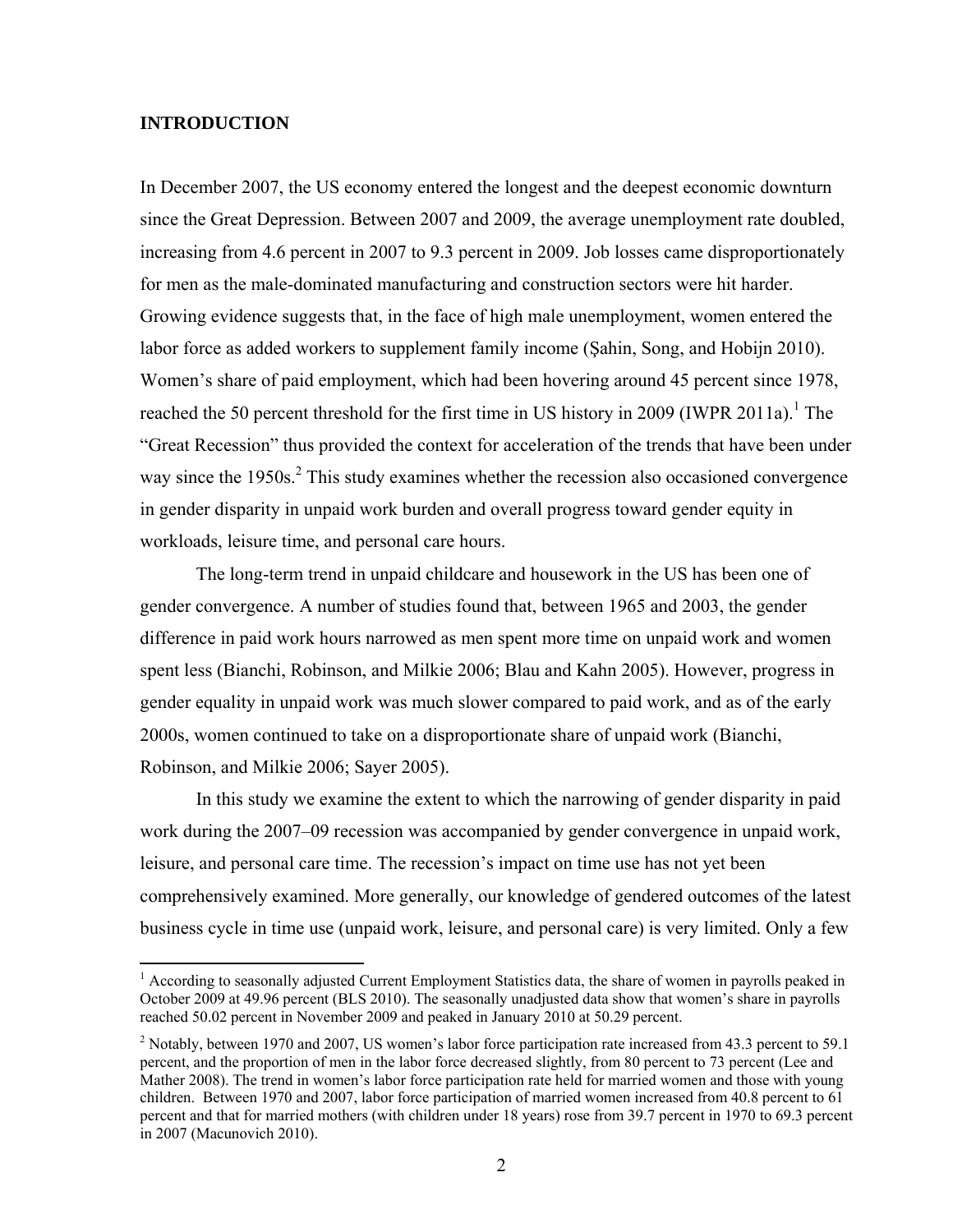studies have analyzed intra-household time use questions in the context of either the Great Recession or the 2003–10 business cycle. The focus of these studies has been on the effect of unemployment on family time (Morrill and Pabilonia 2011) and the changes in time use ushered by declining market (paid work) hours of men (Aguiar, Hurst, and Karabarbounis 2011). A comprehensive analysis of the effect of the 2003–10 cycle on the trends under way in unpaid work hours—via the cycle's effect on paid work hours—would provide new insights on recent progress toward greater fairness in sharing of unpaid work burden and changes in gendered well-being.

Our empirical analysis relies on individual-level data from the 2003–10 American Time Use Survey (ATUS) and the methodology recommended by the Bureau of Labor Statistics (BLS) for multi-year analysis of changes in time use (US Census Bureau 2006). The sample consists of women and men who live in the same household with their spouse and at least one child and hence we refer to women and men interchangeably as mothers and fathers. We undertake three complementary analyses: First, we conduct analysis of variance (ANOVA) and post-hoc analysis to determine the variations in time use by gender over the 2003–10 business cycle. This analysis shows that the gender convergence in paid work was accompanied by a convergence of unpaid work hours during the recession period followed by a divergence in the postrecession period leading to an overall rise in work hours of women vis-à-vis men. Gender inequality in leisure hours widened over the business cycle.

Second, we examine the extent of gender segregation in detailed housework and childcare activities in order to gain insights into the source of the U-shaped pattern in unpaid work. This analysis shows that while gender segregation in housework was greater than in childcare, both activities became less segregated during the recession, but segregation in housework picked up again in the postrecession period. Thus, this study highlights both the resistance of gender division in housework to change and the slow change that is underway in childcare.

Third, through a standard decomposition analysis we examine the time use patterns by employment status of women and men—full-time employed, part-time employed, unemployed, not in the labor force. This analysis shows that the narrowing gender gap in unpaid labor during the Great Recession and the widening gap in its aftermath were driven largely by the withinemployment status group changes. Changes in employment status contributed to more equitable

3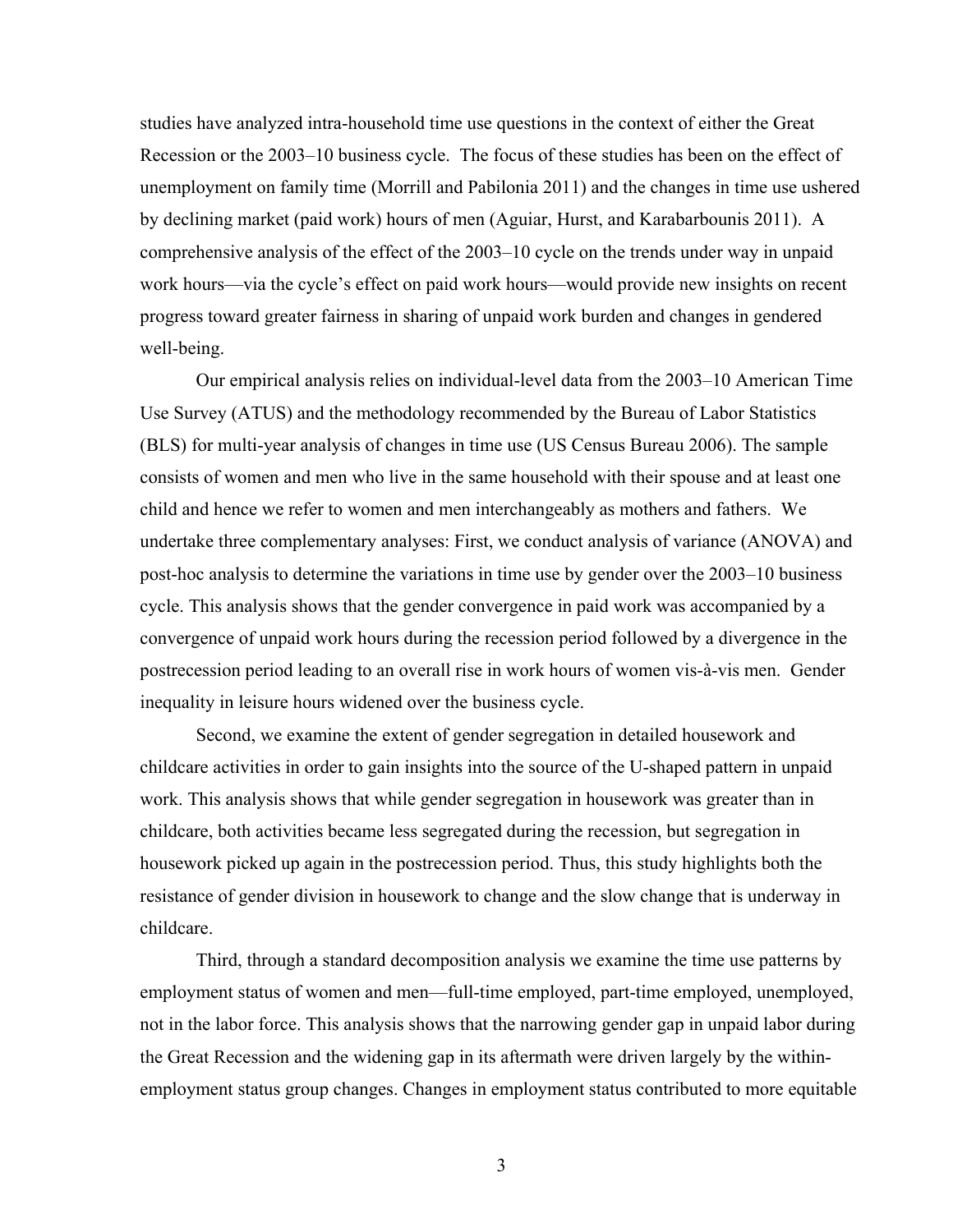sharing of unpaid labor over the business cycle (through changes in women's employment status during the recession and changes in men's employment status in the aftermath).

## **BACKGROUND**

 $\overline{a}$ 

Macroeconomic theory has long predicted household production to increase during recessions as households substitute home-produced goods and services for market purchases (Benhabib, Rogerson, and Wright 1991; Greenwood and Hercowitz 1991). Only recently has it been possible to empirically test the relationship between unpaid household production and recessions for the US as time use data became available over a business cycle. American Time Use Survey (ATUS) data, available since 2003, have enabled an emerging literature on the relationship between unemployment, and lately the Great Recession, and unpaid work hours in the US economy.

Focusing on the 2003–06 period, the first phase of the latest business cycle, Michael Burda and Daniel S. Hamermesh (2010) show that the metropolitan area unemployment rates in the US were positively correlated with unpaid work hours while unemployment, measured at the individual level, caused a disproportionate increase in leisure time rather than home production.<sup>3</sup> Mark Aguiar, Erik Hurst, and Loukas Karabarbounis (2011) find that a considerable share of the decline in market work hours during the Great Recession (35 percent of the foregone market hours) was allocated to home production. The focus of these studies has been changes in household production at the aggregate level with no attention to gender-differentiated effects of unemployment.

An equally limited number of gender-aware studies have examined the changes in time use during the Great Recession. Based on 2008 ATUS data Heidi Hartmann, Ashley English, and Jeffrey Hayes (2010) have identified a gender asymmetry in the recession's impact on caregiving time: while individual unemployment doubled women's caregiving time, it increased men's caregiving time only slightly. Unemployed men spent twice as much time on housework as employed men but barely increased their caregiving time. Examining the variation in the time parents spent with their children with state unemployment rates over the 2003–09 period, Morrill and Pabilonia (2011) have found that mothers' time with children was invariant to state

<sup>&</sup>lt;sup>3</sup> The finding that unpaid work hours increase with unemployment rates in the US also holds for other industrialized economies, namely, Germany, Italy, Australia, and Korea (Lee, Kawaguchi, and Hamermesh 2011).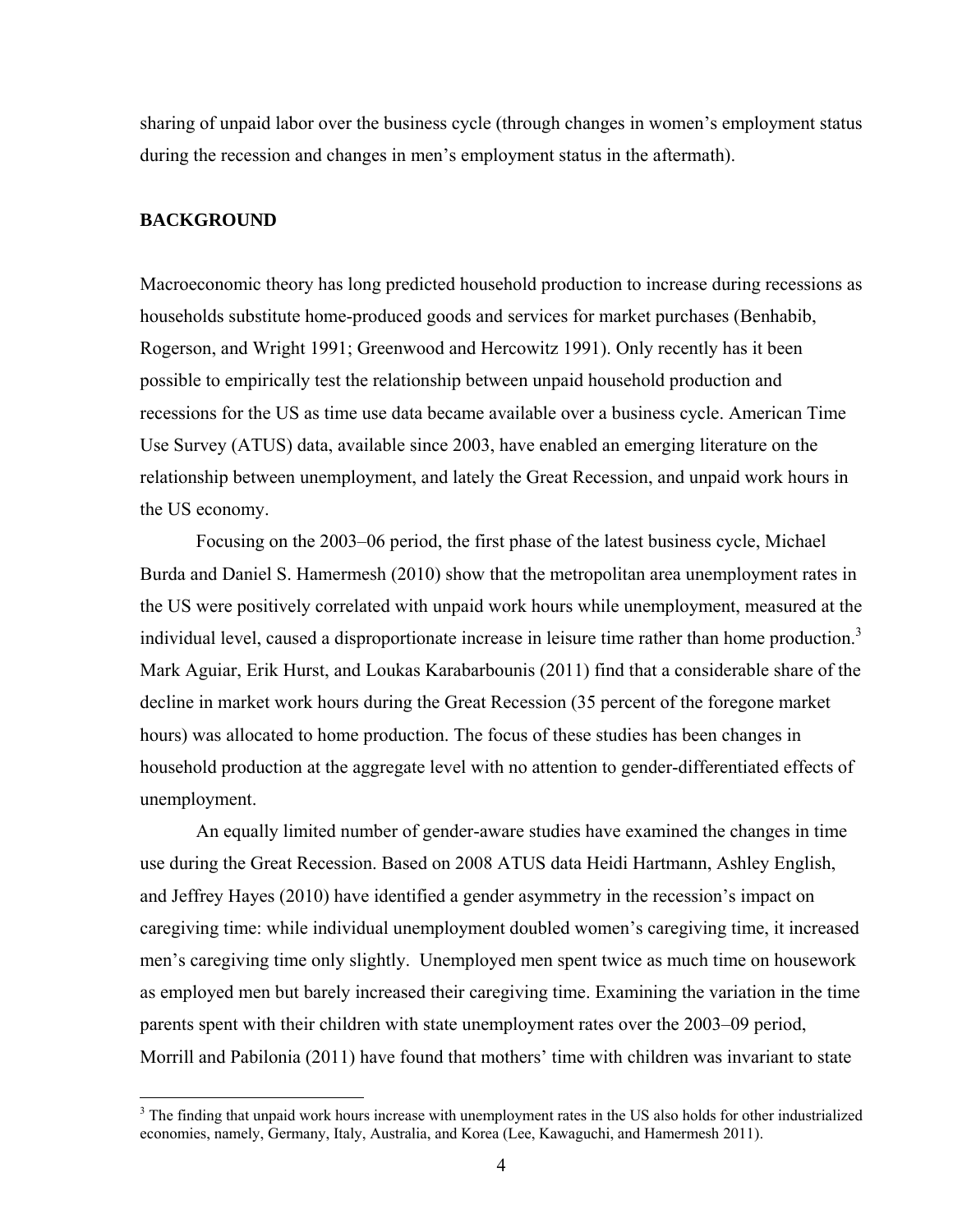unemployment rates. However, at higher unemployment rates the time mothers spent on educational (enriching) childcare activities such as socializing and attending cultural events with children decreased (Morrill and Pabilonia 2011).<sup>4</sup> As the state unemployment rates increased, fathers spent more time in all childcare activities, including the enriching ones.<sup>5</sup>

These findings suggest that the patterns during the cycle were consistent with those identified in gender-differentiated microeconomic crosssection and trend analyses for the US (Bianchi et al. 2000; Bianchi, Robinson, and Milkie 2006). Cross-sectional analyses of variation in time use by individual and household characteristics have found that in the US employed mothers and fathers spend less time on childcare and housework compared to their counterparts who are not employed (Bianchi, Wight, and Raley 2005; Hartmann, English, and Hayes 2010). Both employed and unemployed women spend more time on housework and childcare than their male counterparts (Hartmann, English, and Hayes 2010).

 Trend data also show that in the US as mothers increased paid work since 1965 they reduced their time in housework but not childcare and fathers increased their time in the home, initially in housework and gradually in childcare (Bianchi, Robinson, and Milkie 2006). Time diary data for the 1965–2000 period show that the difference between mothers' and fathers' paid work hours narrowed by more than 20 hours per week, primarily due to an increase in mothers' paid work hours (by 16 hours) (Bianchi et al. 2000). Studies that examined how mothers "financed" this 16 hour increase in their workload found that as mothers increased their paid work hours, they had considerably less leisure time and spent less time on personal care and housework (Bianchi et al. 2000; Howie et al. 2006; Sandberg and Hofferth 2001).

 Mothers seem to have protected their childcare time, even increasing it after 1985, a result that is also observed in other European countries (Gauthier, Smeeding, and Furstenberg 2004). Fathers in the US increased housework hours between 1965 and 1985. The convergence

 4 Morill and Pabilonia (2011) characterize enriching childcare activities as educational time with children, such as help with homework and reading to children, as well as time playing and talking with any of their children. For children aged two and older, they also include socializing and attending events with children (Pabilonia and Song 2011; Stewart 2010). For a complete list of activities, see Morrill and Pabilonia (2011).

<sup>&</sup>lt;sup>5</sup> While the institutional context may be very different, studies on the Global South show that recessions increase women's share of unpaid household labor. One mechanism through which this happens is substitution of home production for previously purchased market goods and services. During the Asian financial crisis in several countries women's total hours increased in absolute terms as well, as women took up paid work or additional hours of employment to make up for decline in their spouse's unemployment or fewer hours of employment (Lim 2000; Singh and Zammit 2000). Moreover, cross-section analyses of time use during nonrecessionary periods in China and Ethiopia show that convergence in women's and men's paid work hours was not paralleled in unpaid work (MacPhail and Dong 2007; Mabsout and van Staveren 2010).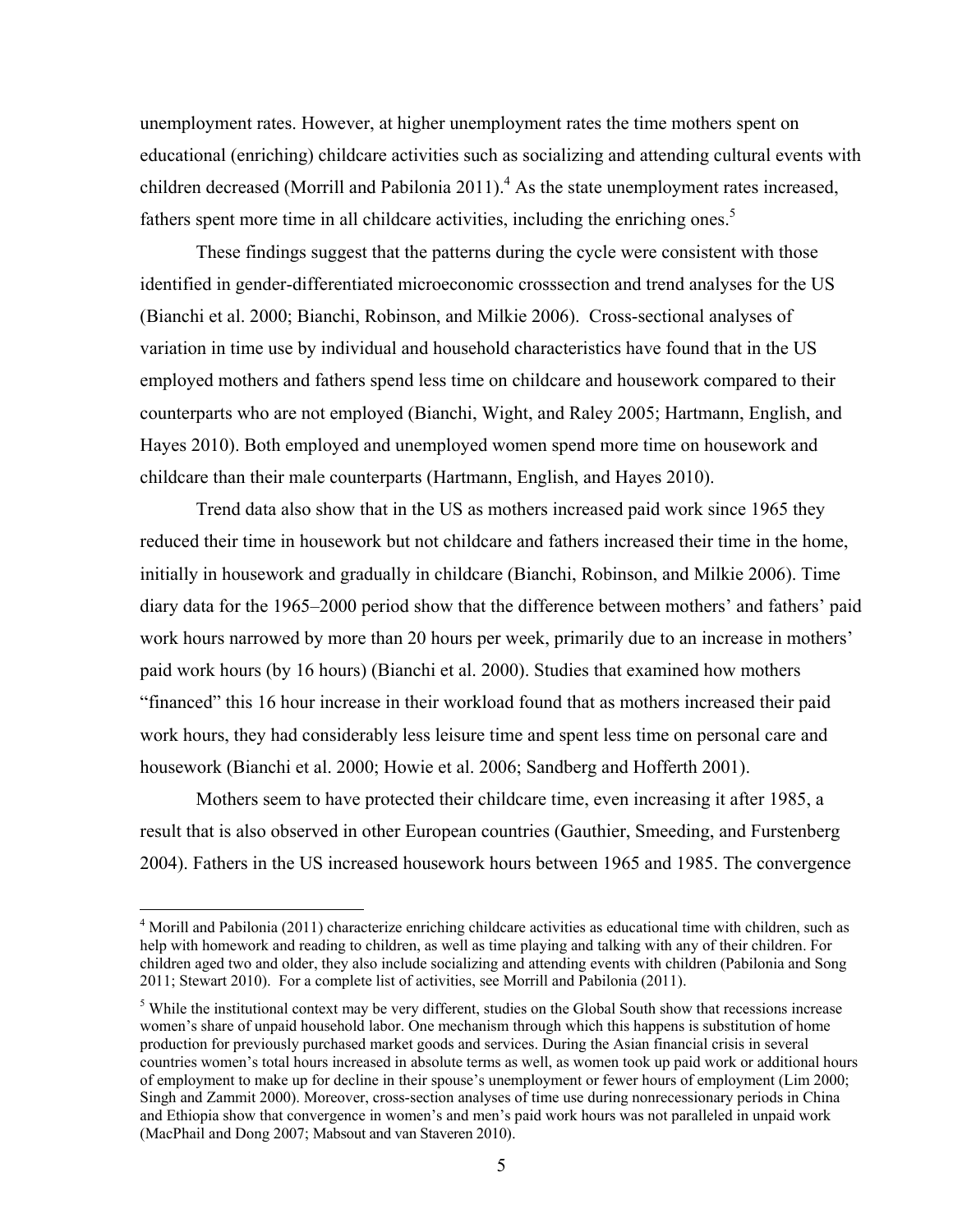in mothers' and fathers' housework hours slowed down in the post-1985 period, and was driven solely by a slight decline in mothers' housework hours (Blau and Kahn 2005). Over the same period, the convergence in childcare hours also stalled, as fathers and mothers increased their childcare hours by about the same amount. After 1995, the convergence in paid work hours also slowed down, but not as much as unpaid work hours.

Slower convergence in unpaid work compared to paid work has been traced to persistence of gender-inequitable norms with respect to childcare and housework (Rones, Ilg, and Gardner 1997; Sayer, Cohen, and Casper 2004.). While it became more acceptable for women to adopt the traditionally masculine behavior of breadwinning, men have been slow to adopt the feminine behavior of doing unpaid work, possibly because of its devaluation (Coltrane 2000; Risman 1998).

 Surveys of attitudes also suggest that the increase in fathers' childcare time since the early 1990s has been consistent with men's greater willingness to be more involved fathers (Boushey and O'Leary 2009; Coltrane 2000). There is some evidence that young men are taking jobs that offer flexibility and shorter work hours so that they can meet family responsibilities (Carr 2002). However, the attitudes toward housework remain more in conformity with traditional gender division of labor. A recent survey showed that 85 percent of women, but only 67 percent of men, agree that in households where women have jobs, women take on more responsibilities for the home and family than their male partners (Boushey and O'Leary 2009).

Similarly, the finding that mothers protected their childcare time when their paid work hours increased is traced to the meaning of motherhood in the US as always being there for your children (Hays 1996; Blair-Loy 2003). The same recent survey showed that these genderasymmetric norms regarding motherhood persist in today's economy: 54 percent of men and 44 percent of women agree that "it is harder for a mother who works outside the home to establish as warm and secure a relationship with her children as a mother who does not work outside the home" (Boushey and O'Leary 2009, p. 406).

A number of studies have also argued that further progress toward gender equality in unpaid labor hours is unlikely without relaxation of institutional constraints, such as moving away from the "male" model of employment (with long work weeks) and having childcare centers open for longer hours (Boushey and O'Leary 2009; Jacobs and Gerson 2004; Williams 2000). Thus, underlying the linkages between changes in paid and unpaid work hours of women and men is the interplay between labor markets, gender norms, and the institutional and

6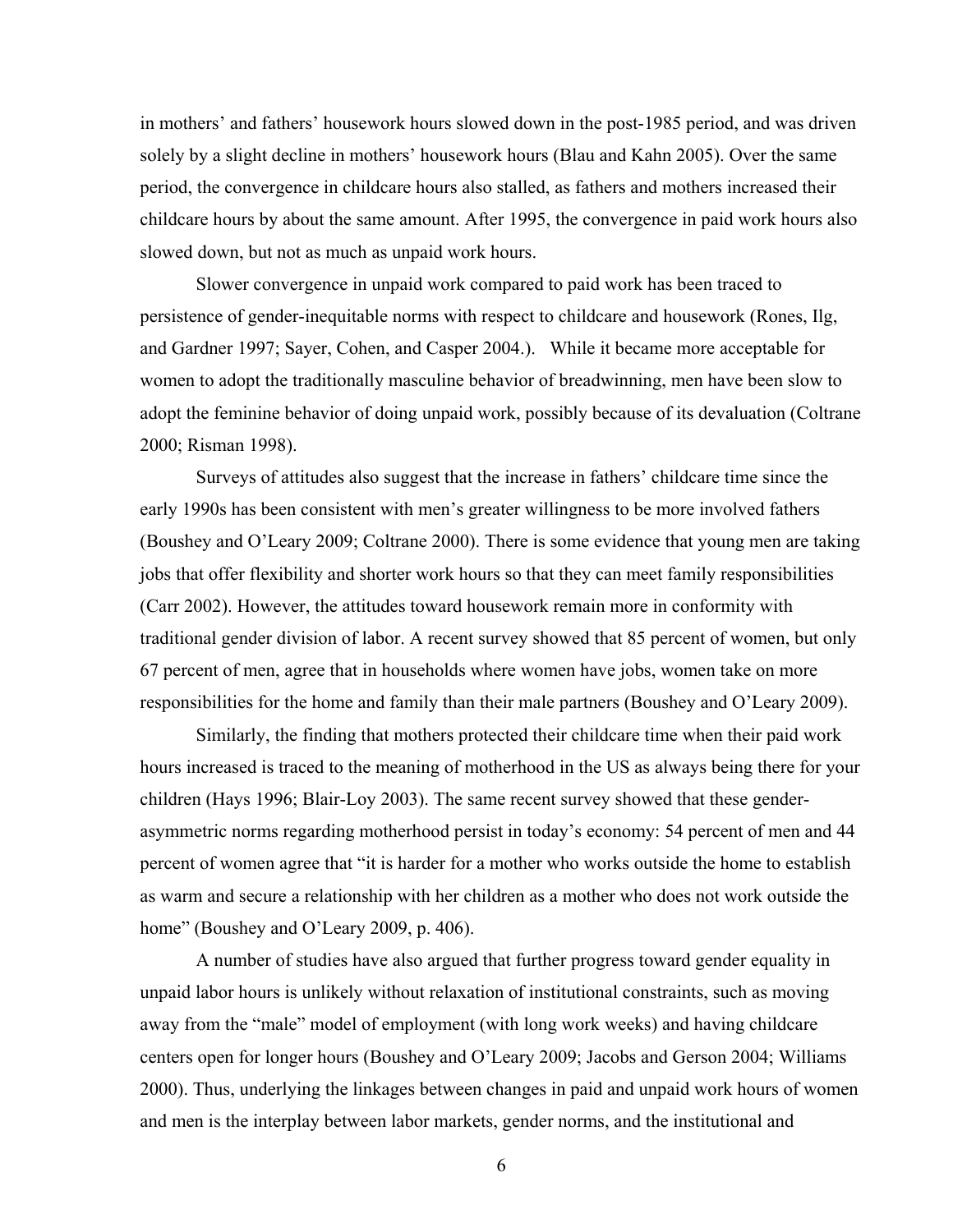historical setting. While this study does not investigate the factors that explain the gender differences in time use outcomes, it examines how these factors are reflected in the aggregate patterns of time use.

Based on the macroeconomic and microeconomic literatures we expect an inverse relationship between participation in paid work and engaging in unpaid household activities. Thus, the increase in women's paid work hours and decline in men's paid work hours should be reflected in corresponding shifts in women's and men's unpaid work hours. While we expect the convergence in paid work hours of women and men during the Great Recession to be coupled with convergence in unpaid work hours, there is no reason to expect changes in paid work hours of individuals to be matched exactly by the changes in their unpaid work hours, given the rigidities in gender norms. Just as childcare hours of employed women may not be responsive to their entry into the labor force or increased hours at paid work, housework hours of men may not be responsive to the decline in their labor market hours or employment status. As a result, leisure or personal care hours are also likely to be affected by the employment shifts ushered by the recession or the period of slow recovery. Taken together, these time use indicators will help identify gender differences in the well-being impacts of the Great Recession.

After the official end of the recession in July 2009, we expect the changes in unpaid work hours to have continued at a slower rate. Especially after January 2010, when men gained jobs while women's employment was flat, the paid employment gender gap began to widen (Kochhar 2011; IWPR 2011b), signaling a return to the paid work patterns of the prerecession years. Should the time use data reflect these trends, we expect a slowdown in the convergence of women's and men's unpaid work hours in the recovery period compared to the Great Recession.

## **EMPIRICAL ANALYSIS**

## **Data**

Our sample comprises 25,430 ATUS time diary respondents between the ages of 18 and 65 who resided in the same household with their spouse and at least one child. We exclude women and men who were in the armed forces, students, self-employed, or employed without pay. The sample includes 13,439 women and 11,991 men. Appendix Table 1 reports the individual and household characteristics of women and men in our sample.

7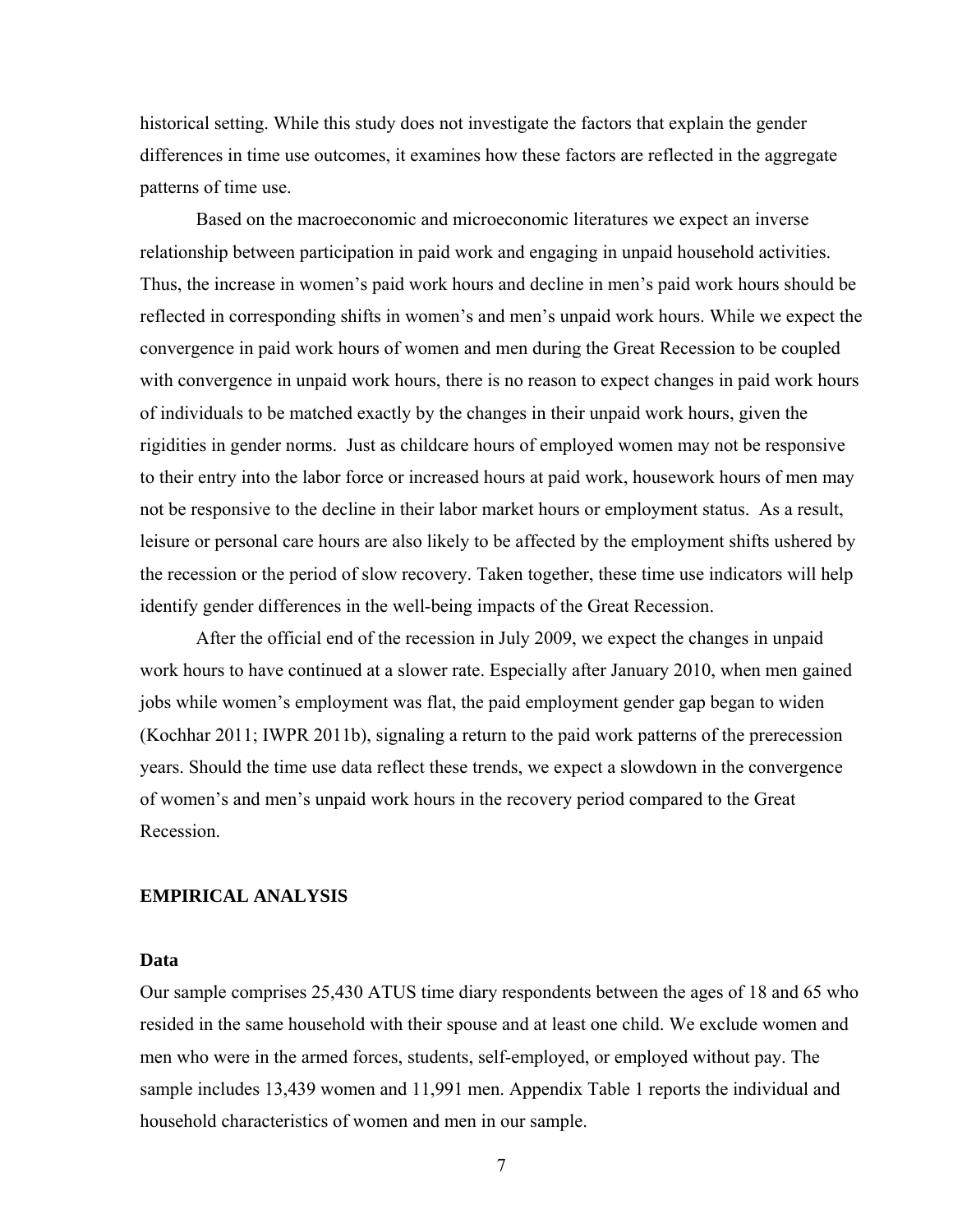Following the recent US empirical literature on time use, we distinguish among four alternative uses of time: (paid) market work, unpaid work (housework, childcare, adult care, shopping), leisure and sports activities, and personal care, which is mainly sleep (Connelly and Kimmel 2008; Kimmel and Connelly 2007). We aggregate detailed activities, reported according to the standard BLS categories, into these four groups. We keep childcare and housework as separate categories of work, assuming that market and home production of goods and services are perfect substitutes, except in the case of childcare. Unlike home production of goods and services, parental childcare is assumed to yield additional utility to parents.

Housework encompasses all types of housework, such as interior and exterior cleaning, laundry, sewing, repairing textiles, and shopping. Childcare comprises primary care activities of providing physical care for children; reading to, playing with, and looking after children; doing arts and crafts, playing sports, talking with, listening to children; organizing, planning, attending children's events; and picking up or dropping off children.<sup>6</sup> Adult care consists of providing physical and medical care for adults, obtaining medical and care services for them, and waiting associated with these activities. Personal care comprises of mostly sleep, but also includes selfcare activities. Leisure and sports activities, hereafter "leisure," encompass socializing and relaxing, television watching, and all sports activities such as playing soccer. We add the travel time related to each of the four activities.

We divide the most recent business cycle in the US economy into its three stages of expansion (January 2003–November 2007), crisis and recession (December 2007–June 2009), and recovery (July 2009–December 2010). While unemployment rates have continued to be high after the official end of the recession in June 2009, this periodization recognizes that the Great Recession period was distinct, and a modest recovery in employment was under way, especially in 2010.<sup>7</sup> Our analysis of ATUS data bears out the qualitative difference in the patterns of employment and labor force participation after June 2009. In order to conduct multiyear analysis that can be generalized to the US population from ATUS data files and that ensures estimate accuracy, we followed the methodology recommended by the BLS, which is

 $\overline{a}$ 

<sup>&</sup>lt;sup>6</sup> We leave out consideration of secondary activities because ATUS provides data on secondary care activities for only children younger than 13. Our focus on primary care activities enables obtaining results that are generalizable to the US population and sample sizes large enough for robust findings.

 $<sup>7</sup>$  This dating of the business cycle does not match the employment changes. While the recession lasted longer and</sup> entailed more job losses for men, men began to register job gains in January 2010. For women, the recession started later but as of August 2011 had yet to register job gains (IWPR 2011b).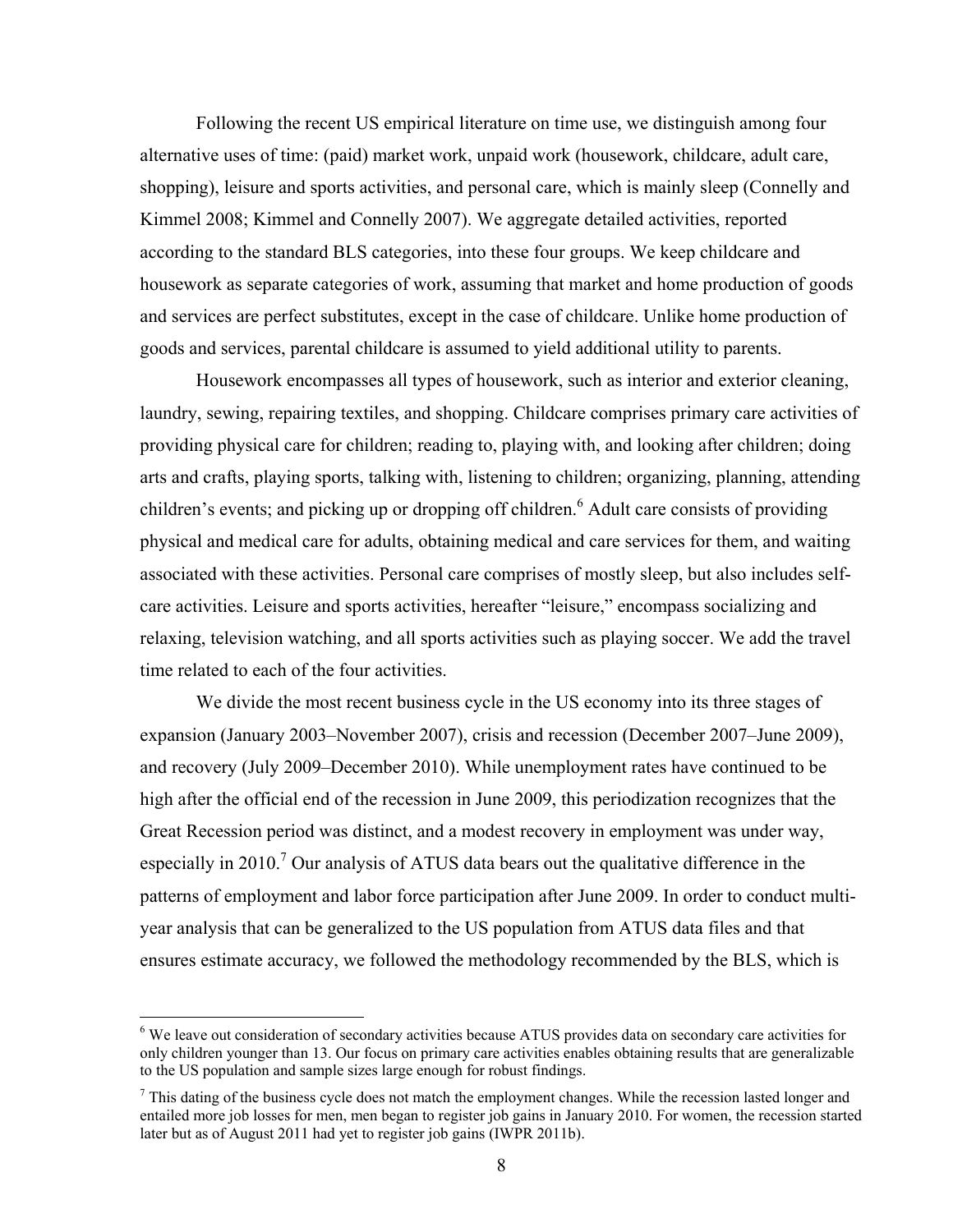outlined in the Appendix. This methodology involves appropriate weighting of samples and is the basis for all statistical analysis reported in the paper.

#### **Changes in Women's and Men's Employment over the Business Cycle**

Our empirical analysis begins with an examination of ATUS data for the changes in women's and men's labor force participation, employment status, and paid work hours over the 2003–10 business cycle. Table 1 shows that between 2003 and 2010 mothers' and fathers' distribution across employment categories became more similar. During the recession, this convergence was driven primarily by the entry of women into the labor force as full-time workers and to a lesser extent by the opposite changes—an exit pattern—for men. The increase in mothers' labor force participation rate during the recession is consistent with the long-term trend of increasing labor force participation rate of women in the US and the entry of women into the labor force as added workers to supplement family income during previous recessions (Şahin, Song, and Hobijn 2010).

Mothers' labor force participation rate increased by 3.6 percentage points during the recession, 2.7 percentage point of which took the form of an increase in the proportion of fulltime employed women. During the recession, fathers' unemployment increased, but by less than the increase in mothers' unemployment. However, unlike mothers, fathers moved into unemployment from full-time jobs. During the recession, the proportion of full-time workers among fathers declined by 1 percentage point. While most of this group of fathers became unemployed, a smaller share of them either found part-time employment or dropped out of the labor force

| $\mathbf{v}$ vn $\mathbf{v}$ (porcent) |             |           |           |      |       |       |      |      |       |
|----------------------------------------|-------------|-----------|-----------|------|-------|-------|------|------|-------|
|                                        |             | Total     |           |      | Women |       |      | Men  |       |
|                                        | Pre<br>Post |           |           |      |       |       |      |      |       |
|                                        | recession   | Recession | recession |      |       |       |      |      |       |
|                                        | T)          | (II)      | (III)     | (T   | (II)  | (III) |      | (II) | (III) |
| Full-time                              | 65.3        | 66.2      | 63.2      | 44.0 | 46.7  | 45.5  | 89.3 | 88.3 | 83.1  |
| Part-time                              | 11.2        | 11.4      | 11.6      | 18.9 | 18.8  | 18.2  | 2.6  | 29   | 4.2   |
| Unemployed                             | 3.5         | 4.3       | 6.4       | 39   | 4.9   | 6.0   | 3.0  | 3.6  | 6.9   |
| Out of the<br>labor force              | 20.0        | 18.2      | 18.8      | 33.2 | 29.6  | 30.3  | 5.1  | 53   | 5.8   |

*Table 1* Women's and men's distribution by employment status over the 2003–10 business cycle (percent)

*Source:* Authors' calculations from ATUS data files 2003–10. The numbers are weighted averages of weekend and weekday samples.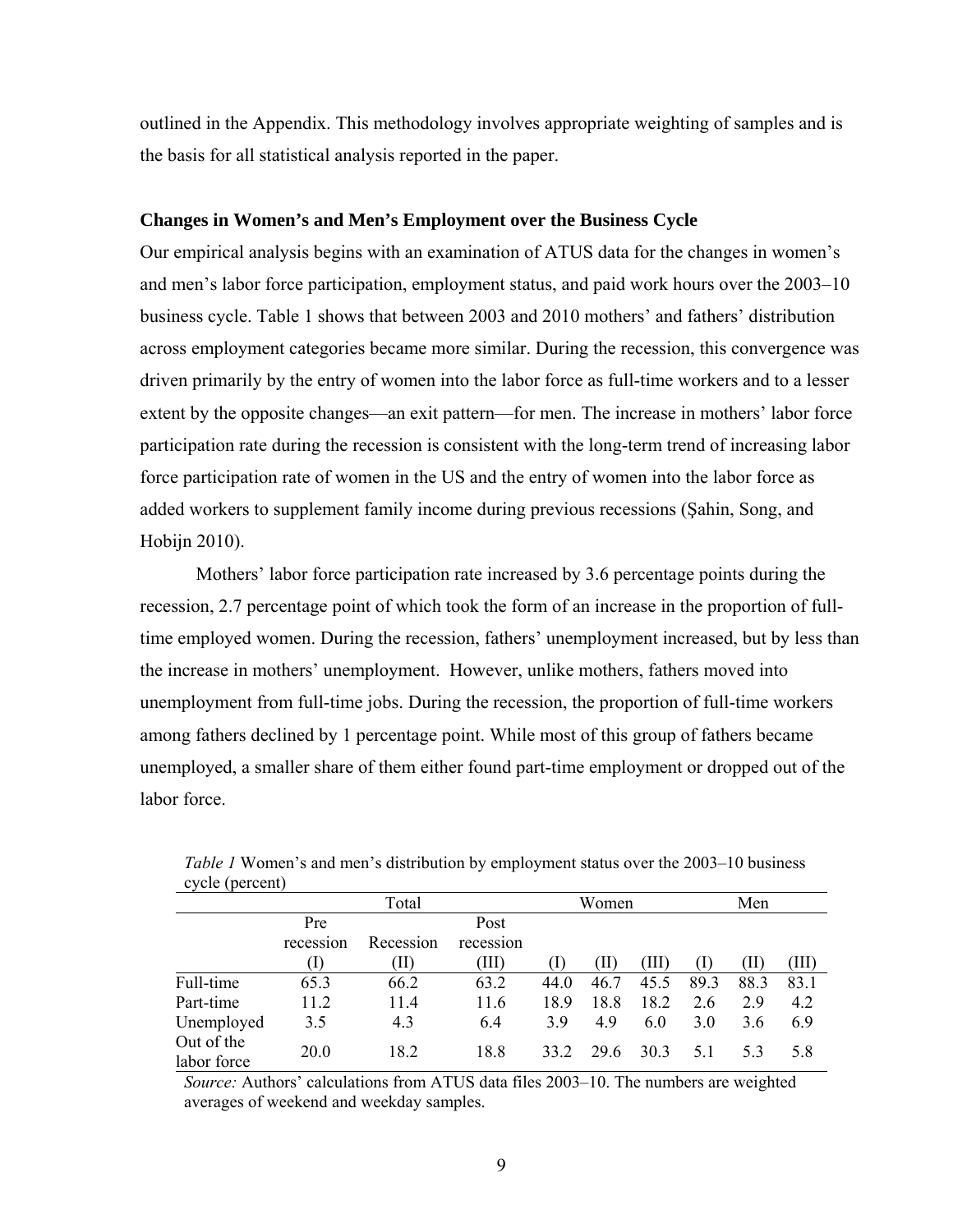After the recession, there were reversals in mothers' employment status: The proportion of employed mothers declined (by 1.2 percentage points for full-time employed women and 0.6 percentage points for part-time employed women). Mothers became unemployed and moved out of the labor force, contributing to a 1.1 and 0.7 percentage points increase in these groups, respectively. Despite the declines in women's labor force participation and employment, however, the convergence in women's and men's employment status continued, largely because the changes for men during the Great Recession became more pronounced in its aftermath as the proportion of unemployed men nearly doubled. This dramatic increase in unemployment was accompanied by a notable drop in the proportion of men who were employed full-time. The increase in men's unemployment during the postrecession period reflects continued job losses until the end of 2009, after the official end of the recession in June 2009. As data for 2011 become available, these employment status changes in the postrecession period might reflect the slow recovery that has been underway since the beginning of 2010.

As for hours at paid work, the recession occasioned a convergence similar to that in employment status as mothers' paid work hours increased and fathers' hours declined (Table 2). After the recession, the decline in hours continued, particulary among part-time employed fathers. Paid work hours of mothers with full-time jobs declined slightly while the hours of parttime employed mothers remained unchanged.

|                    |               | Women | Men  |
|--------------------|---------------|-------|------|
| Full-time employed | Prerecession  | 36.2  | 41.7 |
|                    | Recession     | 37.2  | 41.2 |
|                    | Postrecession | 36.6  | 41.1 |
| Part-time employed | Prerecession  | 20.8  | 32.1 |
|                    | Recession     | 21.9  | 31.6 |
|                    | Postrecession | 219   | 25.2 |

*Table 2* Weekly hours of full-time and part-time paid work by gender and business cycle (hours)

*Notes*: Authors' calculations from ATUS data files 2003– 10. Women and men are categorized as full-time employed, if they worked at least 35 hours per week.

Overall, these findings show that mothers' and fathers' distribution across employment categories and work hours became more similar over the business cycle. During the recession, this convergence was driven primarily by increases in mothers' labor force participation rate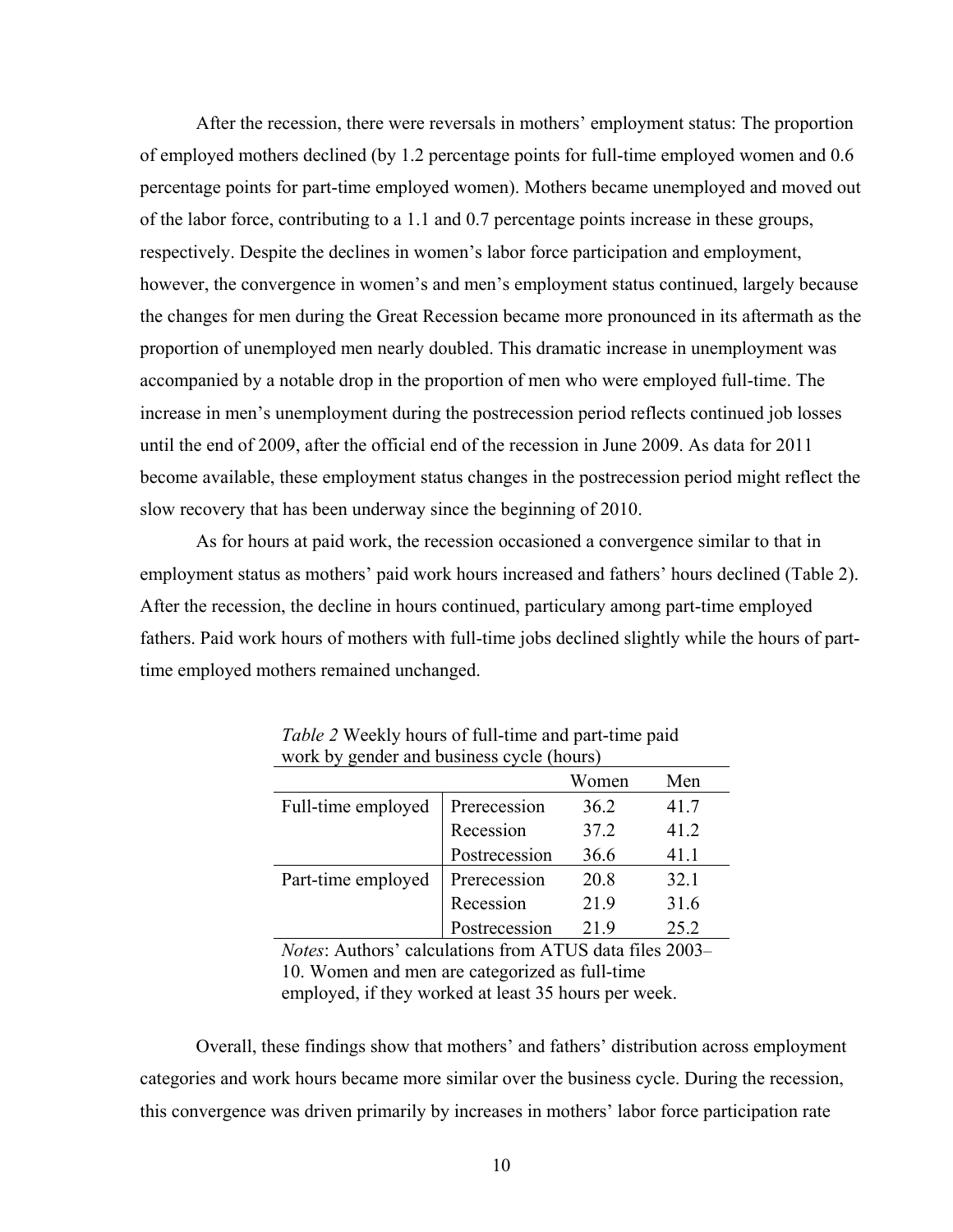rather than disproportionate job losses for fathers. After the recession, the convergence continued even as mothers dropped out of the labor force, primarily because fathers' unemployment increased.

### **Changes in Time Use over the Business Cycle**

How have these employment distribution and hours changes affected mothers' and fathers' unpaid work, leisure, and personal care hours? Specifically, was there a statistically significant difference in average time spent on different household activities by gender and/or the 2003–10 business cycle, and if so, how important were these changes? The linkages between time use, employment status, and paid work hours come from a rather intuitive trade-off: Employment and increase in paid work hours impose (intensify) time constraints while relaxing income constraints that individuals and their households face in provisioning goods and services to meet their needs. Conversely, unemployment and reductions in paid work hours intensify (introduce) income-constraints and relax time constraints. The gender difference in how individuals react to these constraints, in turn, depends on gendered patterns of time use, such as the disproportionate share of women in unpaid labor and their historical role as primary care givers.

 Table 3 reports the results of the analysis of the variance (ANOVA) we conducted to determine whether there was statistically significant variation in time use over the 2003–10 business cycle. The standard F-test indicates such statistically significant variation. We conduct a post-hoc analysis based on the mean hours reported in Table 3 in order to identify the source of this variation: whether it is due to change in time spent by women and men over the business cycle and/or whether there is a gender difference in each stage of the business cycle.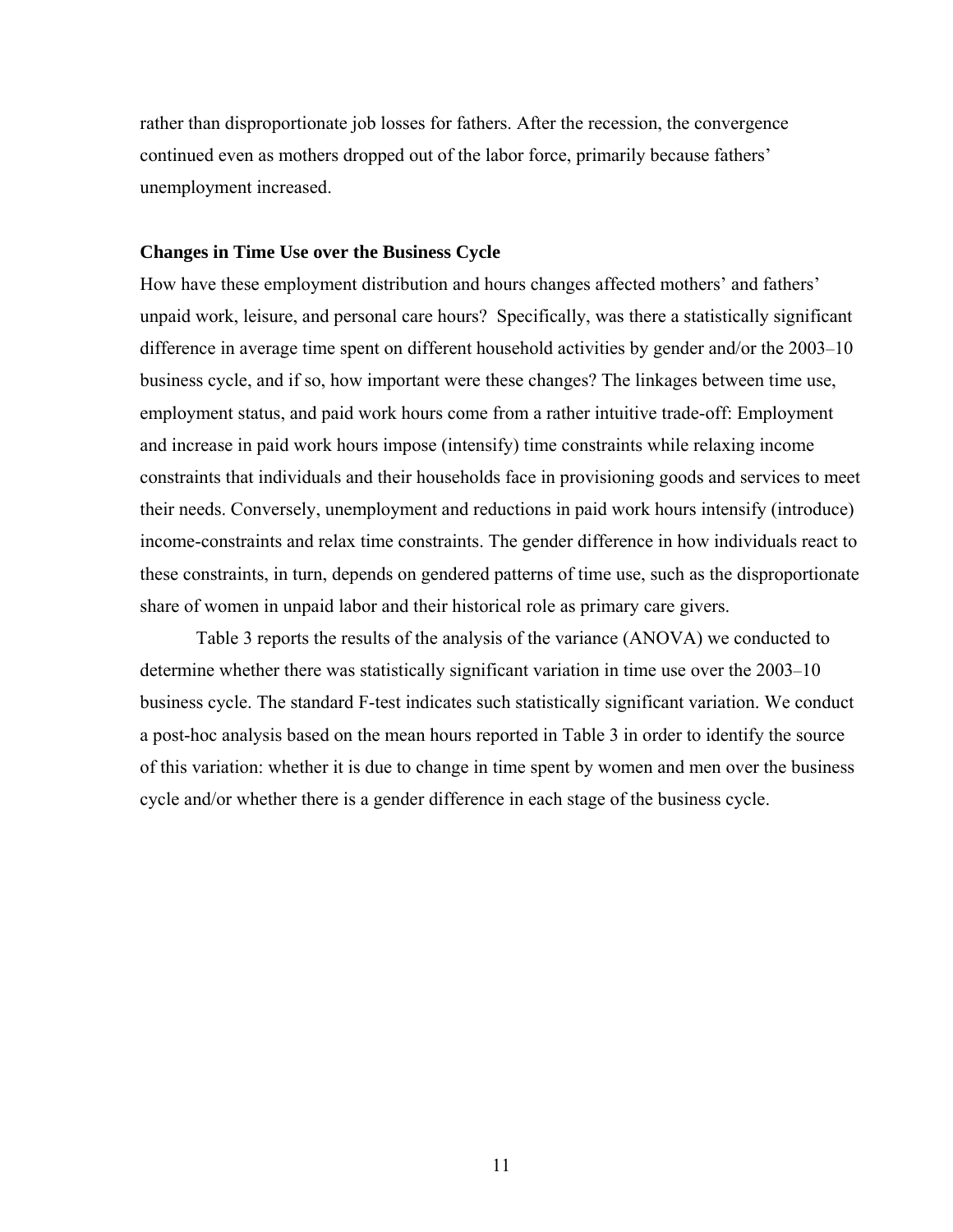|              |              | Men       |               |              | Women     |               |
|--------------|--------------|-----------|---------------|--------------|-----------|---------------|
|              | Prerecession | Recession | Postrecession | Prerecession | Recession | Postrecession |
|              |              |           | Paid work     |              |           |               |
|              | 5.36         | 5.14      | 4.84          | 2.74         | 3.02      | 2.84          |
|              | (0.00)       | (0.009)   | (0.010)       | (0.004)      | (0.008)   | (0.008)       |
| F-value      | 1,150,081    |           |               |              |           |               |
|              |              |           | Housework     |              |           |               |
|              | 1.43         | 1.40      | 1.49          | 2.85         | 2.66      | 2.75          |
|              | (0.002)      | (0.004)   | (0.004)       | (0.003)      | (0.005)   | (0.005)       |
| F-value      | 1,333,697    |           |               |              |           |               |
|              |              |           | Childcare     |              |           |               |
|              | 0.96         | 1.10      | 1.04          | 2.06         | 2.02      | 2.08          |
|              | (0.002)      | (0.004)   | (0.003)       | (0.002)      | (0.004)   | (0.004)       |
| F-value      | 1,119,743    |           |               |              |           |               |
|              |              |           | Adultcare     |              |           |               |
|              | 0.16         | 0.14      | 0.17          | 0.15         | 0.13      | 0.14          |
|              | (0.001)      | (0.001)   | (0.002)       | (0.001)      | (0.001)   | (0.001)       |
| F-value      | 3,805        |           |               |              |           |               |
|              |              |           | Shopping      |              |           |               |
|              | 0.66         | 0.61      | 0.59          | 1.02         | 0.92      | 0.92          |
|              | (0.001)      | (0.002)   | (0.002)       | (0.001)      | (0.003)   | (0.003)       |
| F-value      | 296,596      |           |               |              |           |               |
|              |              |           | Leisure       |              |           |               |
|              | 4.24         | 4.30      | 4.44          | 3.79         | 3.78      | 3.69          |
|              | (0.003)      | (0.006)   | (0.008)       | (0.003)      | (0.005)   | (0.005)       |
| F-value      | 116,637      |           |               |              |           |               |
|              |              |           | Personal care |              |           |               |
|              | 8.78         | 8.82      | 8.85          | 9.28         | 9.22      | 9.26          |
|              | (0.002)      | (0.004)   | (0.005)       | (0.002)      | (0.004)   | (0.004)       |
| F-value      | 193,490      |           |               |              |           |               |
| Number of    | 7,762        | 2,170     | 2,059         | 8,703        | 2,422     | 7,762         |
| observations |              |           |               |              |           |               |

*Table 3* ANOVA Results for daily time use differences by gender and business cycle (hours)

*Source:* Authors' calculations from ATUS 2003–10 data files.

*Notes:* Standard errors are in parentheses. For each activity, the F-value indicates variation by gender and/or time period that is statistically significant at the 1 percent level.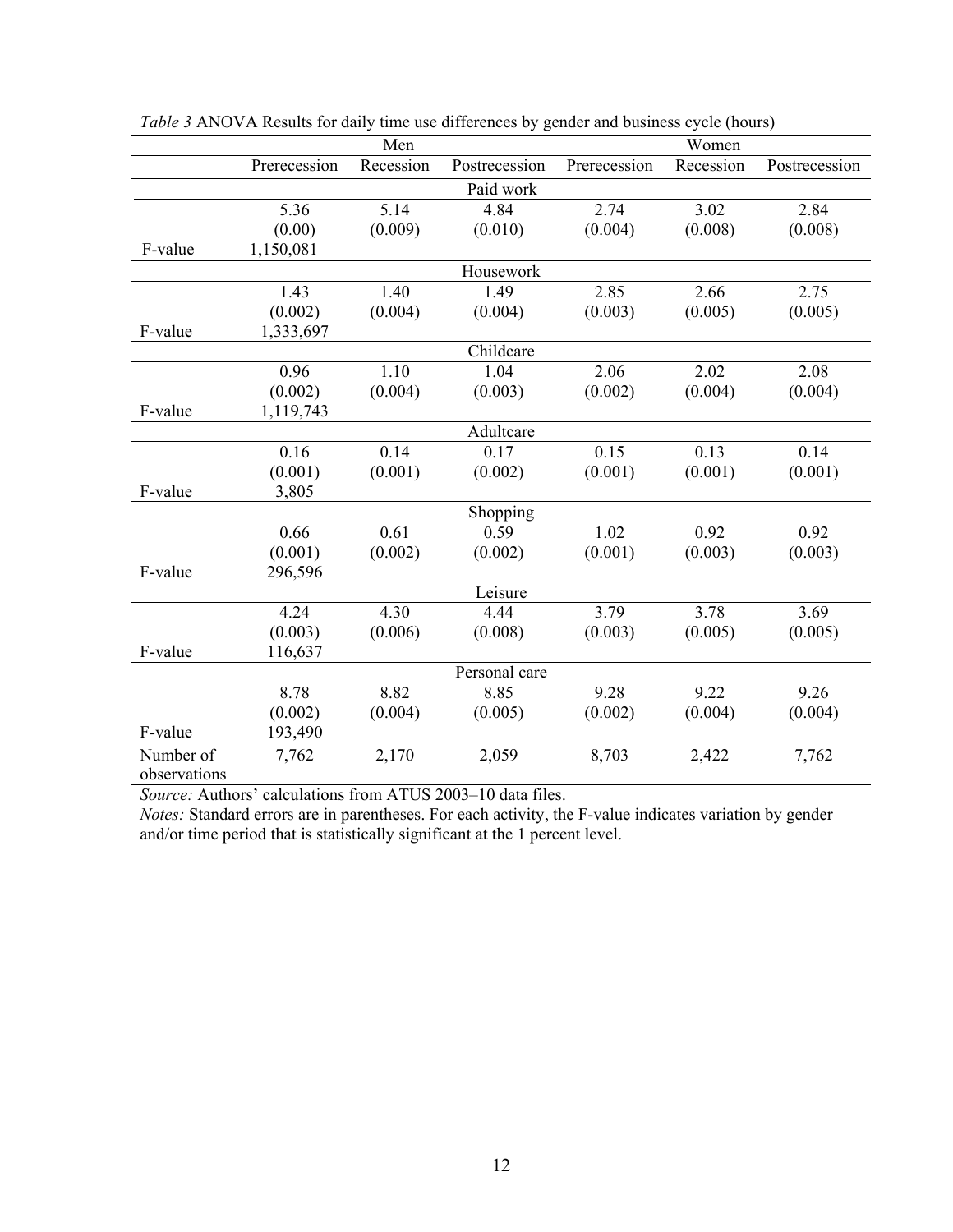|                      | Tuble 4 Analysis of pailwise statistical significance by activity, genuel, and phase of business cycle | Mean       | 99% CI of                | t      | Mean       | 99% CI of                | T      |
|----------------------|--------------------------------------------------------------------------------------------------------|------------|--------------------------|--------|------------|--------------------------|--------|
|                      |                                                                                                        | difference | difference               |        | difference | difference               |        |
|                      |                                                                                                        |            | Paid Work                |        |            | Childcare                |        |
|                      | Recession v. Prerecession                                                                              | $-0.21$    | $-0.22 - -0.20$          | 106.9  | 0.15       | $0.14 - 0.15$            | 169.2  |
| Men                  | Recession v. Postrecession                                                                             | 0.31       | $0.30 - 0.32$            | 123.4  | 0.06       | $0.06 - 0.07$            | 56.3   |
|                      | Prerecession v. Postrecession                                                                          | 0.52       | $0.51 - 0.52$            | 257.9  | $-0.09$    | $-0.09 - -0.08$          | 95.9   |
|                      | Recession v. Prerecession                                                                              | 0.28       | $0.27 - 0.29$            | 149.6  | $-0.04$    | $-0.04 - 0.03$           | 42.6   |
| Women                | Recession v. Postrecession                                                                             | 0.18       | $0.17 - 0.19$            | 76.1   | $-0.05$    | $-0.06 - 0.05$           | 51.9   |
|                      | Prerecession v. Postrecession                                                                          | $-0.1$     | $-0.11 - -0.09$          | 52.3   | $-0.02$    | $-0.02 - 0.02$           | 22.7   |
|                      | Recession, Men v. Women                                                                                | 2.12       | $2.11 - 2.13$            | 888.1  | $-0.92$    | $-0.93 - 0.92$           | 872.1  |
| Men v.               | Prerecession, Men v. Women                                                                             | 2.61       | $2.61 - 2.62$            | 2067.9 | $-1.10$    | $-1.11 - -1.10$          | 1977.0 |
|                      | Postrecession, Men v. Women                                                                            | 2.00       | $1.99 - 2.00$            | 814.2  | $-1.04$    | $-1.04 - 1.03$           | 957.9  |
|                      |                                                                                                        |            | Adult care               |        |            | Housework                |        |
| Men                  | Recession v. Prerecession                                                                              | $-0.02$    | $-0.02 - -0.02$          | 74.3   | $-0.03$    | $-0.04 - 0.03$           | 30.2   |
|                      | Recession v. Postrecession                                                                             | $-0.03$    | $-0.03 - 0.03$           | 77.3   | $-0.10$    | $-0.10 - -0.09$          | 74.7   |
|                      | Prerecession v. Postrecession                                                                          | $-0.01$    | $-0.01 - -0.01$          | 23.1   | $-0.07$    | $-0.07 - -0.06$          | 63.1   |
|                      | Recession v. Prerecession                                                                              | $-0.02$    | $-0.02 - 0.02$           | 60.7   | $-0.19$    | $-0.19 - -0.18$          | 193.9  |
| Women                | Recession v. Postrecession                                                                             | $-0.01$    | $-0.01 - -0.01$          | 25.4   | $-0.09$    | $-0.10 - -0.09$          | 75.8   |
|                      | Prerecession v. Postrecession                                                                          | 0.01       | $0.01 - 0.01$            | 28.0   | 0.10       | $0.09 - 0.10$            | 96.2   |
|                      | Recession                                                                                              | 0.01       | $0.01 - 0.01$            | 19.4   | $-1.26$    | $-1.27 - -1.26$          | 1013.0 |
| Men v.               | Prerecession                                                                                           | 0.01       | $0.01 - 0.01$            | 63.0   | $-1.42$    | $-1.42 - -1.42$          | 2156.2 |
|                      | Postrecession                                                                                          | 0.03       | $0.03 - 0.03$            | 73.1   | $-1.26$    | $-1.27 - -1.26$          | 985.3  |
|                      |                                                                                                        |            | Shopping                 |        |            | Leisure & Sports         |        |
| Men                  | Recession v. Prerecession                                                                              | $-0.05$    | $-0.06 - -0.05$          | 95.0   | 0.06       | $\overline{0.06} - 0.07$ | 48.2   |
|                      | Recession v. Postrecession                                                                             | 0.02       | $0.01 - 0.02$            | 21.2   | $-0.14$    | $-0.14 - -0.13$          | 80.9   |
|                      | Prerecession v. Postrecession                                                                          | 0.07       | $0.07 - 0.07$            | 119.5  | $-0.20$    | $-0.21 - -0.20$          | 147.7  |
|                      | Recession v. Prerecession                                                                              | $-0.1$     | $-0.10 - -0.10$          | 193.3  | $-0.01$    | $-0.02 - 0.01$           | 10.4   |
| Women                | Recession v. Postrecession                                                                             | 0.0        | $-0.01 - -0.00$          | 6.0    | 0.10       | $0.09 - 0.10$            | 59.8   |
|                      | Prerecession v. Postrecession                                                                          | 0.1        | $0.10 - 0.10$            | 182.5  | 0.11       | $0.10 - 0.11$            | 84.5   |
|                      | Recession                                                                                              | $-0.31$    | $-0.31 - -0.30$          | 452.3  | 0.52       | $0.52 - 0.53$            | 322.6  |
| Men v.               | Prerecession                                                                                           | $-0.36$    | $-0.36 - -0.36$          | 993.0  | 0.44       | $0.44 - 0.45$            | 520.6  |
|                      | Postrecession                                                                                          | $-0.33$    | $-0.33 - -0.32$          | 468.6  | 0.75       | $0.75 - 0.76$            | 454.3  |
|                      |                                                                                                        |            | Personal care            |        |            |                          |        |
| Men                  | Recession v. Prerecession                                                                              | 0.04       | $\overline{0.04} - 0.04$ | 43.1   |            |                          |        |
|                      | Recession v. Postrecession                                                                             | $-0.03$    | $-0.03 - -0.03$          | 25.5   |            |                          |        |
|                      | Prerecession v. Postrecession                                                                          | $-0.07$    | $-0.07 - -0.07$          | 73.9   |            |                          |        |
|                      | Recession v. Prerecession                                                                              | $-0.07$    | $-0.07 - -0.06$          | 74.0   |            |                          |        |
| Women                | Recession v. Postrecession                                                                             | $-0.05$    | $-0.05 - -0.04$          | 40.5   |            |                          |        |
|                      | Prerecession v. Postrecession                                                                          | 0.02       | $0.02 - 0.02$            | 22.4   |            |                          |        |
| $\ddot{\phantom{0}}$ | Recession                                                                                              | $-0.4$     | $-0.40 - 0.40$           | 353.0  |            |                          |        |
| Men <sup>-</sup>     | Prerecession                                                                                           | $-0.5$     | $-0.51 - -0.50$          | 844.3  |            |                          |        |
|                      | Postrecession                                                                                          | $-0.37$    | $-0.37 - -0.37$          | 318.6  |            |                          |        |

*Table 4* Analysis of pairwise statistical significance by activity, gender, and phase of business cycle

*Source:* Authors' calculations from 2003–10 ATUS data files.

*Notes*: All pairwise mean differences are statistically significant at the 1 percent level. See Table 4 for sample sizes.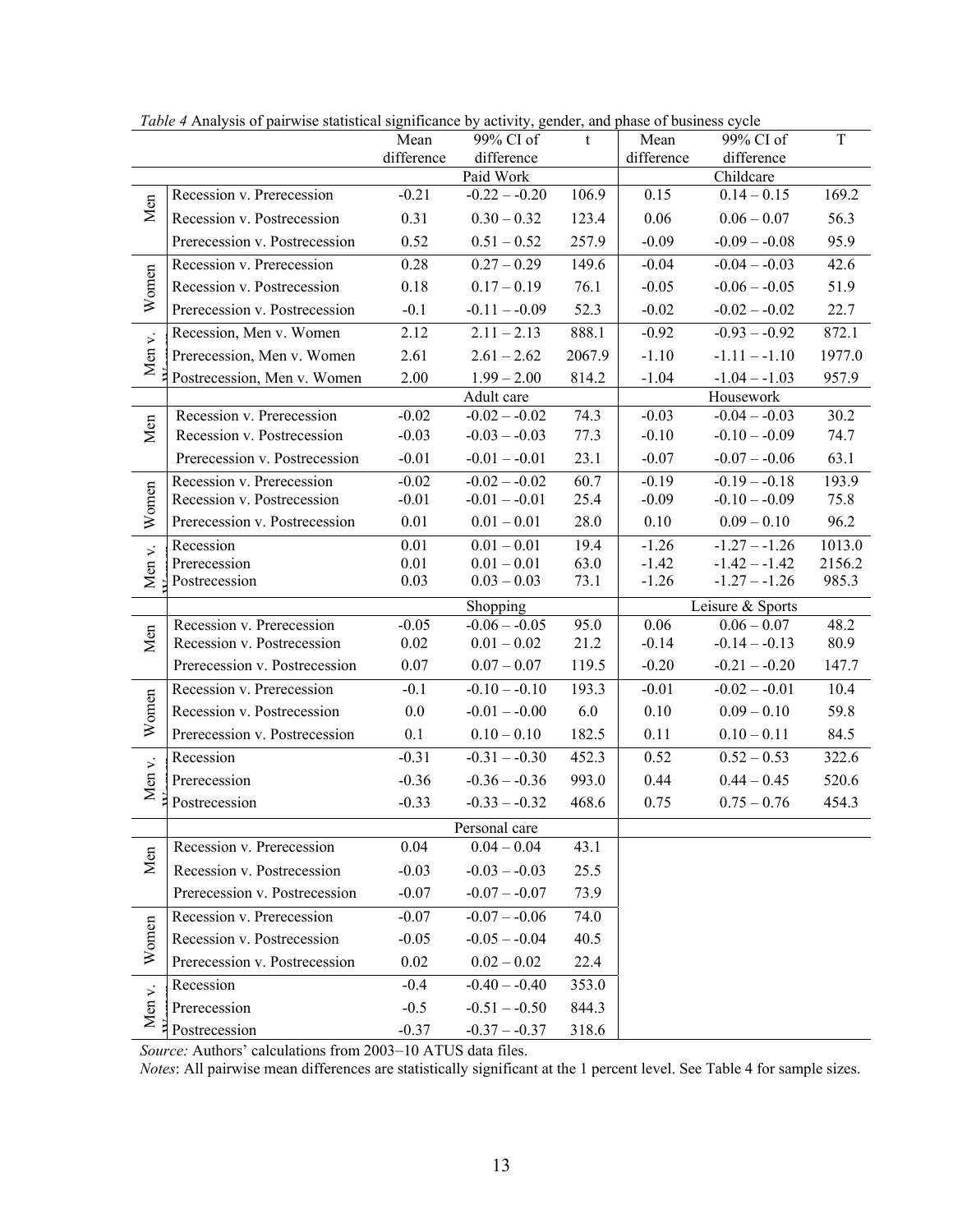To illustrate the economic significance of these findings, we discuss weekly results, which we report in Table 5 by converting the daily hours presented in Table 4 into weekly hours.8 Table 5 reports hours spent on *total work* (the sum of *paid work* and *unpaid work* hours); *unpaid work* (the sum of *childcare*, *adult care*, *housework*, and *shopping)*; and the nonwork activities of *leisure* and *personal care*. Prior to the recession, women's total workload exceeded men's workload. Over the 2003–10 business cycle the total weekly work hours of both women and men declined, but men's hours declined more than women's hours, widening the gap in workload per week from 1.9 hours to 4.1 hours.

Focusing on the changes during the Great Recession, our results show that the gender difference in both paid and unpaid work hours narrowed considerably and by nearly the same amount (2.6 hours and 2.4 hours, respectively). Prior to the recession men performed 18.3 hours more paid work per week than women. During the recession this difference declined to 15.7 hours. The convergence in paid work hours was driven by increase in women's hours at paid work and decline in men's paid work hours during the Great Recession. The convergence in women's and men's unpaid work hours, on the other hand, was driven solely by decline in women's unpaid work hours. Men's unpaid work hours remained the same during the Great Recession. The composition of men's unpaid work changed considerably, however. During the recession, men shifted their unpaid work time away from housework, shopping, and to a lesser extent adult care, toward childcare. With fewer paid work hours and no change in unpaid work hours, men's leisure and personal care time increased slightly during the recession. Women's leisure and personal care time, on the other hand, decreased.

 $\overline{a}$ 

<sup>&</sup>lt;sup>8</sup> We calculate weekly values as the weighted sum of weekend and weekday values as follows: Daily time use for each activity is calculated separately for weekdays and weekends. We then multiply weekend values by two and weekday values by five and sum up the two to obtain the weekly hours spent on each activity. We weight observations by ATUS sample weights.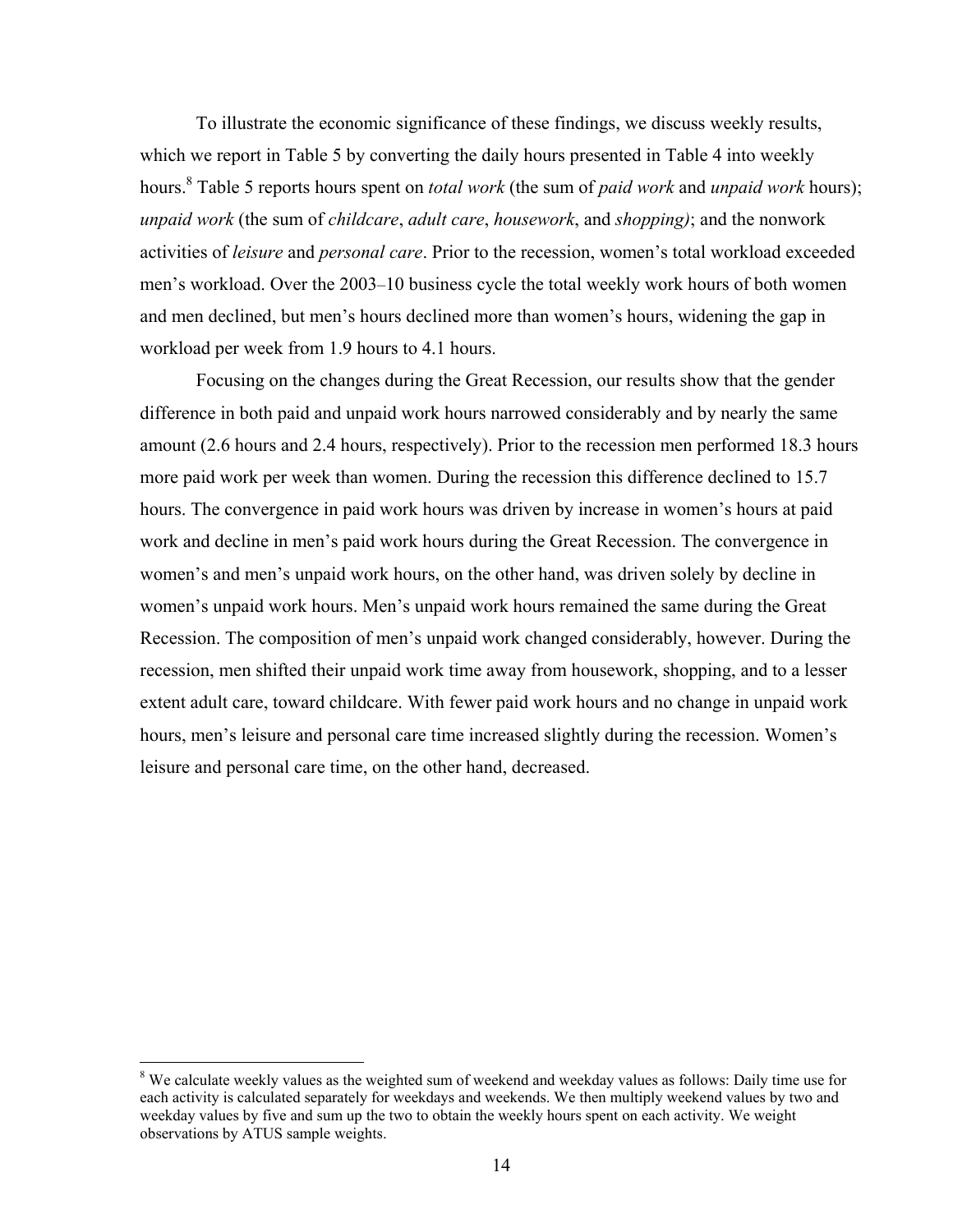|             |         |                   | Prerecession Recession Postrecession | $(II)-(I)$ | $(III)-(II)$ | $(III)-(I)$ |
|-------------|---------|-------------------|--------------------------------------|------------|--------------|-------------|
|             | (I)     | (II)              | (III)                                |            |              |             |
|             |         |                   | Total work <sup>a</sup>              |            |              |             |
| Women       | 61.9    | 61.6              | 61.4                                 | $-0.3$     | $-0.2$       | $-0.5$      |
| Men         | 60.0    | 59.5              | 57.3                                 | $-0.5$     | $-2.2$       | $-2.7$      |
| Women - Men | 1.9     | 2.1               | 4.1                                  | 0.2        | 2.0          | 2.2         |
|             |         |                   | Paid work                            |            |              |             |
| Women       | 19.4    | $\overline{21.5}$ | 20.2                                 | 2.1        | $-1.3$       | 0.8         |
| Men         | 37.7    | 37.2              | 34.3                                 | $-0.5$     | $-2.9$       | $-3.4$      |
| Women - Men | $-18.3$ | $-15.7$           | $-14.1$                              | 2.6        | 1.6          | 4.2         |
|             |         |                   | Unpaid work <sup>b</sup>             |            |              |             |
| Women       | 42.5    | 40.1              | 41.2                                 | $-2.4$     | 1.1          | $-1.3$      |
| Men         | 22.3    | 22.3              | 23.0                                 | 0.0        | 0.7          | 0.7         |
| Women - Men | 20.2    | 17.8              | 18.2                                 | $-2.4$     | 0.4          | $-2.0$      |
|             |         |                   | Care work and Housework <sup>c</sup> |            |              |             |
| Women       | 35.4    | 33.7              | 34.8                                 | $-1.7$     | 1.1          | $-0.6$      |
| Men         | 17.7    | 18.1              | 18.9                                 | 0.4        | $0.8\,$      | 1.2         |
| Women - Men | 17.7    | 15.6              | 15.9                                 | $-2.1$     | 0.3          | $-1.8$      |
|             |         |                   | Housework                            |            |              |             |
| Women       | 19.9    | 18.6              | 19.2                                 | $-1.3$     | 0.6          | $-0.7$      |
| Men         | 9.9     | 9.5               | 10.4                                 | $-0.4$     | 0.9          | 0.5         |
| Women - Men | 10.0    | 9.1               | 8.8                                  | $-0.9$     | $-0.3$       | $-1.2$      |
|             |         |                   | Childcare                            |            |              |             |
| Women       | 14.5    | 14.2              | 14.6                                 | $-0.3$     | 0.4          | 0.1         |
| Men         | 6.7     | 7.7               | 7.3                                  | 1.0        | $-0.4$       | 0.6         |
| Women - Men | 7.8     | 6.5               | 7.3                                  | $-1.3$     | 0.8          | $-0.5$      |
|             |         |                   | Adult care                           |            |              |             |
| Women       | 1.0     | 0.9               | 1.0                                  | $-0.1$     | 0.1          | 0.0         |
| Men         | 1.1     | 0.9               | 1.2                                  | $-0.2$     | 0.3          | 0.1         |
| Women - Men | $-0.1$  | 0.0               | $-0.2$                               | 0.1        | $-0.2$       | $-0.1$      |
|             |         |                   | Shopping                             |            |              |             |
| Women       | 7.1     | 6.4               | 6.4                                  | $-0.8$     | 0.1          | $-0.7$      |
| Men         | 4.6     | 4.2               | 4.1                                  | $-0.4$     | $-0.1$       | $-0.5$      |
| Women - Men | 2.5     | 2.2               | 2.3                                  | $-0.4$     | 0.1          | $-0.2$      |
|             |         |                   | Leisure                              |            |              |             |
| Women       | 26.4    | 26.3              | 25.6                                 | $-0.2$     | $-0.7$       | $-0.9$      |
| Men         | 29.5    | 29.6              | 30.8                                 | 0.1        | 1.2          | 1.3         |
| Women - Men | $-3.1$  | $-3.3$            | $-5.3$                               | $-0.3$     | $-1.9$       | $-2.2$      |
|             |         |                   | Personal care                        |            |              |             |
| Women       | 64.8    | 64.4              | 64.8                                 | $-0.4$     | 0.4          | 0.0         |
| Men         | 61.3    | 61.5              | 61.9                                 | 0.2        | 0.5          | 0.6         |
| Women - Men | 3.5     | 2.9               | 2.9                                  | $-0.5$     | $-0.1$       | $-0.6$      |

*Table 5* Time spent on paid and unpaid work, leisure, and personal care per week by gender and business cycle (hours)

*Source:* Authors' calculations from 2003–10 ATUS data files. For results representative of the US population, all observations are weighted by the ATUS sampling weights.

<sup>a</sup> Total work is the sum of paid work and unpaid work.

<sup>b</sup> Unpaid work is the sum of time spent on housework, childcare, adult care, and shopping.

<sup>c</sup> Time spent on childcare, adult care, and housework.

Overall, these findings suggest that women were able to maintain almost as many total work hours per week during the recession as before. They increased their paid work hours by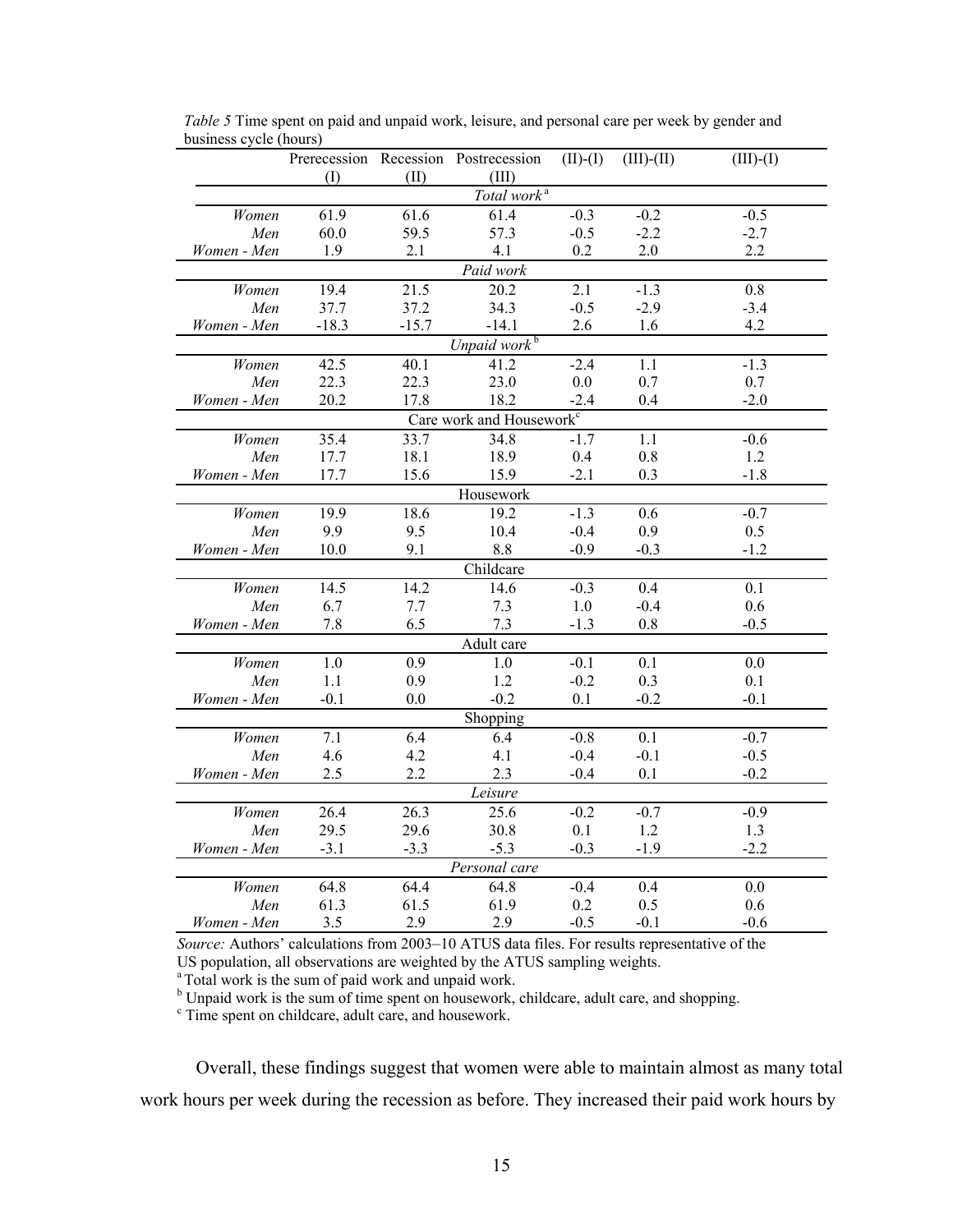reducing both their unpaid work and their personal care and leisure hours. Most of the increase in their paid work hours (2.1 hours) seems to have come from reduction in time spent on housework (1.7 hours) and to a lesser extent shopping time (0.8 hours). Women reduced their childcare hours slightly (from 14.5 to 14.2 hours per week) while men increased their childcare hours by an hour (from 6.7 to 7.7 hours). The changes in the gender composition of childcare during the Great Recession, namely the increase in fathers' hours of childcare time while mothers reduced their hours slightly, are consistent with findings of Morrill and Pabilonia (2011) for 2003–09 and confirm that these patterns held through 2010.

 After the recession, convergence in women's and men's paid work hours continued as men's paid work hours declined more than the decline for women. Women reallocated their paid work hours to unpaid work, leaving their total work burden unchanged compared to the Great Recession. The gender difference in unpaid work hours widened, as men increased their unpaid work time less than women during the recovery. Thus, the progress toward a more genderequitable distribution of unpaid work during the recession was reversed during recovery.

The widening gender difference in unpaid work after the recession was driven by larger increases in women's unpaid work time, with women picking up the decline in childcare hours of men as well as increasing their housework hours. As was the case during the Great Recession, men whose paid work hours declined (by 2.9 hours) disproportionately allocated their nonmarket time to having more leisure and to a lesser extent to unpaid household labor and sleeping. Thus, the widening of the gender gap in leisure time continued during recovery. Gender difference in personal care time remained the same as women and men slightly increased their personal care time after the recession. Combined with the findings for unpaid labor, our results suggest that, the paid-unpaid work trade-off is stronger for women than men. During the recession, women whose paid work hours increased financed this increase by sleeping less, having less leisure, and performing less unpaid labor. Men, who spent fewer hours at paid work, spent more time taking care of their children, but they also slept a bit more and had slightly more leisure. In the postrecession period, when the decline in men's paid work hours accelerated, men seem to have allocated a disproportionate share of the reduction in these hours to more leisure and more sleep. Hence, decline in paid work hours, due to unemployment for example, seems to reduce men's overall work burden but alleviates women's overall work burden only slightly.

16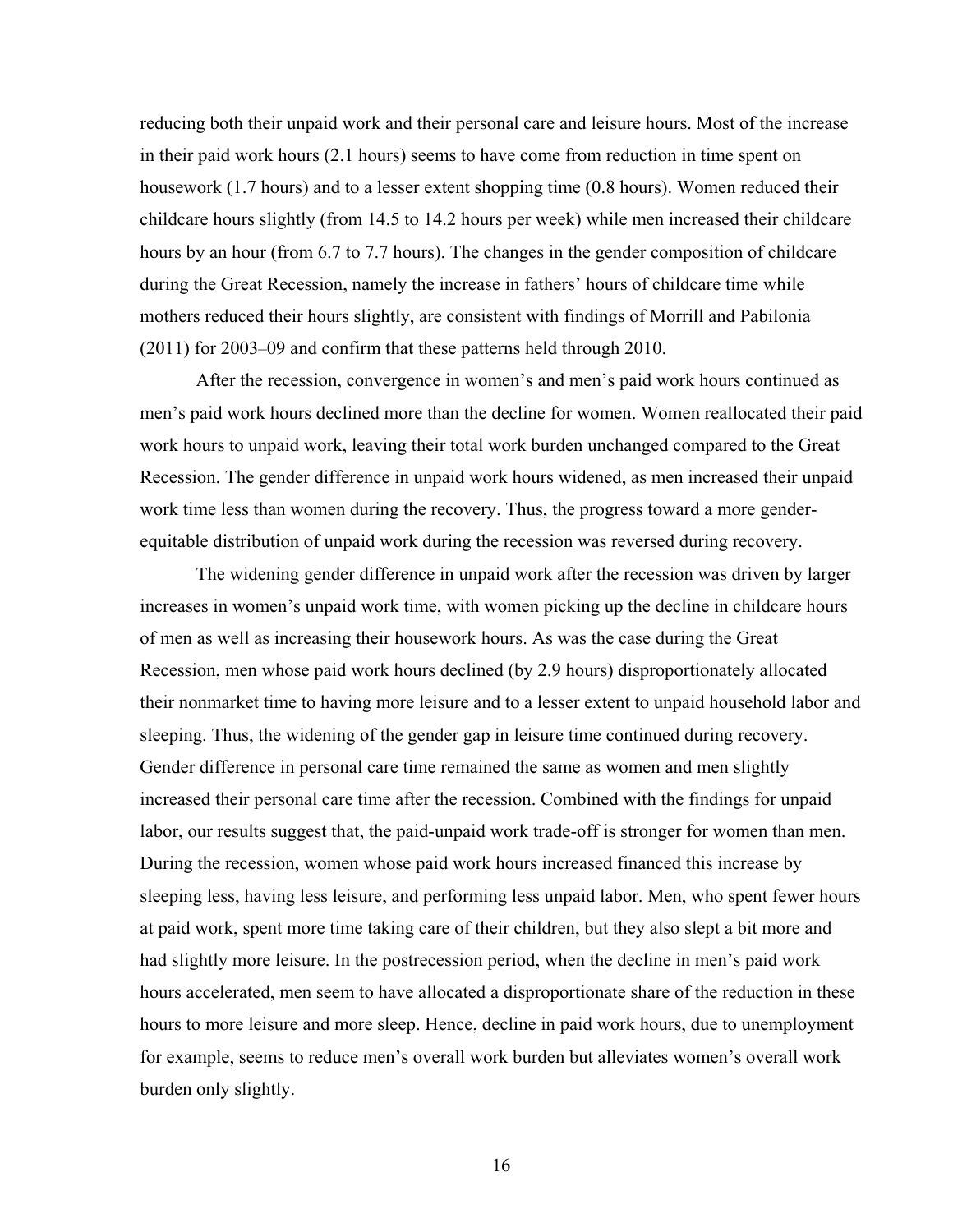These findings suggest that the longstanding macroeconomic question of the extent to which home production substitutes for previously purchased goods and services during recessions also requires a gender-disaggregated analysis. The market versus home provisioning trade-off seems to hold for women but not for men. Similarly, gender-differentiated analysis of time use shows that the welfare effects of business cycles—i.e. the effects on leisure and personal care—vary between women and men.

#### **Gender Segregation in Housework and Childcare**

These gender asymmetric findings on the relationship between paid and unpaid work and the changes in gender differences in time use over the business cycle are likely to be driven by rigidities in the gender-segregated nature of housework and childcare. We present the weekly hours women and men spent on core housework activities of cooking, kitchen cleanup, doing laundry and housecleaning, and other housework activities in Table 6. The detailed breakdown of housework activities and the weekly hours women and men spent on each activity are reported in Appendix Table 2. Recent analysis of the 2003–07 ATUS data in the literature has found that women spent more time doing food and drink preparation, cleaning, and laundry and sewing than did men, while men spent more time doing maintenance and repair and lawn and garden care than did women (Krantz-Kent 2009). Our findings presented in Table 6 reflect this gender division of unpaid labor and show that before the recession, core housework tasks accounted for 80 percent of women's housework time. Women spent four times as much time (12 hours more) on these activities per week than men. On other housework activities such as interior and exterior repairs and yardwork, men spent two hours more per week than women.<sup>9</sup>

<u>.</u>

<sup>&</sup>lt;sup>9</sup> Most (56 percent) of men's time in this category was spent on interior and exterior repairs and yard work (Appendix Table 2.)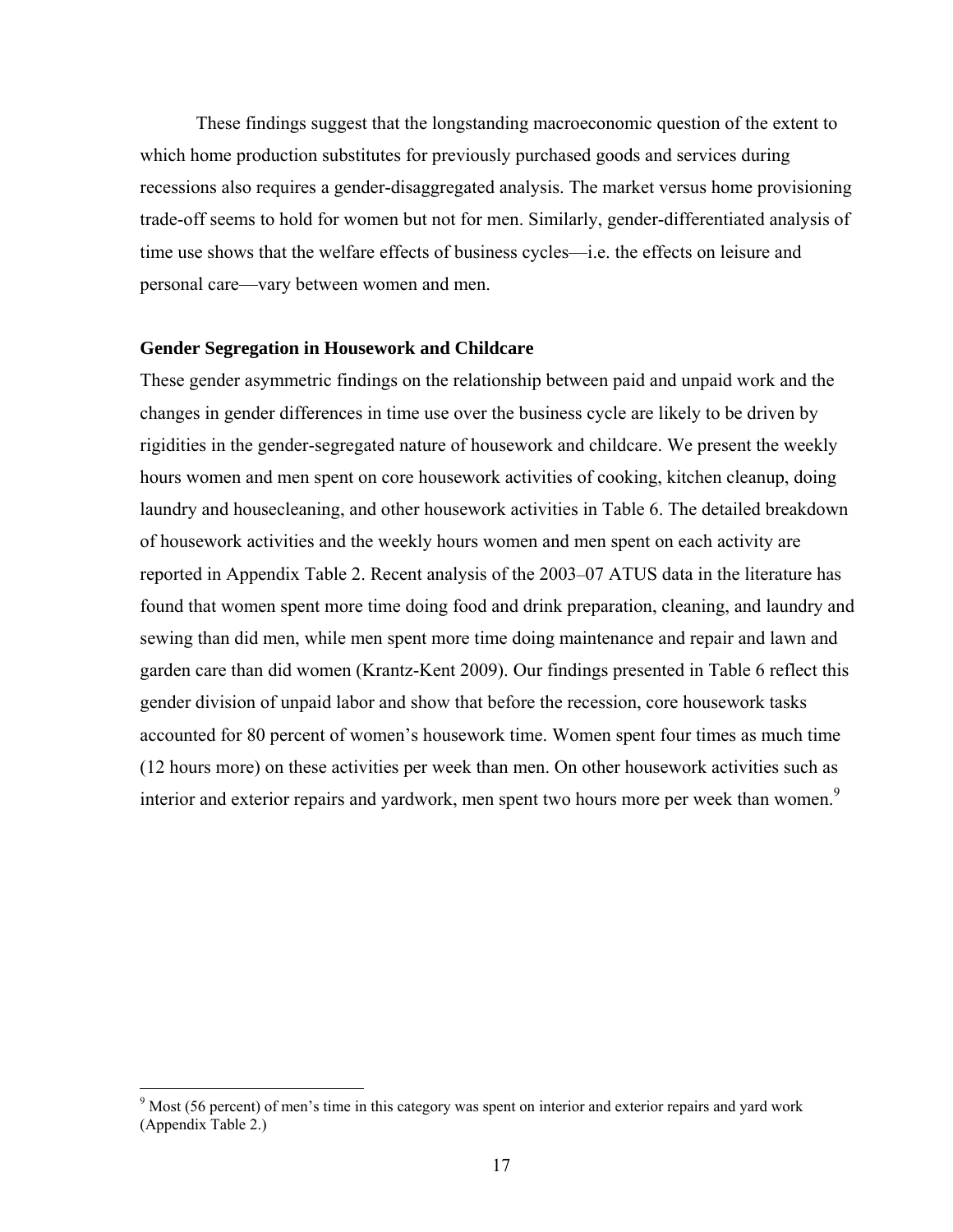|                | Prerecession |     |                                 | Recession |        | Postrecession |
|----------------|--------------|-----|---------------------------------|-----------|--------|---------------|
|                | Women        | Men | Women                           | Men       | Women  | Men           |
| Core           | 15.7         | 3.9 | 14.6                            | 4.2       | 15.5   | 4.6           |
| Other          | 3.8          | 5.9 | 37                              | 5.4       | 3.5    | 5.8           |
| Core (percent) | 80%          | 40% | 80%                             | 44%       | 82%    | 44%           |
|                |              |     | Gender difference (Women – Men) |           |        |               |
| Core           | 11.8         |     | 10.4                            |           | 10.9   |               |
| Other          | $-2.1$       |     | $-1.7$                          |           | $-2.3$ |               |
| Total          | 97           |     | 87                              |           | 8.6    |               |

*Table 6* Weekly hours spent on detailed housework activities by gender and business cycle (hours)

*Note:* Core activities are cooking, kitchen cleanup, doing laundry, and housecleaning, while the rest are Other activities. The list of detailed housework activities is in Appendix Table 2. Activities that only men (or only women) performed are excluded from the analysis since these 100 percent or 0 percent values bias the result. See notes to Appendix Table 2 for a list of excluded activities.

During the recession, women's and men's housework hours converged primarily due to decline in women's core housework hours (by an hour). The time spent on other housework tasks also declined—more for men than women. As women spent less time on core housework tasks and men on other housework tasks during the recession, one would expect housework to have become less gender segregated. We examine whether such decline in segregation occurred by calculating the standard Duncan-Duncan (1955) segregation index. Commonly used to measure gender segregation in paid work, this index measures the extent to which women and men perform different types of housework. It identifies the proportion of men or women who would have to change the types of housework they perform in order to have equal distributions of men and women across housework activities.<sup>10</sup> We calculate the index for 24 housework activities and separately for the prerecession, recession, and postrecession periods to identify the impact of the business cycle on gender segregation in housework.

We find that before the recession, 41 percent of women and/or men would have had to perform different types of housework to achieve an "integrated unpaid housework workforce." This figure decreased to 36 percent during the recession. Most of the decline (72 percent) was

 $\overline{a}$ 

<sup>&</sup>lt;sup>10</sup> The index is defined as  $S_t = (0.5) \sum_i |m_{it} - f_{it}|$  where,  $m_{it}$  and  $f_{it}$  are the proportions of men and women performing task *i* at time *t*, respectively.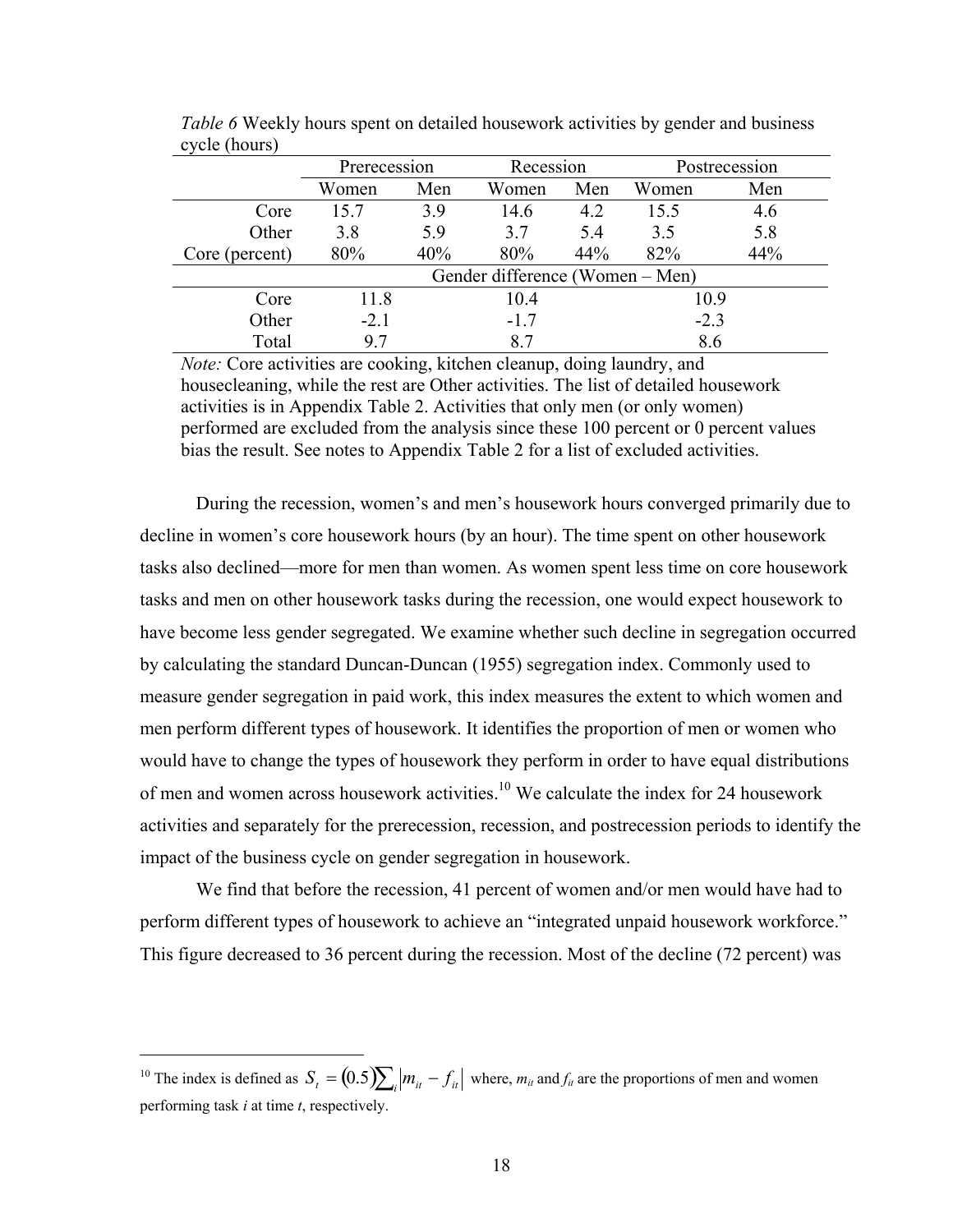due to convergence in women's and men's time spent on core housework tasks.<sup>11</sup> These changes suggest that as women faced increasing time constraint they decreased the time they spent on core housework tasks. As Table 6 shows, men, whose paid work hours declined, picked up some of the core housework tasks while reducing their time on other housework activities. These changes are consistent with historical trends in the US, and the latest business cycle simply reinforces the trend.

After the official end of the US recession, however, women and men increased their hours in their respective spheres: women in core housework tasks and men in other housework activities. As Table 6 shows, women increased their time in core housework activities by almost an hour per week, which brought the time women spent on these activities close to its prerecession level. Men increased their time in both core and other housework tasks, but by less than half an hour per week. As a result, the segregation index increased slightly to 37 percent after the recession, which suggests that any gender egalitarian effect of the Great Recession on housework (and the gender norms that underlie it) was shortlived. That said, over the 2003–10 period the movement was toward a more gender-equitable sharing of housework as men continued to slightly increase their time in core housework activities and women slightly decreased their time in other housework activities during the recovery.

Focusing on childcare we see a more equitable sharing of work than in housework. Table 7 presents weekly hours mothers and fathers spent on *routine* and *enriching* childcare activities. Routine childcare activities are core tasks of providing physical care to children, while enriching activities encompass educational activities. A detailed list of both forms of childcare is provided in Appendix Table 3.

<u>.</u>

 $<sup>11</sup>$  The change in the gender segregation in housework over time may be caused by either women and/or men</sup> performing different tasks overtime or change in the total time spent on different tasks. For instance, segregation would decline if women and/or men performed less of their traditional tasks. Alternatively, segregation would decline if more equitably shared tasks were performed more than the highly gender-typed ones. We decompose the index into its two components to reflect these two effects, namely the *sex composition effect* and the *task mix effect* to identify the relative contribution of each effect to changes in gender segregation in housework over the business cycle. We find that the sex composition of tasks accounted for 72 percent of the reduction in segregation during the recession.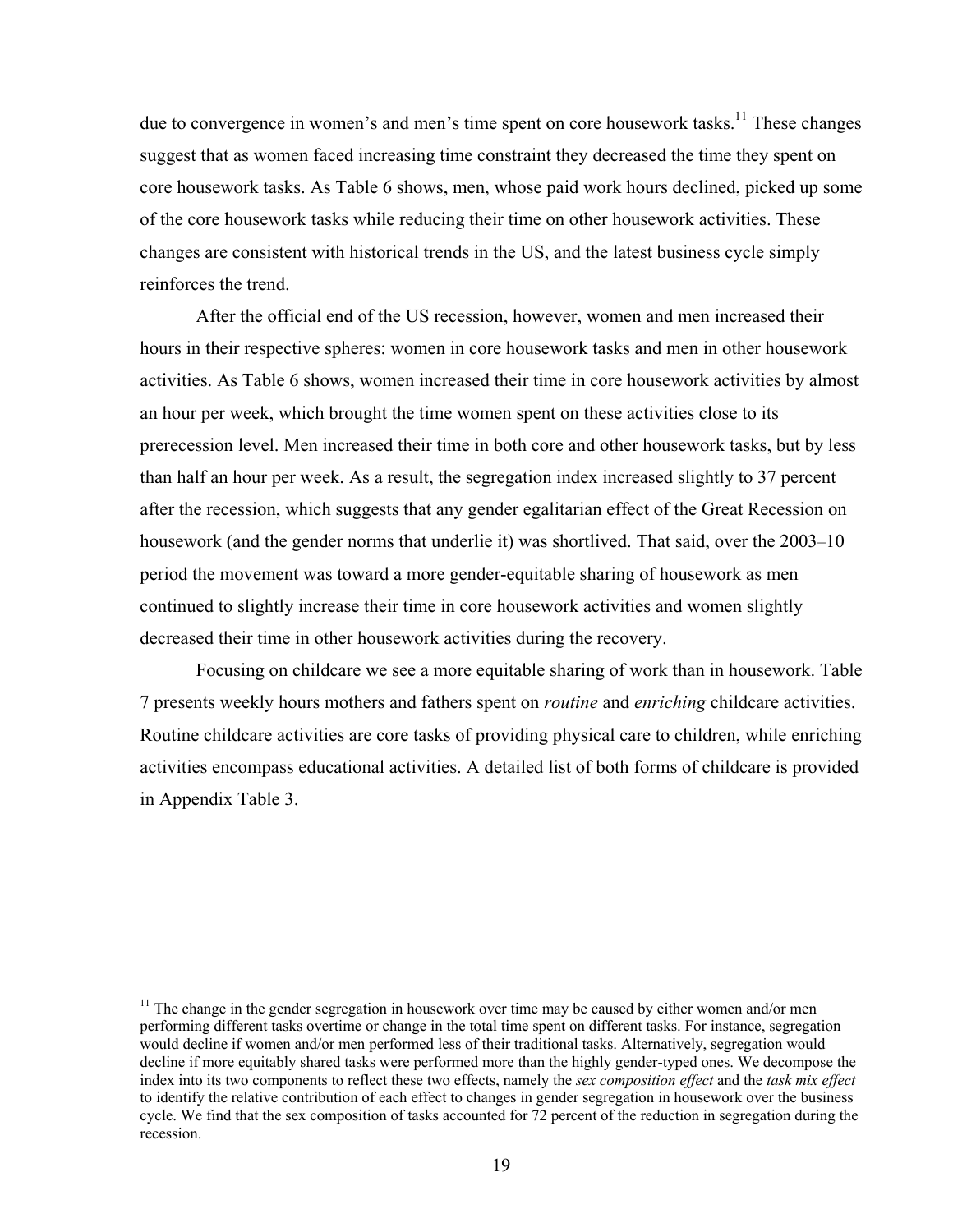|                                 | Prerecession |      | Recession  |      | Postrecession |      |
|---------------------------------|--------------|------|------------|------|---------------|------|
|                                 | Women        | Men  | Women      | Men  | Women         | Men  |
| Routine                         | 69           | 2.52 | 6.95       | 3.11 | 6.71          | 2.74 |
| Enriching                       | 4.99         | 3.1  | 3.47<br>45 |      | 5.24          | 3.37 |
| Gender difference (Women – Men) |              |      |            |      |               |      |
| Routine                         | 4.38         |      | 3.84       |      | 3.97          |      |
| Enriching                       | <b>1.89</b>  |      | 1.03       |      | 187           |      |

*Table 7* Weekly hours spent on routine and enriching childcare activities by gender and business cycle (hours)

*Source*: Authors' calculations from 2003–10 ATUS data files. *Note:* Routine activities comprise of physical care, and all other childcare activities are enriching ones. The list of detailed childcare activities is in Appendix Table 3. Activities that only men (or only women) performed are excluded from the analysis since these 100 percent or 0 percent values bias the results. See notes to Appendix Table 3 for a list of excluded activities.

Several results stand out in Table 7. Before the recession, mothers spent the majority of their childcare hours on routine childcare, while enriching activities accounted for the majority of fathers' childcare time. Mothers spent more than twice as much time as fathers on total childcare per week. The difference was nearly three times as large in routine care (almost 4.5 hours) compared to enriching activities (nearly 2 hours). During the Great Recession, mothers' enriching childcare hours, but not routine childcare hours, declined. Fathers increased their time in routine childcare by an hour and in enriching childcare by 0.37 hours. These findings are consistent with earlier studies on both the trend and the cycle (Bianchi et al. 2000; Morrill and Pabilonia 2011). While mothers may reduce their enriching childcare hours they do not decrease routine childcare hours when they put in more hours at paid work. Fathers compensate by increasing both their routine and enriching childcare hours. Our results show that during the recession these changes led to a convergence in mothers and fathers routine childcare time by about half an hour and enriching childcare hours by nearly an hour (0.86 hours) per week.

 During recovery, there was a reversal. The gender difference in enriching childcare hours returned to its prerecession level primarily as mothers increased their hours, and fathers slightly decreased their hours. The gender difference in routine hours also widened as fathers decreased their routine childcare hours more than mothers did.

 The movement in the Duncan-Duncan index for childcare activities over the business cycle reflects these changes. Before the recession, 16.8 percent of mothers or fathers had to perform different forms of childcare in order to achieve equal sharing of all forms of childcare.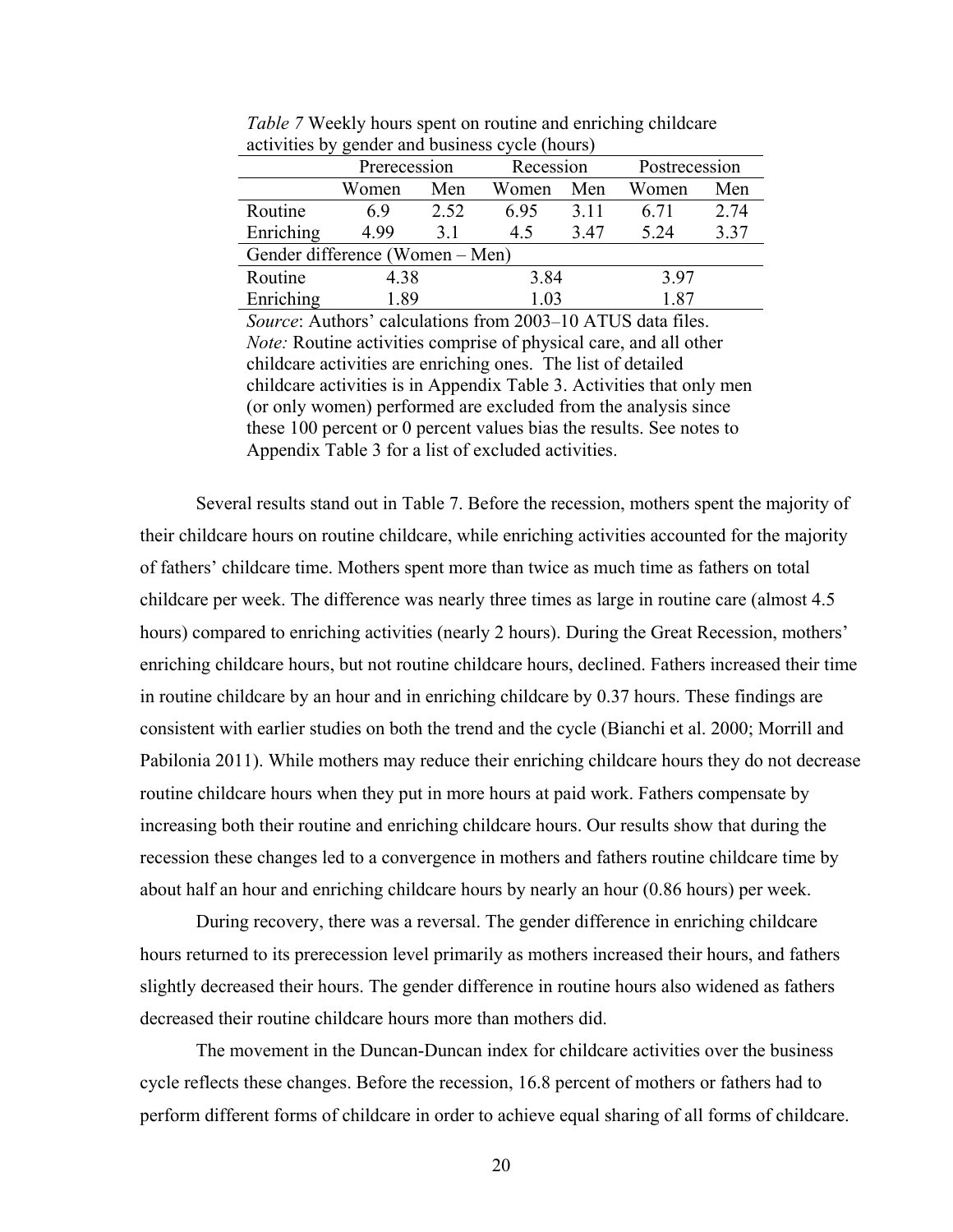Considerably smaller compared to the housework segregation index, this figure is consistent with earlier research that childcare constitutes a more gender-equitable ground than housework. During the recession, the index declined to 15.5 percent, reflecting not only the convergence in mothers' and fathers' total childcare hours, but also the convergence in the forms of childcare activities they performed. This convergence stalled after the recession primarily as the enriching childcare hours of mothers and fathers diverged. The segregation index remained nearly constant around 15 percent.

### **Women's and Men's Time in Unpaid Labor by Employment Status**

In this section, we utilize a formal decomposition technique to examine the extent to which the convergence in the women's and men's employment statuses over the business cycle contributed to the U-pattern in the gender difference in their unpaid labor hours. As our discussion of Table 1 showed, during the recession the convergence in employment status was driven primarily by the entry of women into the labor force as full-time workers, accompanied by the opposite changes for men whose full-time employment and labor force participation declined and part-time employment increased. After the recession, women's labor force participation and employment declined. Despite this reversal for women, the convergence in women's and men's employment status continued after the recession, however, as the changes for men continued at an accelerated rate, notably with the increase in men's unemployment.

 Table 8 presents the gender differences in time use over the business cycle by employment status. The underlying time use data by gender, employment status, and phase of business cycle are presented in Appendix Tables 4 and 5. Table 8 shows that, before the recession, gender disparity in all forms of unpaid work was the smallest among full-time workers, followed by the unemployed. The largest differences in childcare and housework hours—the two forms of unpaid labor that accounted for most of women's and men's unpaid labor time—were among those who were out of the labor force.

21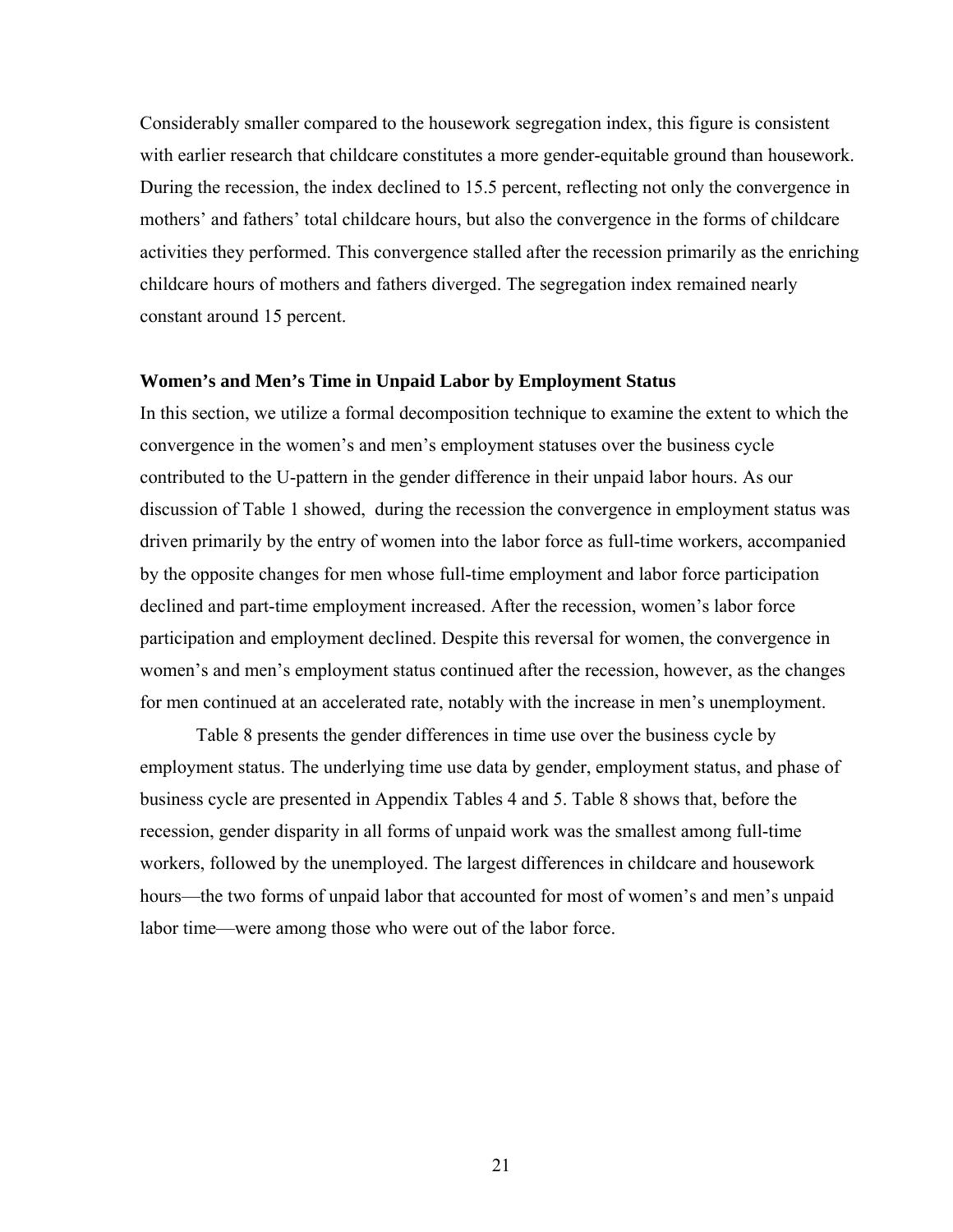|                    |                  | Childcare | Adultcare | Housework | Shopping |
|--------------------|------------------|-----------|-----------|-----------|----------|
|                    | Full-time        | 3.7       | $-0.2$    | 5.2       | 1.6      |
|                    | Part-time        | 7.5       | $-1.0$    | 8.5       | 3.3      |
| Pre-               | Unemployed       | 5.4       | $-0.4$    | 7.1       | 3.8      |
| recession          | Out of the labor |           |           |           |          |
|                    | force            | 10.5      | $-0.4$    | 11.4      | 1.7      |
|                    | Full-time        | 2.9       | 0.0       | 4.8       | 1.6      |
|                    | Part-time        | 7.4       | 0.4       | 7.8       | 1.6      |
|                    | Unemployed       | 6.1       | $-1.5$    | 5.3       | 2.4      |
| Recession          | Out of the labor |           |           |           |          |
|                    | force            | 8.4       | 0.1       | 10.9      | 3.3      |
|                    | Full-time        | 4.1       | 0.0       | 5.2       | 1.6      |
|                    | Part-time        | 2.1       | $-0.5$    | 7.9       | 2.2      |
| recession<br>Post- | Unemployed       | 6.3       | $-1.2$    | 4.6       | 1.3      |
|                    | Out of the labor |           |           |           |          |
|                    | force            | 13.0      | $-1.2$    | 10.0      | 3.2      |

*Table 8* Gender differences in time use by employment status and business cycle,  $2003-10$  (hours)

*Source:* Authors' calculations from 2003–10 ATUS data files. All observations are weighted by ATUS sampling weights.

*Notes:* gender difference = women's hours – men's hours.

Women and men are categorized as full-time employed, if they worked at least 35 hours per week.

Based on Table 8, Table 9 presents the changes in gender difference in unpaid workload in each employment status category over the business cycle. During the recession, the gender difference in childcare hours decreased among all groups except those who were out of the labor force. Gender disparity in housework hours decreased within each group, and similarly for purchases, with the exception of women and men who were out of the labor force. The gender difference in adult care decreased slightly among all groups except the unemployed.<sup>12</sup>

 $\overline{a}$ 

 $12$  Findings, excluded here for brevity, show that among the employed the gender gap in personal care time decreased while that in leisure increased.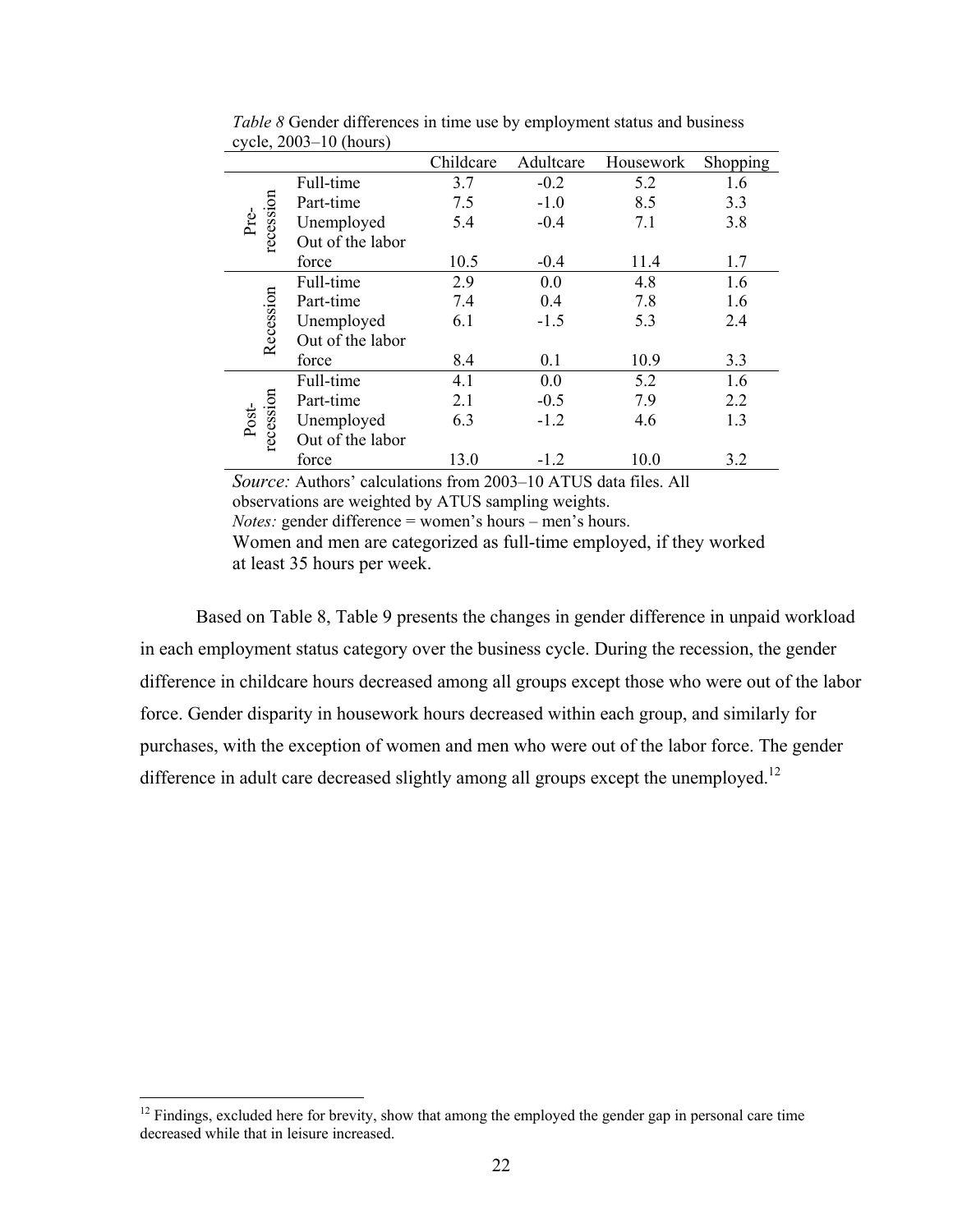|                             |                        | Childcare | Adult care | Housework | Shopping |
|-----------------------------|------------------------|-----------|------------|-----------|----------|
|                             | Full-time <sup>a</sup> | $-0.8$    | 0.1        | $-0.4$    | $-0.1$   |
|                             | Part-time              | $-0.1$    | 1.3        | $-0.7$    | $-1.7$   |
|                             | Unemployed             | 0.7       | $-1.1$     | $-1.9$    | $-1.5$   |
|                             | Out of the             |           |            |           |          |
| Recession -<br>Prerecession | labor force            | $-2.1$    | 0.5        | $-0.5$    | 1.6      |
|                             | Average <sup>b</sup>   | $-1.3$    | 0.0        | $-0.9$    | $-0.4$   |
|                             | Full-time              | 1.2       | 0.0        | 0.3       | 0.0      |
|                             | Part-time              | $-5.3$    | $-0.9$     | 0.1       | 0.6      |
|                             | Unemployed             | 0.2       | 0.3        | $-0.7$    | $-1.1$   |
|                             | Out of the             |           |            |           |          |
| Postrecession<br>Recession  | labor force            | 4.6       | $-1.3$     | $-0.9$    | $-0.1$   |
|                             | Average                | 0.8       | $-0.2$     | $-0.2$    | 0.1      |

*Table 9* Changes in the gender difference in time spent on unpaid labor, personal care, and leisure (hours)

*Source:* Authors' calculations from 2003–10 ATUS data files. All observations are weighted by ATUS sampling weights. Notes: <sup>a</sup>Women and men are categorized as full-time employed, if they worked at least 35 hours per week.

<sup>b</sup>Average is the weighted average of the changes in the gender difference in time spent on an activity in each employment category.

By definition, these changes are driven by the changes in women's and men's hours within each employment category and the changes in the distribution of women and men across employment status groups. For instance, all else equal, given the considerably smaller gender difference in unpaid work hours among full-time employed workers, compared to that among women and men who were not in the labor force (Table 8), rise in the proportion of full-time employed in our sample would contribute to a smaller gender disparity in unpaid labor hours. The same effect is expected when there is an increase in the proportion of unemployed in the sample. The reversal of these patterns during the post-Great Recession period, namely, relative increase in the share of women and men who are out of the labor force compared to full-time employed and unemployed workers would contribute to a wider gender gap in unpaid labor. If the recession (or the recovery) affects time use patterns of women and men in each employment category, then these changes would also contribute to the observed changes in time use outcomes in unpaid work.

 We apply a standard decomposition technique to the changes in gender differences in unpaid work hours to see whether there is any support for these hypotheses. We focus on the changes in the gender difference in total unpaid workload that followed a U-shaped pattern over the business cycle. Following Juhn, Murphy, and Pierce (1991), and Zveglich and van der Meulen Rodgers (2004), we first partition the gender difference in unpaid labor hours into its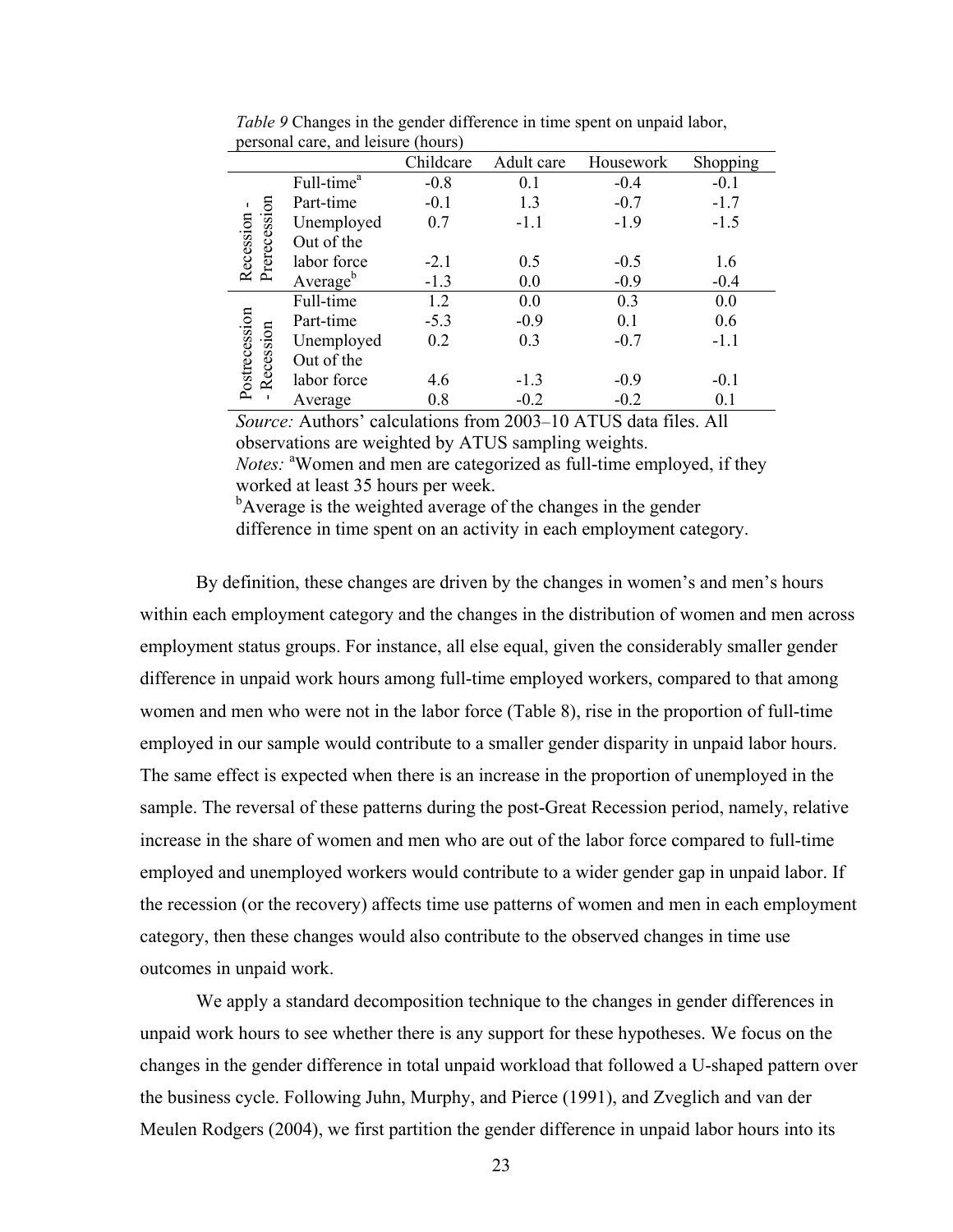two components: the gender differentials in time use across the employment categories and gender differentials within each employment category.<sup>13</sup> Accordingly, the gender difference in unpaid labor hours can be written as

(1) 
$$
L_{ft} - L_{mt} = \sum_i (\alpha_{fit} l_{fit} - \alpha_{mit} l_{mit})
$$

where, at time  $t(t)$  = recession, prerecession, postrecession),  $L_f$  and  $L_{mt}$  denote women's and men's weekly unpaid labor hours, *l<sub>fti</sub>* and *l<sub>mti</sub>* represent the corresponding unpaid labor hours within employment category *i* (*i =* full-time employed, part-time employed, unemployed, out of the labor force),  $\alpha_{fit}$  is the percentage of women in employment category *i*, and  $\alpha_{mit}$  is the percentage of men in employment category *i*.

With some elementary manipulations, (1) can alternatively be expressed as

(2) 
$$
L_{ft} - L_{mt} = \sum_i (\alpha_{fit} - \alpha_{mit}) l_{fit} + \sum_i \alpha_{mit} (l_{fit} - l_{mit})
$$

The first term on the right-hand side of equation (2) measures the portion of the gender difference in unpaid labor due to variation in women's and men's employment statuses. The second term measures the portion due to women's larger unpaid work hours compared to men within each employment category. Specifically, equation (2) decomposes the unpaid labor difference into these two across- and within-groups components.

Letting  $\Delta$  denote the gender difference in any variable, the change in the gender difference in unpaid labor hours between any two periods, *s* (*s* = prerecession, recession) and *t* (*t*   $=$  recession, postrecession), can be written as follows:<sup>14</sup>

(3) 
$$
\Delta L_t - \Delta L_s = \sum_i (\Delta \alpha_{it} - \Delta \alpha_{is}) l_{mis} + \sum_i \alpha_{fit} (\Delta l_{it} - \Delta l_{is}).
$$

 $\overline{a}$ 

<sup>&</sup>lt;sup>13</sup> Carrington, McCue, and Pierce (1996) and Juhn, Murphy, and Pierce (1991) utilize this method to examine the contribution of the relative changes in public-sector/private-sector wages and employment shares to the trends in the Black/White wage gap and changes in overall wage structure, respectively.

<sup>&</sup>lt;sup>14</sup> Following Zveglich and van der Meulen Rodgers (2004), the average across prerecession (recession) years is used as the base year, *s*, when comparing the trends to the recession (postrecession) to avoid possible extremes within any given year.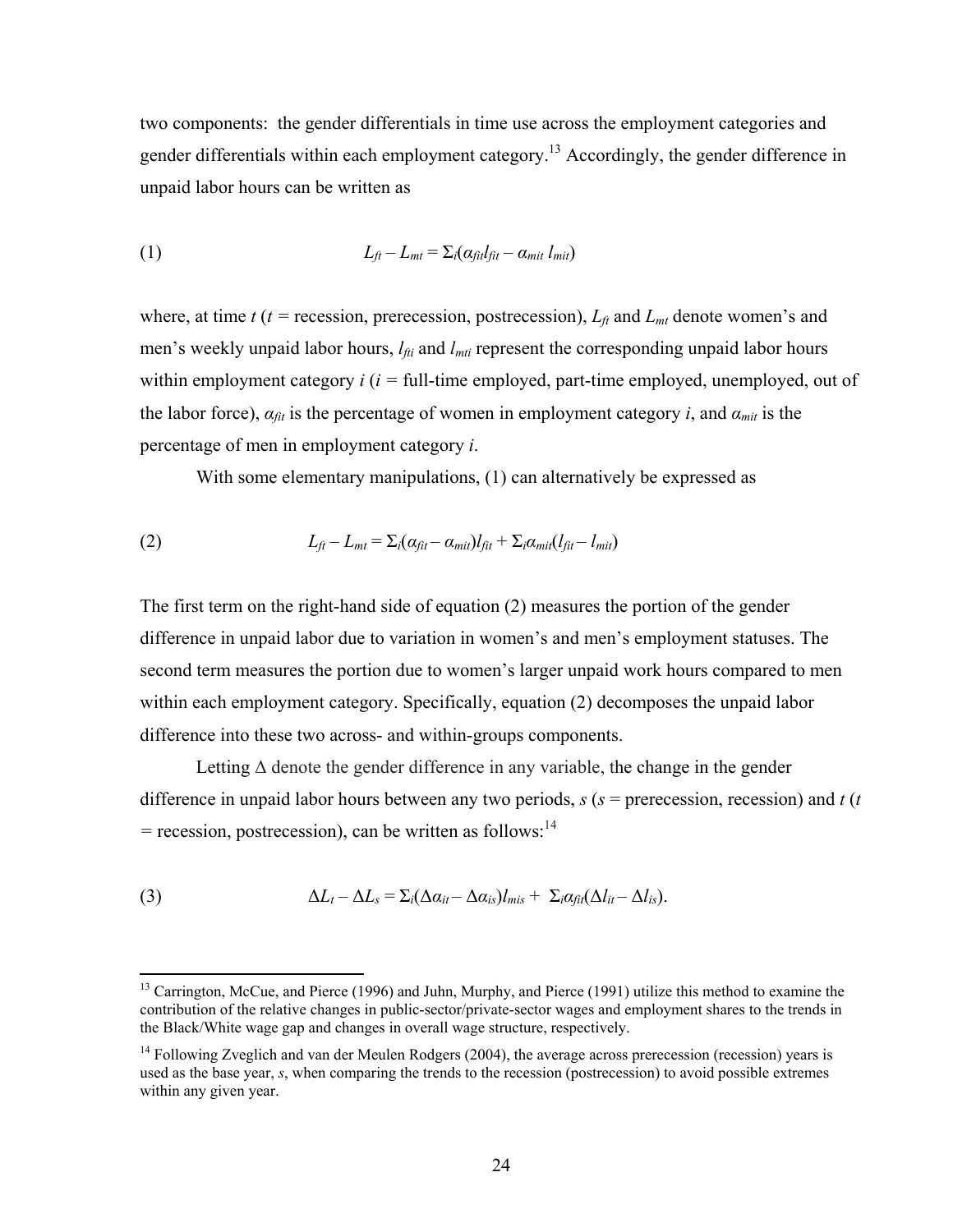This decomposition breaks down the change in the gender difference in unpaid labor hours over time into two components (that is, between recession and prerecession and between postrecession and recession). The first term on the right-hand side of the equation, *acrossgroups effect*, captures the contribution of the changes in women's and/or men's employment status between periods. We expect that the increase in the share of employed and unemployed workers in our sample during the recession to have contributed to the observed narrowing of the gender difference in unpaid labor hours during the recession. The reversal of these patterns after June 2009 would have contributed to the widening of the gender disparity in unpaid labor hours. Thus, over the business cycle, we expect this U-pattern in the share of individuals (men and women combined) who were out of the labor force to explain in part the U-pattern in the gender difference in unpaid workload observed over the same period.

 The second term, *within-groups effect*, captures the effect of the changes in gender differences in unpaid labor hours within each employment category. These changes, presented in Table 9, show that the net outcome (weighted average) of the within-group changes was a decline in the gender difference in each type of unpaid labor during the recession. Thus, we expect this component to have contributed to the narrowing of the gender difference in unpaid labor hours during the recession. During recovery, the gender difference in childcare hours and to a lesser extent shopping hours increased while the gender difference in housework and adult care hours decreased slightly. Given the larger magnitudes in childcare and shopping hours, we expect the net outcome of these changes to be widening of the within-groups gap.

 Table 10 presents the results of the decomposition of gender differences in weekly unpaid labor hours over the business cycle and the change in these gender differences during the recession and the recovery period. Before the recession, the majority (82 percent) of the 19.9 hour gender difference in unpaid labor hours was due to gender differences within employment categories. The remaining 18 percent was due to gender differences across employment categories. During the recession, the within-groups differences explained a larger share (84 percent) of a smaller -17.7 hour- gender difference in unpaid labor. The gender difference increased in the postrecession period to 18.2 hours. The relative contribution of within- and across-group gender differences remained the same.

The last two columns of Table 10 present the percent contribution of the within- and across-group effects to the change in the gender difference in unpaid labor hours during and after the recession. Both changes in women's and men's employment status and the changes in

25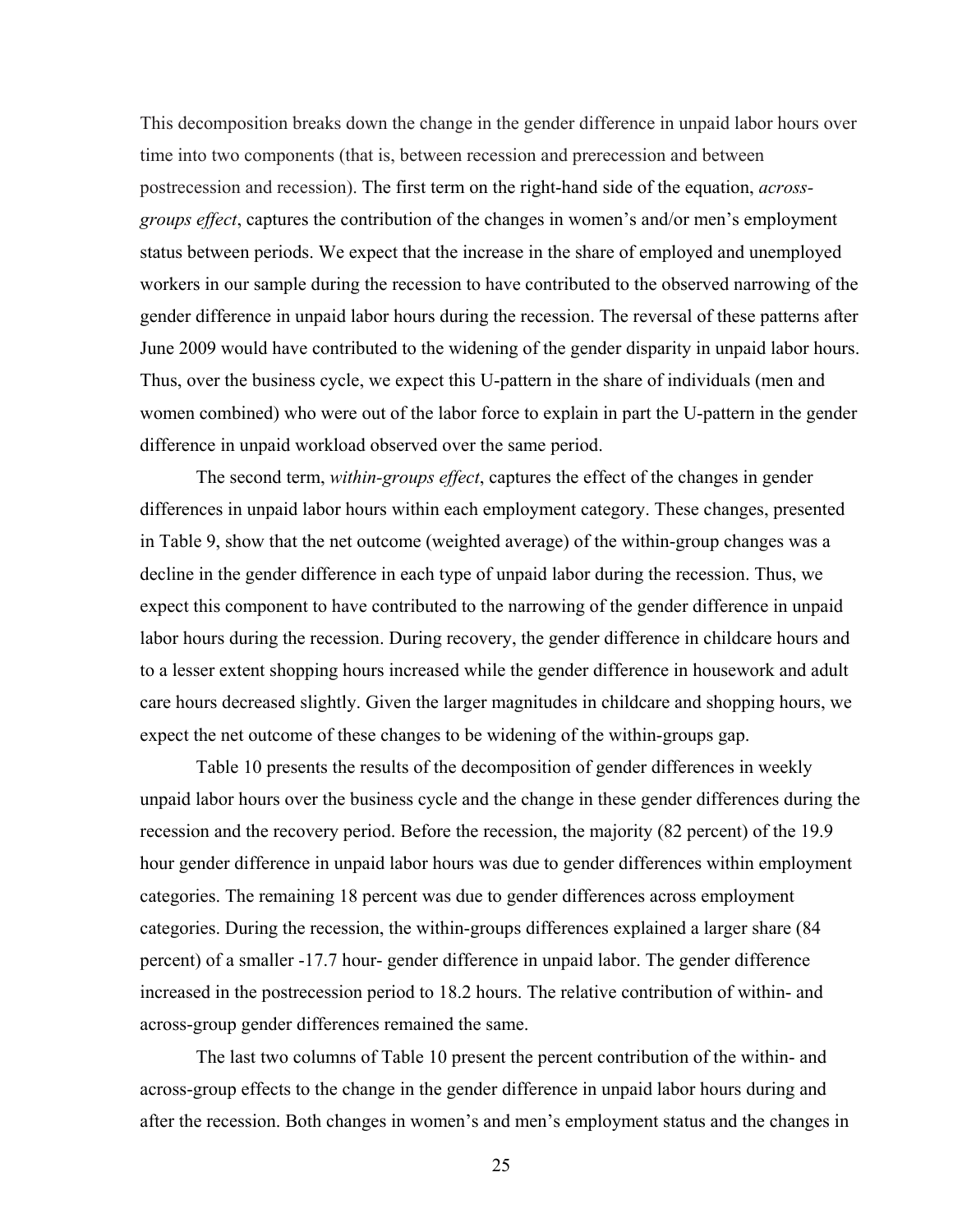gender differences in unpaid labor hours within employment categories contributed to a smaller gender disparity in unpaid workload during the recession, compared to the prerecession period. The within-groups effect—changes in unpaid labor hours within employment categories accounted for the majority (63 percent) of the decline. The remaining 37 percent of the decline was due to the across-groups effect reflecting shifts in women's and men's employment status during the recession. During the recovery period, the within-groups effect accounted for an even larger share (89 percent) of the widening disparity in unpaid workload.

|                          |              |           |               | Percent contribution to change |                              |  |  |
|--------------------------|--------------|-----------|---------------|--------------------------------|------------------------------|--|--|
|                          | Prerecession | Recession | Postrecession | $Recession -$<br>Prerecession  | Postrecession –<br>Recession |  |  |
| Across-groups<br>(hours) | 3.6          | 2.8       | 2.7           |                                |                              |  |  |
| (percent)                | 18%          | 16%       | 16%           | 37%                            | 11%                          |  |  |
| Within-groups<br>(hours) | 16.3         | 14.9      | 15.5          |                                |                              |  |  |
| (percent)                | 82%          | 84%       | 84%           | 63%                            | 89%                          |  |  |
| Total                    | 199          | 177       | 18.2          | 100%                           | 100%                         |  |  |

*Table 10* Decomposition of gender differences in weekly unpaid labor over the 2003–10 business cycle

*Source:* Authors' calculations from 2003–10 ATUS data files. All observations are weighted by ATUS sampling weights.

*Notes:* Unpaid labor is the sum of housework, childcare, adult care, and shopping hours. See text for the definitions of across- and within-groups components of the gender gap in unpaid labor.

# **CONCLUSION**

This study examined whether the narrowing gender gap in paid work over the course of the 2003–10 business cycle in the US was mirrored in unpaid work and leisure time. We find that the gender gap in unpaid work followed a U-pattern, narrowing during the Great Recession but widening afterwards. This pattern was driven primarily by gender difference in housework hours, which narrowed during the recession and stalled during recovery. These statistically significant changes were reflected in considerable gendered well-being effects: Before the recession, women's total work hours (paid work, housework, shopping, care work) per week were slightly more than men's hours per week. Over the cycle, this gap widened as men's total work hours per week decreased by 2.7 hours but only by half an hour per week for women. We also find that prior to the recession women had less leisure time than men and their leisure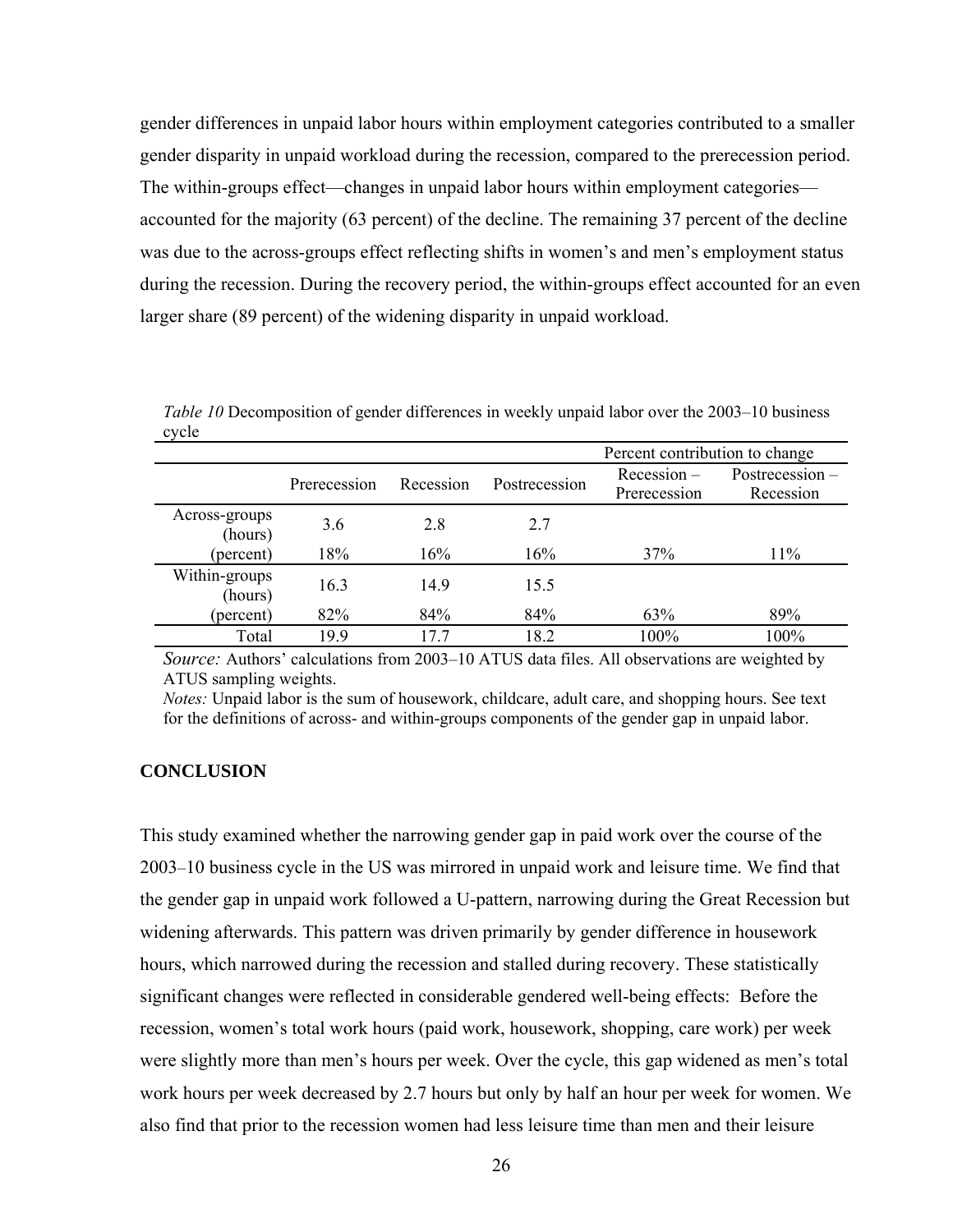shortfall only increased (from 3.1 to 5.3 hours per week) over the cycle as men increased their leisure time and women decreased theirs. In combination, leisure and personal care hours increased for men and declined for women over the cycle.

The Great Recession did not bring about more unpaid labor hours for men. The gender difference in unpaid labor narrowed only because women did less of this work during the recession. This decline in unpaid work was accompanied by the change in employment distribution of women, as they moved into the labor force and, in the main, increased the proportion of full-time employed women. After June 2009, despite a large decline in men's paid work hours (full-time and part-time) and shifts in men's distribution from full-time to part-time employment and unemployment, men's unpaid work hours increased only slightly and by a smaller amount than that of women. This U-shaped pattern in gender differences in unpaid work hours suggests a return to the prerecession division of unpaid labor. Overall, gender inequality in unpaid work has been slower to decline than that in paid work and was accompanied by increase in gender inequality in time spent on leisure.

We sought to identify the underlying processes that contributed to this U-pattern in the gender-segregated nature of housework and childcare activities and in the changes in employment status of women and men. The segregation analysis showed that gender segregation in both activities declined during the Great Recession but the desegregation process stalled in the postrecession period. The decomposition analysis showed that only 37 percent of the narrowing of the gender difference in unpaid labor hours during the recession was due to changes in women's and/or men's employment status. The rest of the decline in gender gap in unpaid work hours was due to more gender-equitable sharing of unpaid labor within employment categories. During the recovery as well, increasing within-group gender gap in unpaid labor hours explained the majority (89 percent) of the widening gap. The results of the decomposition analysis suggest that, over and above its employment effects, the Great Recession contributed to more equitable sharing of unpaid work within the household. Future research could examine the impact of the Great Recession on within-household division of labor by focusing on men and women who are matched couples. Convergence in women's and men's paid work hours during the recession creates room for women and men to negotiate a more equitable division of household labor. Examining whether this has been the case during the recession and its aftermath would enhance our understanding of the gendered outcomes of the recession.

27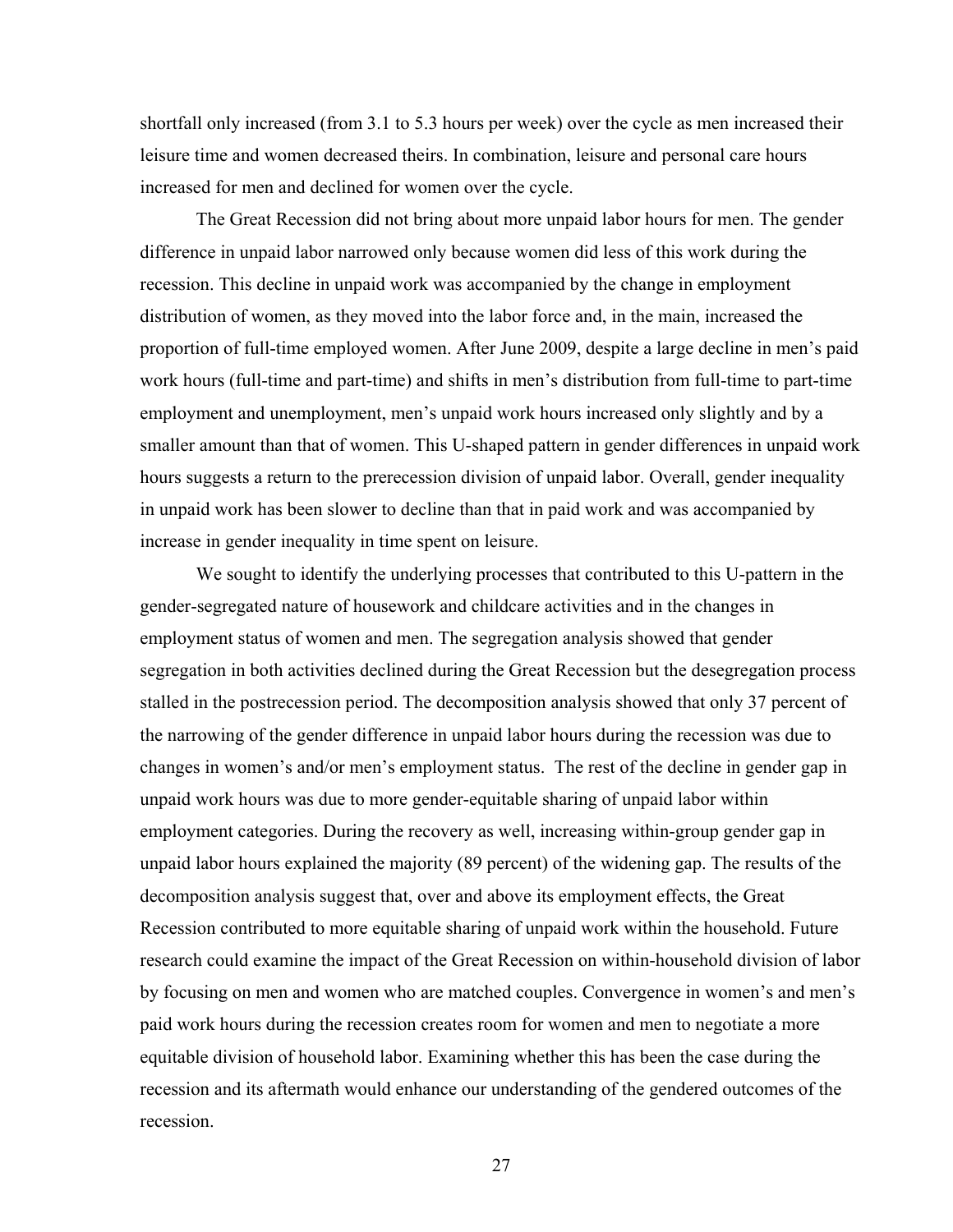In our sample, the likelihood of unemployment increased after the official end of the recession in June 2009 for both mothers and fathers. Since job losses continued after June 2009 until the end of 2009, in employment terms the recovery period captured in our study is limited to the twelve months in 2010. As ATUS data for 2011 become available, the post-2009 period may reflect job recovery, particularly for men who appear to have registered disproportionate job gains in the recovery according to BLS data. As more data become available, it will be possible to examine the paid labor-unpaid labor nexus, specifically, whether the U-shaped gender difference of unpaid work hours continued. Examination of the impact on single women and men would potentially alter the findings and is also essential to gauge the well-being effects of the recession, especially given the heavier job losses for single women compared to their married counterparts during the recession. For couples, examination of the institutional obstacles to gender-equitable sharing of unpaid labor, including slow changing gender norms, would possibly explain the relatively less gender-equitable sharing of housework compared to childcare and slow progress in both.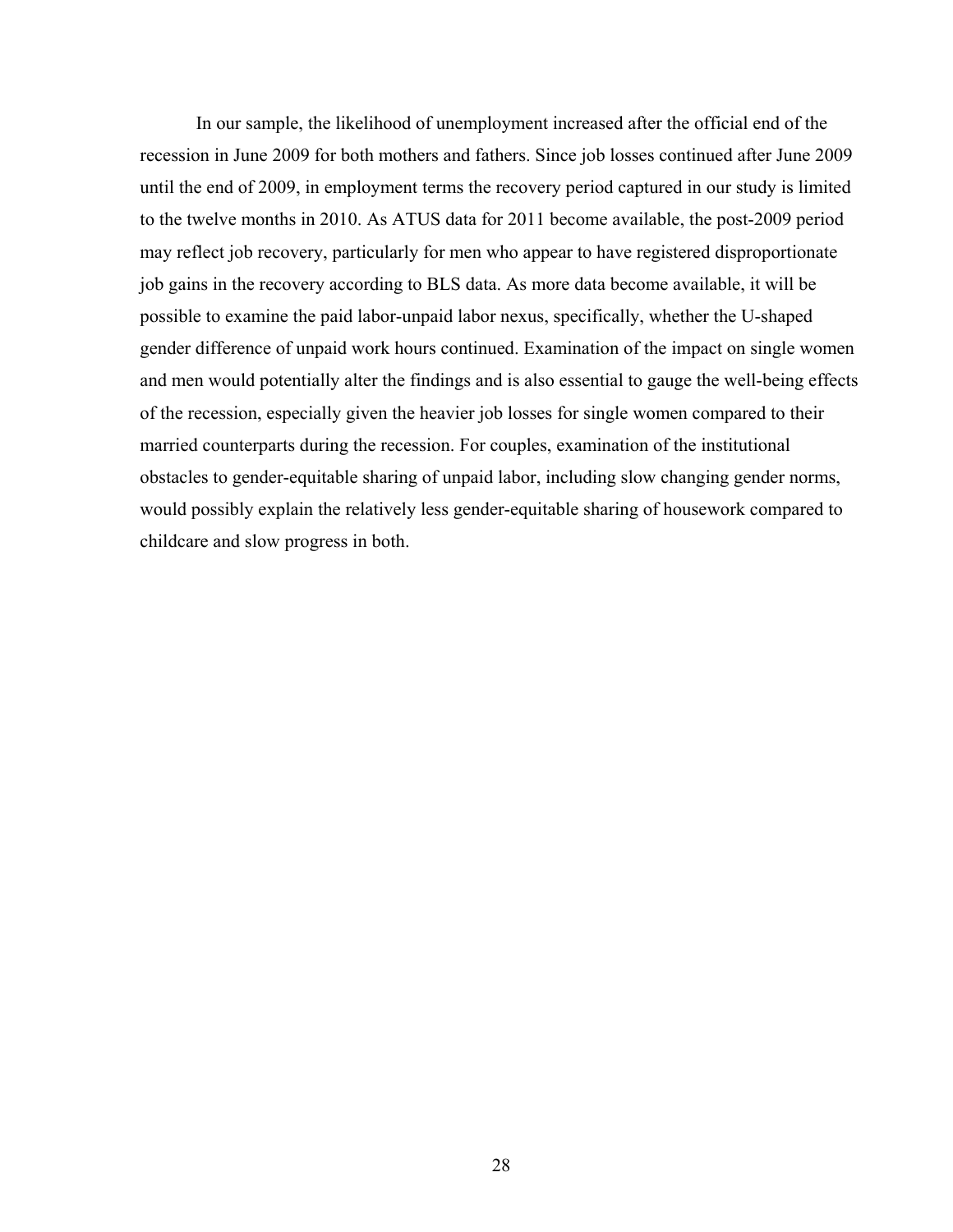## **REFERENCES**

- Aguiar, Mark, Erik Hurst, and Loukas Karabarbounis. 2011. "Time Use During Recessions." NBER Working Paper No. 17259. Cambridge, MA: National Bureau of Economic Research.
- Becker, Gary S. 1965. "A Theory of the Allocation of Time." *The Economic Journal* 75: 493– 517.
- Benhabib, Jess, Richard Rogerson, and Randall Wright. 1991. "Homework in Macroeconomics: Household Production and Aggregate Fluctuations." *Journal of Political Economy* 99 (6): 1166–1187.
- Bianchi, Suzanne M., John P*.* Robinson, and Melissa Milkie. 2006. *Changing Rhythms of American Family Life*. New York: Russell Sage.
- Bianchi, Suzanne M., Melissa A. Milkie, Liana C. Sayer, and John P. Robinson. 2000. "Is Anyone Doing the Housework? Trends in the Gender Division of Household Labor." *Social Forces* 79:191–228.
- Bianchi, Suzanne M., Vanessa R. Wight, and Sara B. Raley. 2005. "Maternal Employment and Family Caregiving: Rethinking Time with Children in the ATUS." *ATUS Early Results Conference*. Bethesda, MD.
- Bittman, Michael and Jocelyn Pixley. 1997. *The Double Life of the Family. Myth, Hope, and Experience*. Sydney: Allen and Unwin.
- Blair-Loy, Mary. 2003. *Competing Devotions: Career and Family among Women Executives.* Cambridge, MA: Harvard University Press.
- Blau, Francine D., and Lawrence M. Kahn. 2005. "Changes in the Labor Supply Behavior of Married Women: 1980-2000." NBER Working Paper No. W11230. Cambridge, MA: National Bureau of Economic Research.
- Blau, Francine D. 1998. "Trends in the Well-Being of American Women, 1970-1995." *Journal of Economic Literature* 36:112–65.
- Bureau of Labor Statistics (BLS). 2010. "Employment, Hours, and Earnings from the Current Employment Statistics Survey." US Department of Labor. http://www.bls.gov/news.release/pdf/empsit.pdf (accessed July 24, 2011).
- Boushey, Heather. 2011. *Changing Places: Women Continue to Lose Jobs as Economy Grows*. Washington, DC: Center for American Progress. Available online at http://www.americanprogress.org/issues/2011/05/changing\_places.html (accessed July 30, 2011).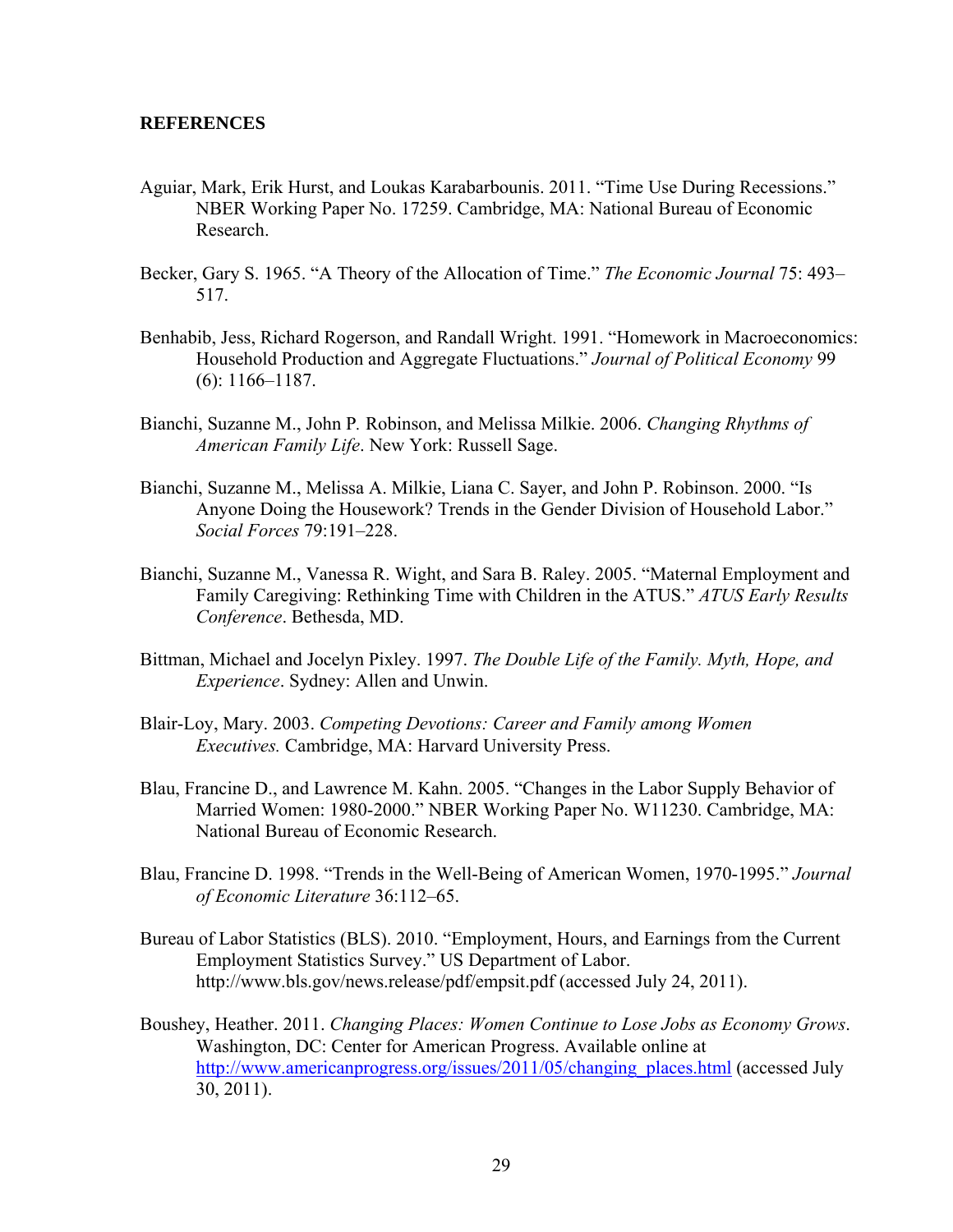Boushey, Heather and Ann O'Leary. 2010. *Our Working Nation How Working Women Are Reshaping America's Families and Economy and What It Means for Policymakers: A Policy Roadmap.* Washington, DC: Center for American Progress. Available online at http://www.americanprogress.org/issues/2010/03/pdf/our\_working\_nation.pdf (accessed July 24, 2011).

\_\_\_\_\_\_\_\_ (Eds). 2009. "The Shriver Report: A Woman's Nation Changes Everything: A Study by Maria Shriver and the Center for American Progress." Washington, DC: A Woman's Nation and Center for American Progress. Also available online at http://www.shriverreport.com/awn/index.php (accessed July 24, 2011).

- Boye, Katarina. 2009. "Relatively Different? How do Gender Differences in Well-Being Depend on Paid and Unpaid Work in Europe?" *Social Indicators Research* 93:509–525.
- Burda, Michael and Daniel S. Hamermesh. 2010. "Unemployment, Market Work and Household Production." *Economic Letters* 107: 131–133.
- Carr, Deborah S. 2002. "The Psychological Consequences of Work-Family Trade-Offs for Three Cohorts of Men and Women." *Social Psychology Quarterly* 65:103–24.
- Carrington, William J., Kristin McCue, and Brooks Pierce. 1996. "Black/White Wage Convergence: The Role of Public Sector Wages and Employment." Industrial and Labor Relations Review 49 (3): 456–71.
- Coltrane, Scott. 2000. "Research on Household Labor: Modeling and Measuring the Social Embeddedness of Routine Family Work." *Journal of Marriage and the Family* 62: 1208–1233.
- Connelly, Rachel and Jean Kimmel. 2008. "Spousal Influences on Parents' Non-Market Time Choices." Discussion Paper No. 2894. The Institute for the Study of Labor (IZA).
- Gauthier, Anne H., Timothy M. Smeeding, and Frank F. Furstenberg, Jr. 2004. "Are Parents Investing Less Time in Children? Trends in Selected Industrialized Countries." *Population and Development Review* 30 (4): 647–71.
- Glass, J., and T. Fujimoto. 1994. "Housework, Paid Work, and Depression Among Husbands and Wives*." Journal of Health and Social Behavior* 35: 179–91.
- Greenwood, Jeremy and Zvi Hercowitz. 1991. "The Allocation of Capital and Time over the Business Cycle." *Journal of Political Economy,* 99 (6): 1188–1214.
- Hartmann, Heidi, Ashley English, and Jeffrey Hayes. 2010. "Women and Men's Employment and Unemployment in the Great Recession." Institute for Women's Policy Research (IWPR) Publication C373. Available online at http://www.in.gov/icw/files/employment.pdf (accessed August 1, 2011).
- Hays, Sharon. 1996. *The Cultural Contradictions of Motherhood*. New Haven: Yale. University Press.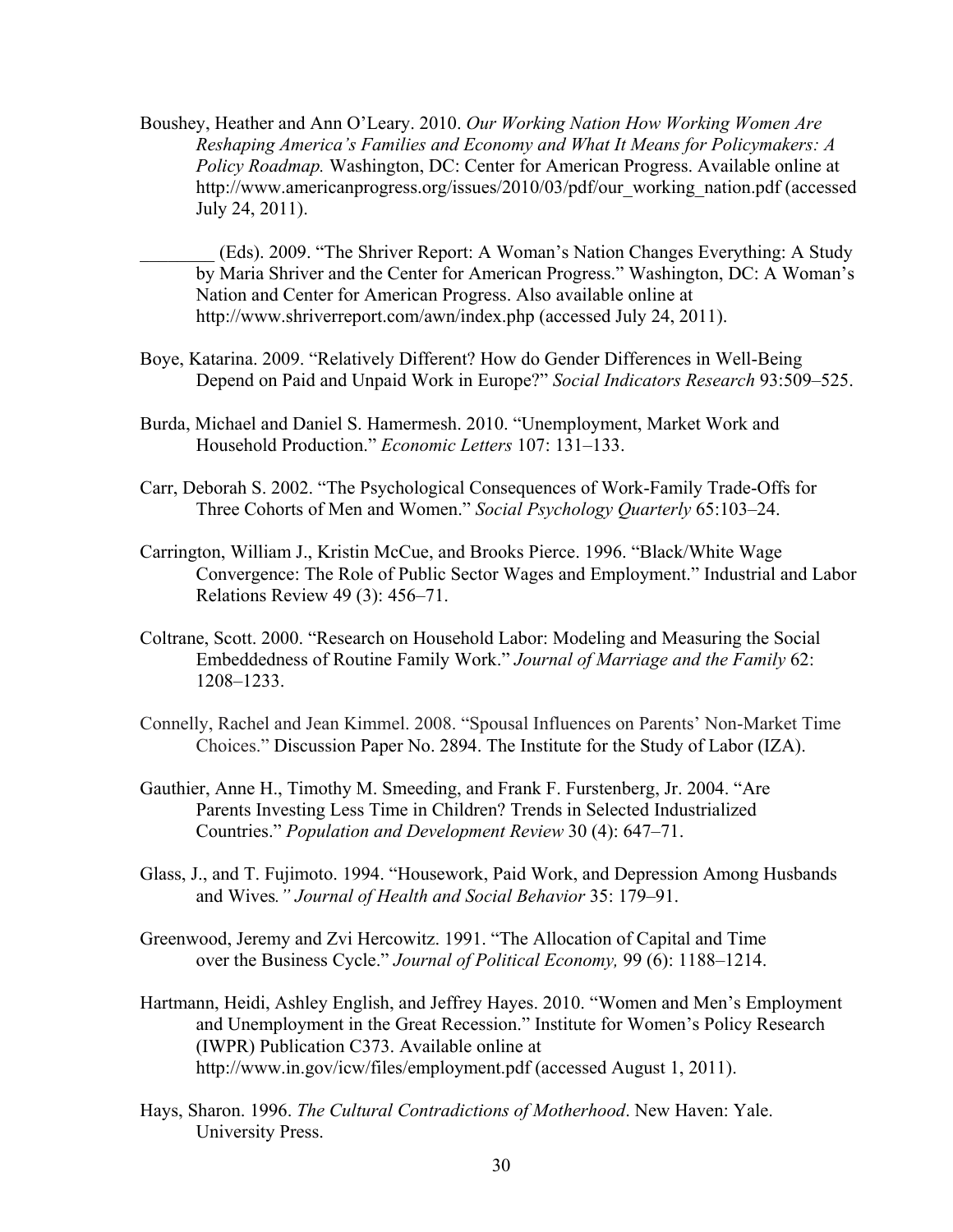- Hook, Jennifer L. 2006. "Care in Context: Men's Unpaid Work in 20 Countries: 1965-2003." *American Sociological Review* 71: 639–60.
- Howie, Peter, John Wicks, John M. Fitzgerald, Douglas Dalenberg, and Rachel Connelly. 2006. "Mothers' Time Spent in Spent in Care of Her Children and Market Work: a Simultaneous Model with Attitudes as Instruments." *Applied Economic Letters* 2006, 13 (8): 503–06.
- Institute for Women's Policy Research (IWPR). 2011a. "Are Women Now Half the Labor Force? The Truth about Women and Equal Participation in the Labor Force." Working Paper C374. Washington, DC: IWPR. Available online at http://www.iwpr.org/publications/pubs/are-women-now-half-the-labor-force-the-truthabout-women-and-equal-participation-in-the-labor-force/at\_download/file (accessed July 24, 2011).
	- \_\_\_\_\_\_\_\_. 2011b. "Job Gap between Women and Men Persists in August." IWPR No. Q008. Available online at http://www.iwpr.org/publications/recent-publications (accessed September 15, 2011)
	- . 2010. "The Costs and Benefits of Paid Sick Days." Testimony of Robert Drago, Institute for Women's Policy Research, Before the Labor Relations Committee of the Pennsylvania House of Representatives Regarding H.B. 1830, the Healthy Families, Healthy Workplaces Act, August 17, 2010. Available online at http://www.iwpr.org/initiatives/family-leave-paid-sick-days/#publications (accessed July 24, 2011.)
- Jacobs, Jerry A., and Kathleen Gerson. 2004. *The Time Divide: Work, Family and Gender Inequality*. Cambridge, MA: Harvard University Press.
- Juhn, Chinhui, Kevin Murphy, and Brooks Pierce. 1991. "Accounting for the Slowdown in Black–White Wage Convergence." In Marvin Kosters, ed., *Workers and Their Wages: Changing Patterns in the United States*. Washington, DC: American Enterprise Institute Press.
- Juhn, Chinhui and Simon Potter. 2007. "Is There Still an Added Worker Effect?" Federal Reserve Bank of New York. Staff Reports no. 310. December.
- Kimmel, Jean and Rachel Connelly. 2007. "Mothers' Time Choices: Caregiving, Leisure, Home Production, and Paid Work." *Journal of Human Resources* 42 (3): 643–61.
- Kochhar, Rakesh. 2011."Two Years of Economic Recovery: Women Lose Jobs, Men Find Them." Pew Social & Demographic Trends Report. Washington, DC: Pew Research Center. Also available online at http://pewsocialtrends.org/files/2011/07/Employmentby-Gender FINAL  $7-6-11$ .pdf (accessed July 30, 2011).
- Krantz-Kent, Rachel. 2009. "Measuring Time Spent in Unpaid Household Work: Results From the American Time Use Survey." *Monthly Labor Review* 132 (7): 46–59.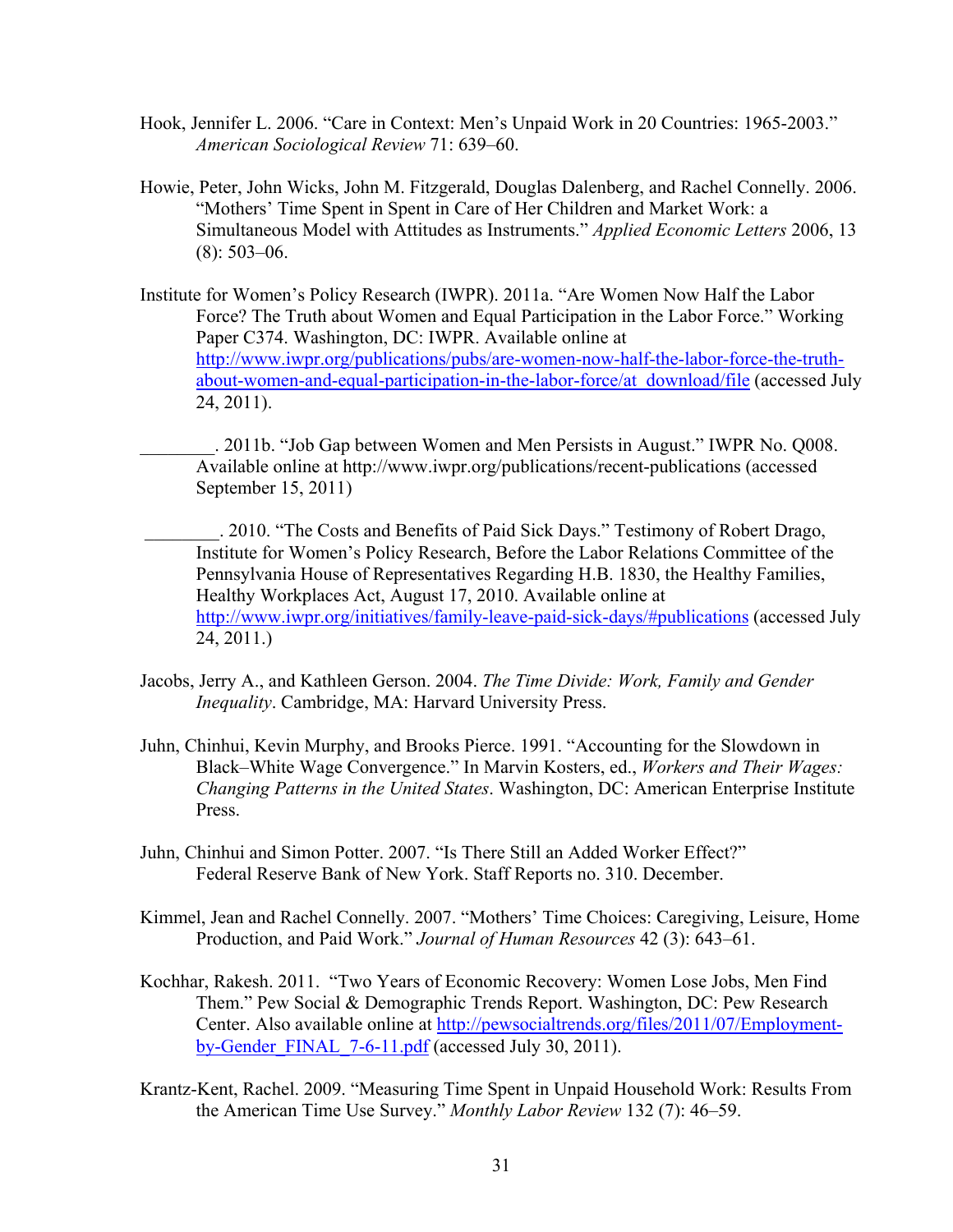- Lee, Jungmin, Daiji Kawaguchi, and Daniel S. Hamermesh. 2011. "The Gift of Time." The University of Texas at Austin Working Paper.
- Lee, Marlene A., and Mark Mather. 2008. "US Labor Force Trends." Population Bulletin 63 (2).
- Levy, Frank. 1995. "Incomes and Income Inequality." In Reynolds Farley, ed., *State of the Union: America in the 1990s*. New York: Russell Sage Foundation.
- Lim, Joseph Y. 2000. "The Effects of the East Asian Crisis on the Employment of Women and Men: The Philippine Case." *World Development* 28 (7): 1285–306.
- Mabsout, Ramzi and Irene van Staveren. 2010. "Disentangling Bargaining Power from Individual and Household Level to Institutions: Evidence on Women's Position in Ethiopia." *World Development* 38 (5): 783–96.
- MacDonald, Martha, Shelley Phipps, and Lynn Lethbridge. 2005. "Taking Its Toll: the Influence of Paid and Unpaid Work on Women's Well-being." Feminist Economics 11(1): 63–94.
- MacPhail, Fiona and Xiao-Yuan Dong. 2007. "Women's Market Work and Household Status in Rural China: Evidence from Jiangsu and Shandong in the late 1990s." *Feminist Economics* 13 (3): 93–124.
- Macunovich, Diane J. 2010. "Reversals in the patterns of women's labor supply in the United States, 1977–2009." *Monthly Labor Review* 133 (11): 16–36.
- Morrill, Melinda S., and Sabrina W. Pabilonia. 2011. "What Effects Do Macroeconomic Conditions Have on Families' Time Together?" DPRPD Working Paper. http://www.popcenter.umd.edu/research/sponsored-events/timeuse-2011/iptupapers/Morrill\_Pabilonia\_Maryland2011.pdf.
- Pabilonia, Sabrina Wulff and Younghwan Song. 2011. "Single Mothers' Time Preference, Smoking, and Enriching Childcare: Evidence from Time Diaries." *Eastern Economic Journal* forthcoming.
- Risman, Barbara J. 1998. *Gender Vertigo: American Families in Transition*. Yale University Press.
- Rones, Philip L., Randy E. Ilg, and Jennifer M. Gardner. 1997. "Trends in Hours of Work Since the Mid-1970s." *Monthly Labor Review* 120: 3–14.
- Sandberg, John and Sandra Hofferth. 2001. "Changes in Children's Time with Parent, U. S. 1981-1997." *Demography* 38: 423–36.
- Sayer, Liana C. 2005. "Gender, Time and Inequality: Trends in Women's and Men's Paid Work, Unpaid Work and Free Time." *Social Forces* 84 (1): 285–303.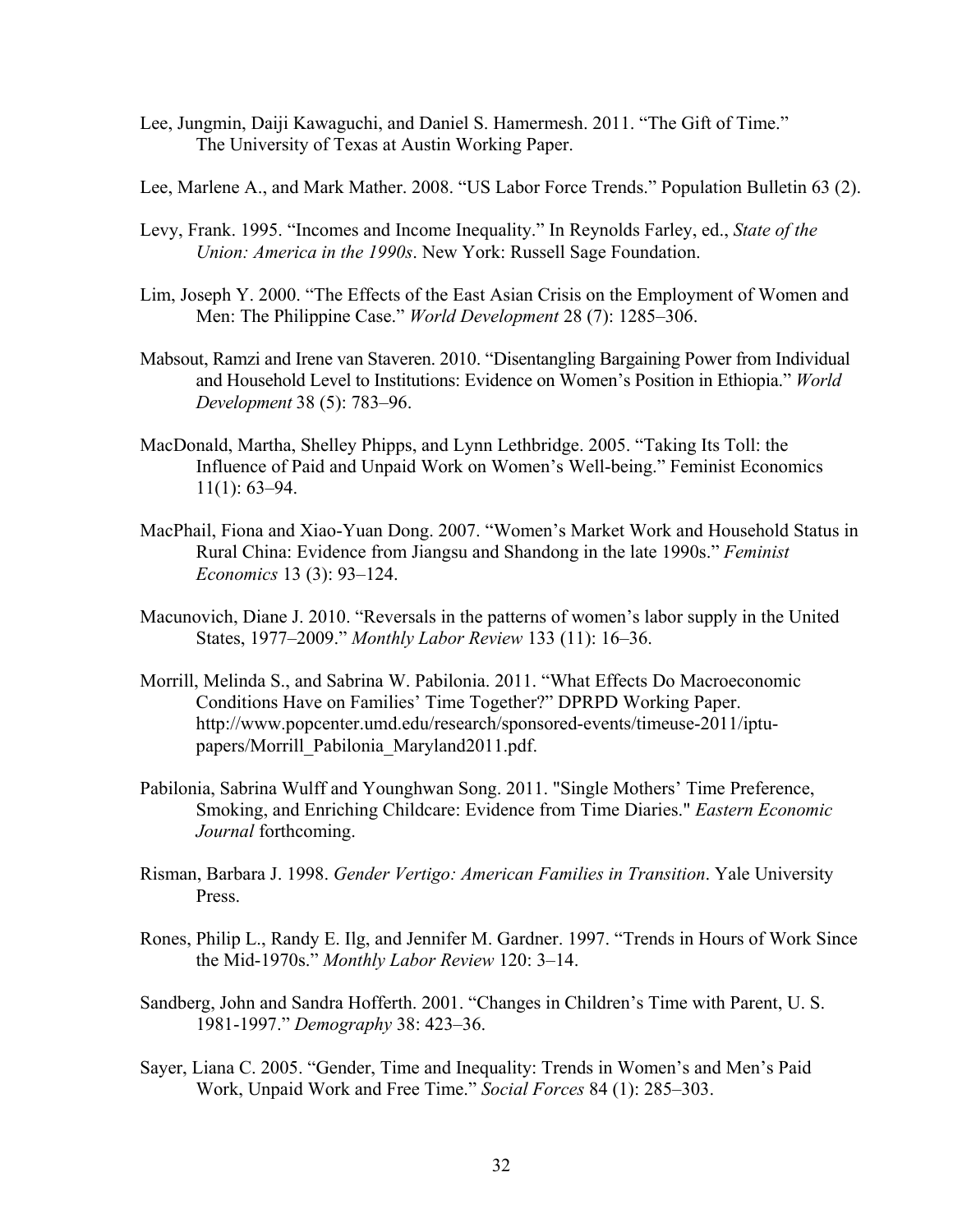- Sayer, Liana C., Philip N. Cohen, and Lynne M. Casper. 2004."Women, Men and Work."  *The American People Census 2000 Series*. New York: Russell Sage and Population Reference Bureau.
- Singh, Ajit and Ann Zammit. 2000. "International Capital Flows: Identifying the Gender Dimension." *World Development* 28 (7): 1249–1268.
- Stewart, Jay. 2010. "The Timing of Maternal Work and Time with Children." *Industrial and Labor Relations Review* 64 (1): 181–201.
- Şahin, Ayşegul, Joseph Song, and Bart Hobijn. 2010. "The Unemployment Gender Gap During the 2007 Recession." Current Issues in Economics and Finance Federal Reserve Bank of New York 16, no.2.
- Thompson, Linda and Alexis J. Walker. 1989. "Gender in Families: Women and Men in Marriage, Work, and Parenthood." *Journal of Marriage and the Family* 51: 845–71.
- US Census Bureau 2011. American Time Use Survey User's Guide: Understanding ATUS 2003 to 2010.
- US Census Bureau. 2006. "Current Population Survey Design and Methodology." Technical Paper 66.
- Williams, Joan. 2000. *Unbending Gender: Why Family and Work Conflict and What to Do About It*. New York: Oxford University Press.
- Zveglich, Joseph E., and Yana van der Meulen Rodgers. 2004. "Occupational Segregation and the Gender Wage Gap in a Dynamic East Asian Economy." *Southern Economic Journal* 70 (4): pp. 850–75.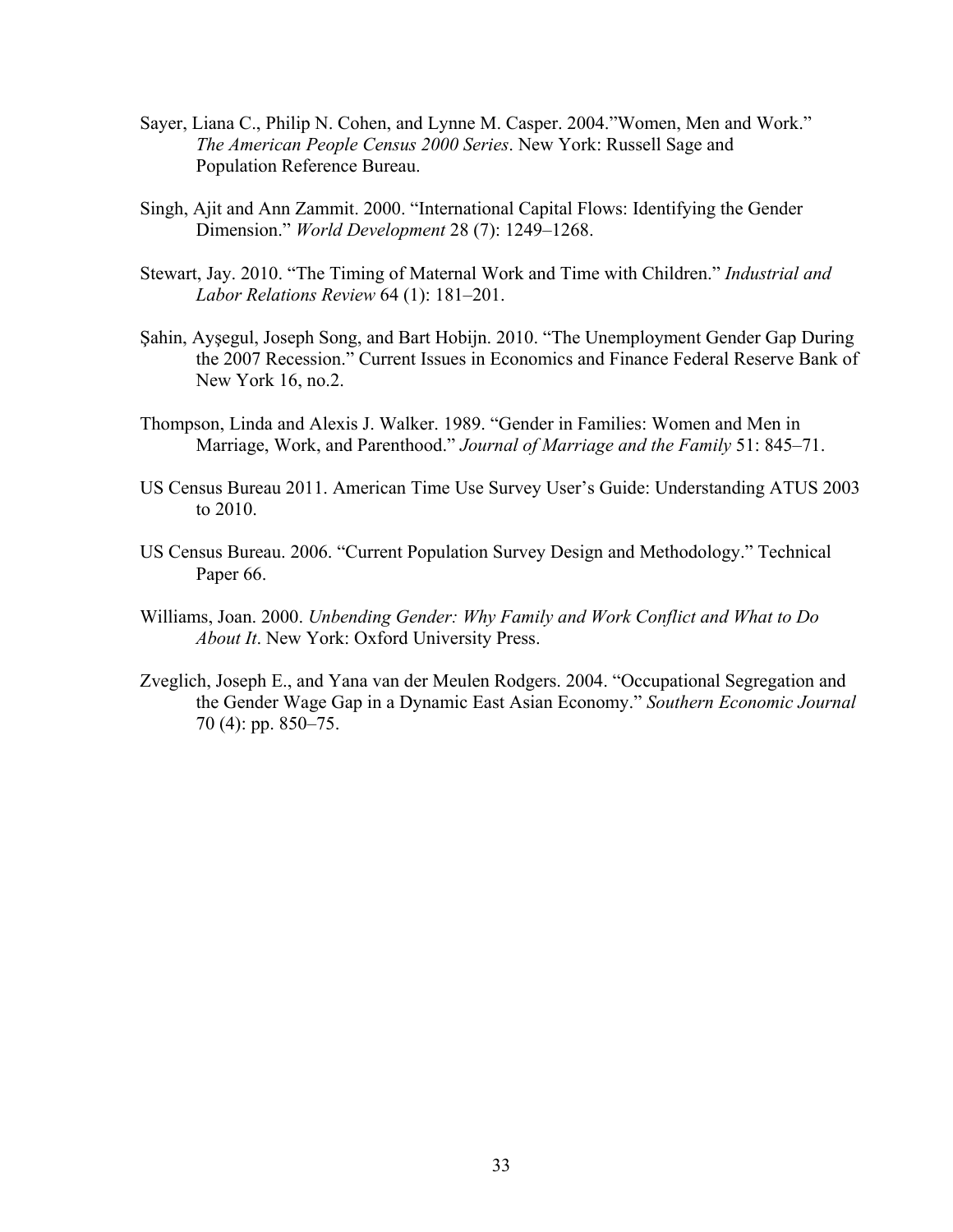#### **APPENDIX**

## **Methodology**

In order to obtain unbiased multi-year estimates, the Bureau of Labor Statistics (BLS) advises use of a *replicate variance method* to generate standard errors that uses subsample (replicate) weights to calculate replicate estimates (US Census Bureau 2011, p. 33). This method generates unbiased estimates that correct for sampling bias as well as nonsampling errors such as response variance and intra-interviewer correlation (US Census Bureau 2006, p. 2). The logic behind the method is that the variability among estimates based on various subsamples of the one actual sample is a good proxy for all the samples. For ATUS, variability among 160 subsamples is used in variance estimation of the samples. In simplest terms, we generate 161 mean estimates of each activity separately for each sample (e.g. daily minutes women on average spent doing housework on an average day before the recession), using the ATUS final sampling weight (that yields the original estimate) and the 160 subsample weights (that yield the replicate estimates). The deviation of the estimate we generate using the ATUS final sampling weight (the original estimate) from each of the 160 estimates forms the basis for unbiased estimates. The formulas we use to obtain estimates and standard errors are provided by the BLS: We use the following formula to generate the original estimate of daily time use:

$$
\overline{T}_{j}^{P} = \frac{\sum_{i} f wgt_{i} I_{ij} T_{ij}}{\sum_{i} f wgt_{i} I_{ij}}
$$

where  $\overline{T}_{ij}$  is the amount of time spent on activity *j* by respondent *i*, *fwgt*<sub>*i*</sub> is the final weight for respondent *i*, and  $I_{ij}$  is an indicator that equals 1 if respondent *i* participated in activity *j* during the reference day and 0 otherwise. The weighted sum of time use divided by the sum of weights results in the average total hours spent per day on an activity.

 The deviations between the replicate estimates and this original estimate form the basis of the variance calculation. We use the following formula for calculating standard errors provided by BLS:

$$
Var(\hat{Y}_O) = \left(\frac{4}{160}\right) \sum_{i=1}^{160} (\hat{Y}_i - \hat{Y}_O)^2
$$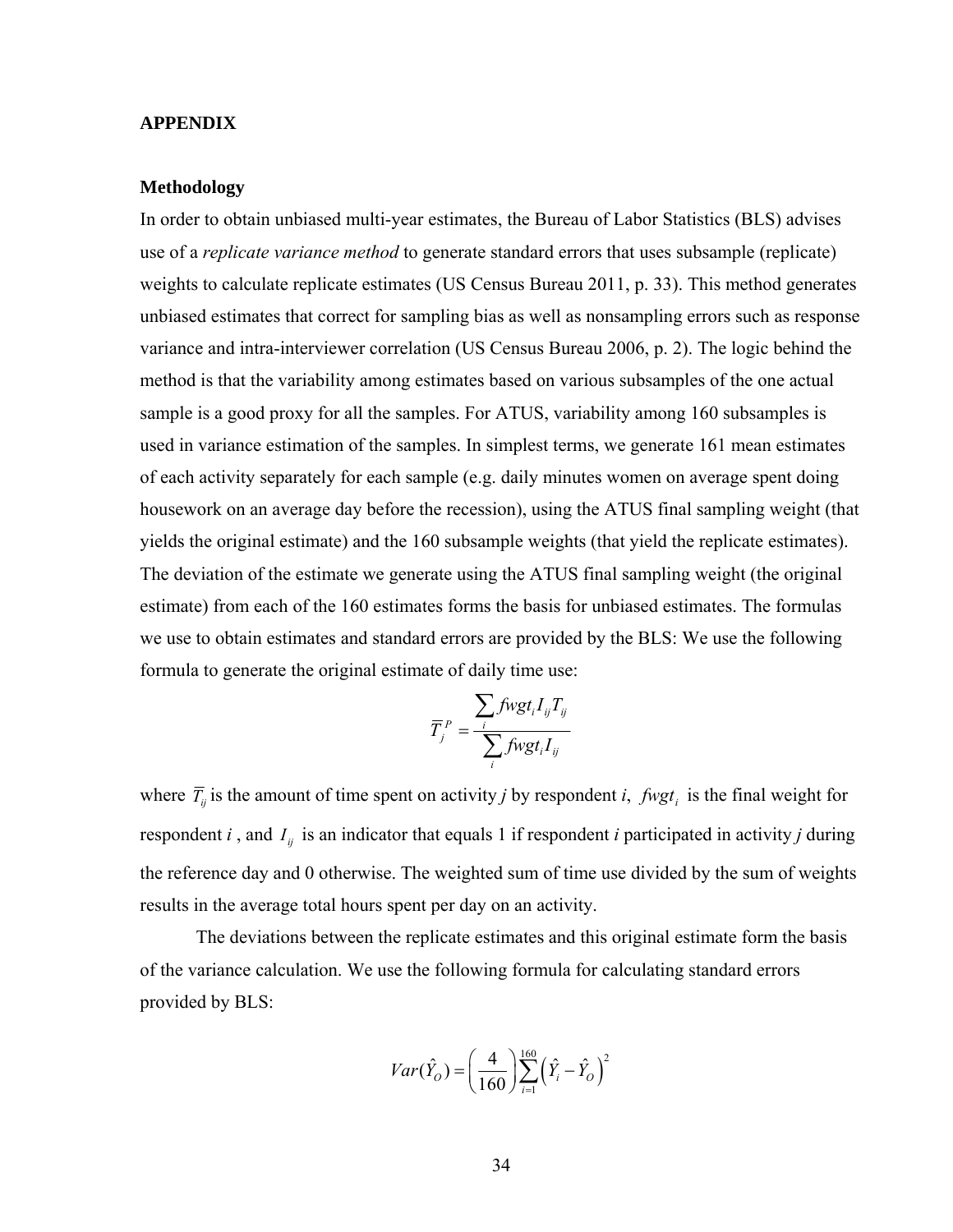where Y is the characteristic of interest (e.g. gender),  $\hat{Y}_0$  is the original estimate of Y, and  $\hat{Y}_i$  is the *i*<sup>th</sup> replicate estimate of Y. We calculate  $\hat{Y}_i$  for each record, sum the 160 squared deviations of the replicate estimates from the original estimate  $\hat{Y}_o$ , and multiply by (4/160) to get the variance.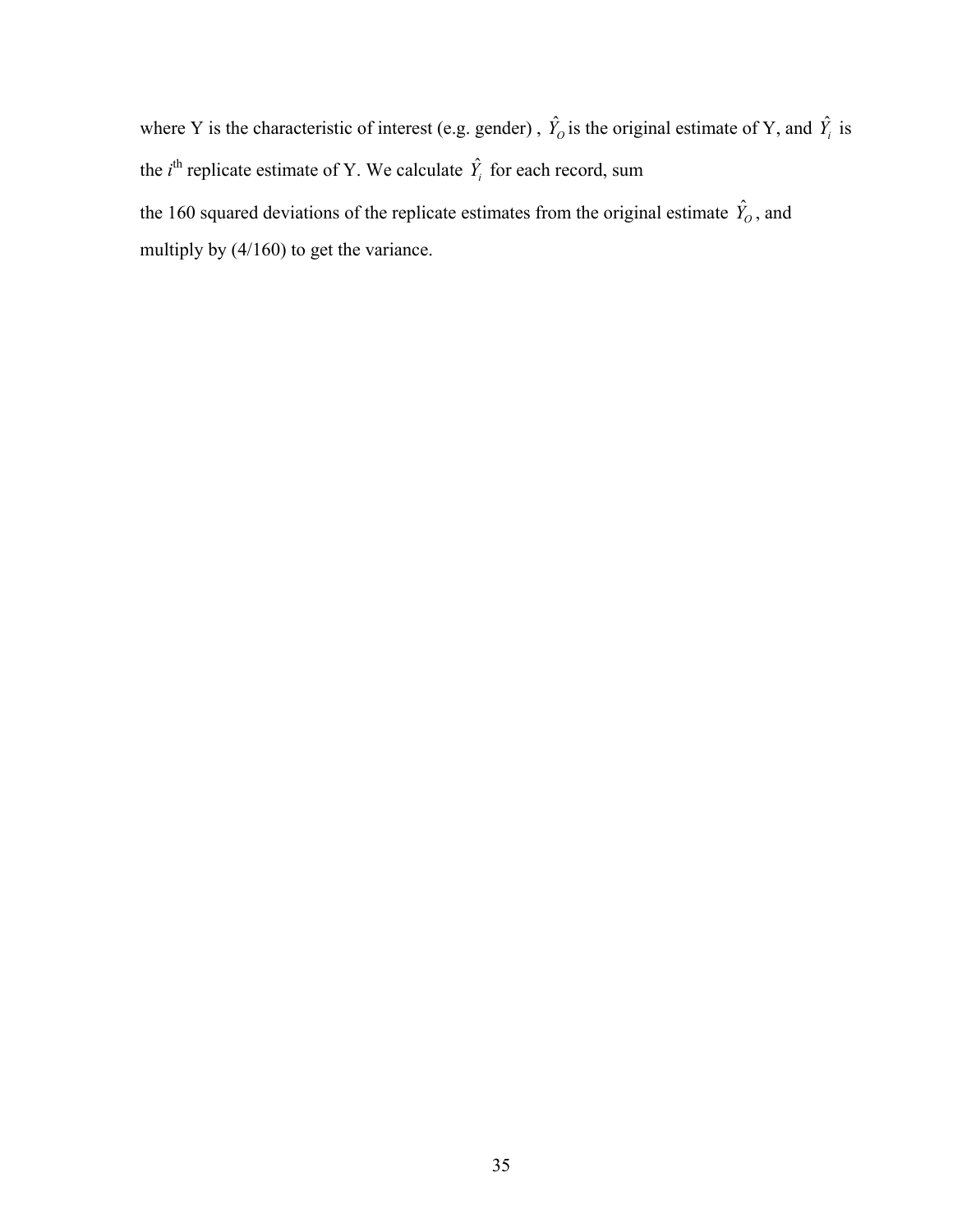# **Tables**

|                                               | Women  | Men    |
|-----------------------------------------------|--------|--------|
| Recession $(1/2003 - 11/2007)$                | 19     | 19     |
| Postrecession $(7/2009 - 12/2010)$            | 18     | 19     |
| Employed                                      | 62     | 90     |
| Unemployed                                    | 4.5    | 3.7    |
| Spouse is employed                            | 89     | 63     |
| Age (years)                                   | 38     | 40     |
| Usual hours of work per week (hours)          | 22     | 39     |
| Usual hourly earnings (\$)                    | \$555  | \$773  |
| Spouse's usual hours of work per week (hours) | 37     | 22     |
| BA degree or more                             | 34     | 32     |
| Some college education                        | 24     | 23     |
| Less than a high-school education             | 14     | 15     |
| Metropolitan residence                        | 67     | 67     |
| Hispanic                                      | 22     | 22     |
| African-American                              | 8      | 9      |
| Households (HH) with children:                |        |        |
| 1-year-old or younger                         | 23     | 22     |
| Ages 2-4                                      | 34     | 35     |
| Ages 5-9                                      | 54     | 55     |
| Ages 10-14                                    | 51     | 50     |
| Ages 15-17                                    | 28     | 28     |
| HH where a third adult is present             | 24     | 24     |
| Summer diary                                  | 26     | 25     |
| Weekends or Holidays                          | 30     | 30     |
| Number of observations                        | 13,439 | 11,991 |
|                                               |        |        |

*Appendix Table 1* Characteristics of women and men in the sample, 2003–10

*Source:* Authors' calculations from 2003–10 ATUS data files. All observations are weighted by ATUS sampling weights. Unless otherwise stated, all numbers are percentages.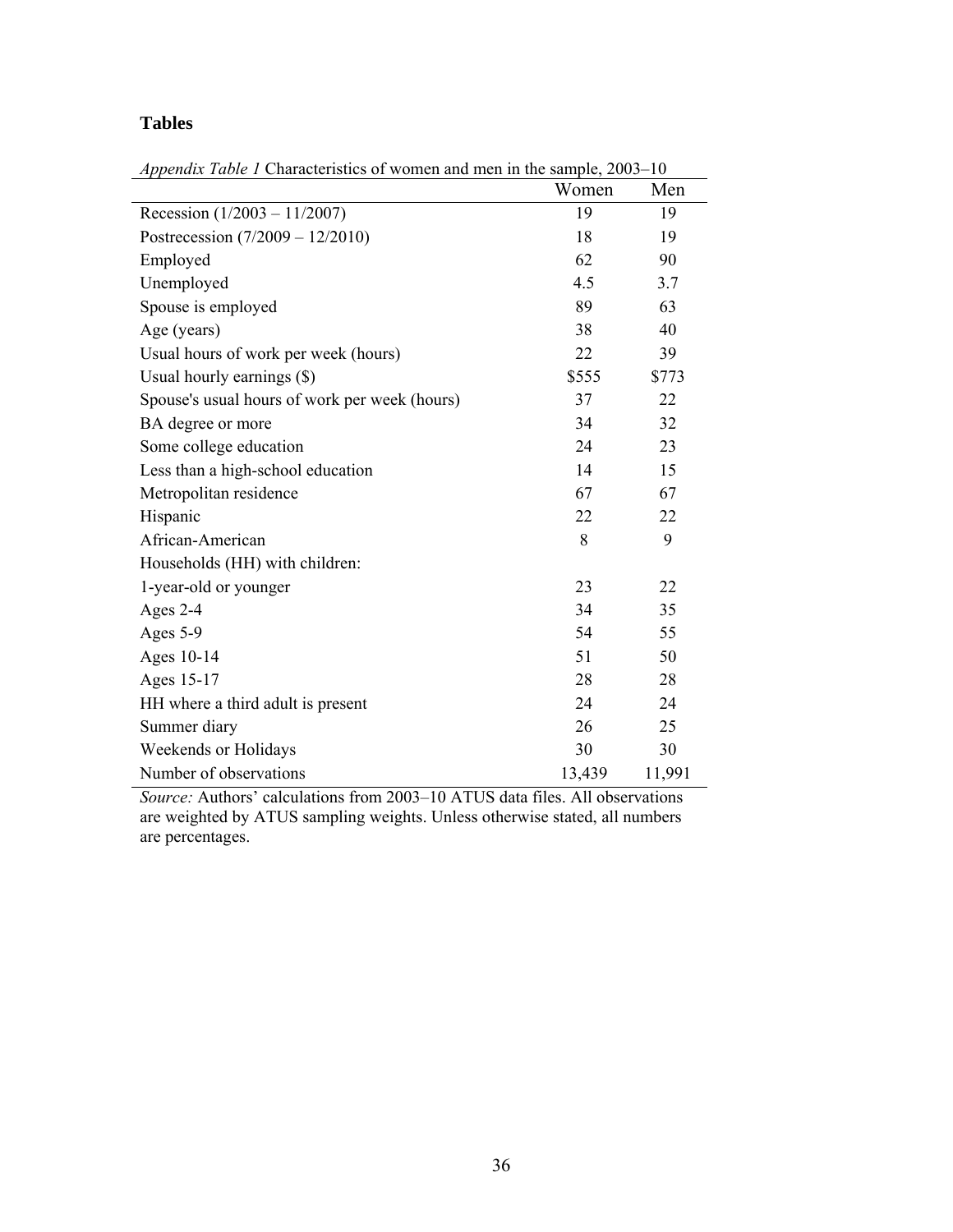|                                          | Prerecession |       | Recession |       | Postrecession |       |
|------------------------------------------|--------------|-------|-----------|-------|---------------|-------|
|                                          | Women        | Men   | Women     | Men   | Women         | Men   |
| Food and drink preparation               | 5.6          | 1.7   | 5.3       | 2.0   | 5.7           | 2.2   |
| Interior cleaning                        | 5.1          | 1.3   | 4.9       | 1.3   | 5.1           | 1.5   |
| Laundry                                  | 3.0          | 0.4   | 2.6       | 0.4   | 2.7           | 0.5   |
| Kitchen and food clean-up                | 2.0          | 0.5   | 1.8       | 0.5   | 2.0           | 0.4   |
| Lawn, garden, & houseplant care          | 0.8          | 1.8   | 0.6       | 1.6   | 0.6           | 1.8   |
| Household & personal organization and    |              |       |           |       |               |       |
| planning                                 | 0.7          | 0.5   | 0.8       | 0.4   | 0.7           | 0.6   |
| Care for animals and pets                | 0.4          | 0.4   | 0.5       | 0.4   | 0.5           | 0.4   |
| Interior arrangement & repairs           | 0.4          | 0.8   | 0.4       | 0.7   | 0.3           | 0.7   |
| Storing interior household items         | 0.3          | 0.1   | 0.2       | 0.1   | 0.2           | 0.1   |
| Financial management                     | 0.2          | 0.2   | 0.2       | 0.1   | 0.2           | 0.1   |
| HH $&$ personal e-mail $&$ messages      | 0.2          | 0.1   | 0.4       | 0.2   | 0.3           | 0.2   |
| Sewing, repairing, $\&$ maintaining      |              |       |           |       |               |       |
| textiles                                 | 0.2          | 0.003 | 0.1       | 0.001 | 0.1           | 0.001 |
| HH & personal mail & messages            | 0.1          | 0.1   | 0.1       | 0.1   | 0.1           | 0.03  |
| Food presentation                        | 0.1          | 0.02  | 0.1       | 0.02  | 0.1           | 0.01  |
| <b>Exterior cleaning</b>                 | 0.1          | 0.3   | 0.1       | 0.4   | 0.1           | 0.4   |
| Exterior repair, improvements, $\&$      |              |       |           |       |               |       |
| decoration                               | 0.1          | 0.4   | 0.1       | 0.3   | 0.1           | 0.4   |
| Vehicle repair and maintenance           | 0.1          | 0.7   | 0.04      | 0.6   | 0.1           | 0.6   |
| Appliance, tool, and toy set-up, repair, |              |       |           |       |               |       |
| & maintenance                            | 0.04         | 0.2   | 0.02      | 0.2   | 0.02          | 0.2   |
| Heating and cooling                      | 0.02         | 0.1   | 0.01      | 0.2   | 0.02          | 0.1   |
| Building and repairing furniture         | 0.02         | 0.1   | 0.02      | 0.01  | 0.01          | 0.1   |
| Ponds, pools, and hot tubs               | 0.02         | 0.04  | 0.01      | 0.1   | 0.03          | 0.04  |
| Home security                            | 0.01         | 0.02  | 0.01      | 0.01  | 0.01          | 0.01  |
| Vehicles, n.e.c.                         | 0.001        | 0.002 | 0.001     | 0.001 | 0.000         | 0.000 |
| Pet and animal care, n.e.c.              | 0.000        | 0.000 | 0.001     | 0.000 | 0.004         | 0.03  |
| Number of observations                   | 8,703        | 7,762 | 2,422     | 2,170 | 2,314         | 2,059 |

*Appendix Table 2* Weekly hours spent on detailed housework activities by gender and business cycle

*Source:* Authors' calculations from 2003–10 ATUS data files. For results representative of the US population, all observations are weighted by the ATUS sampling weights.

*Notes:* Activities are listed in descending order of time spent by women before the recession. Activities that are not performed by either women or men are excluded from the analysis. These are "not elsewhere classified" (n.e.c.) activities related to—appliances and tools, lawn and garden, food and drink preparation, presentation and clean-up, housework, interior maintenance, repair and decoration.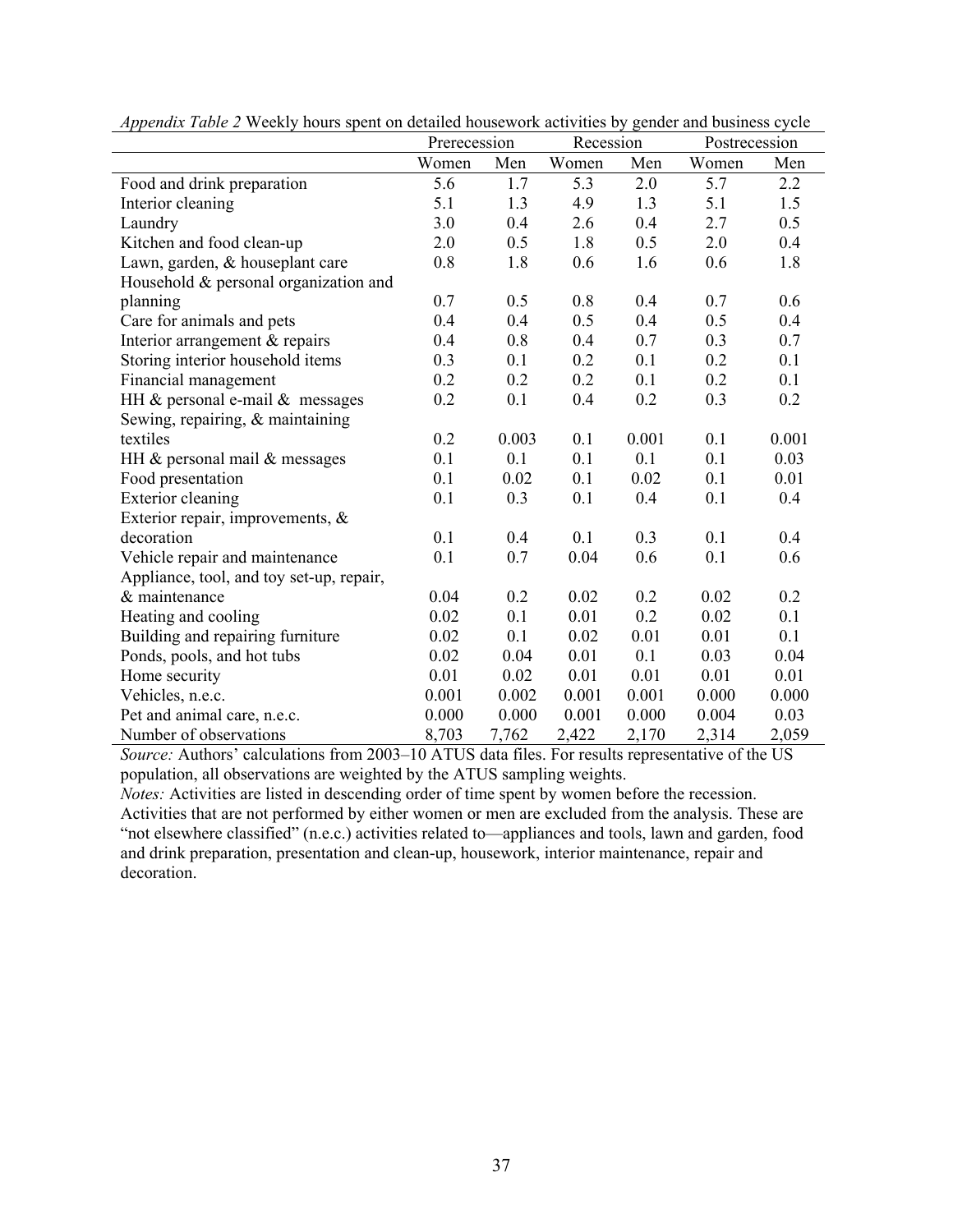| <b>UUSHIYSS UVULU</b>         |              |       |           |       |               |       |
|-------------------------------|--------------|-------|-----------|-------|---------------|-------|
|                               | Prerecession |       | Recession |       | Postrecession |       |
|                               | Women        | Men   | Women     | Men   | Women         | Men   |
| Physical care                 | 5.33         | 1.77  | 5.34      | 2.25  | 4.90          | 2.02  |
| Reading to/with               | 0.44         | 0.16  | 0.40      | 0.21  | 0.39          | 0.21  |
| Playing, not sports           | 2.42         | 1.80  | 2.10      | 2.04  | 2.63          | 2.04  |
| Arts and crafts               | 0.04         | 0.00  | 0.02      | 0.00  | 0.02          | 0.01  |
| Playing sports                | 0.06         | 0.12  | 0.08      | 0.09  | 0.05          | 0.14  |
| Organization $&$ planning     | 0.11         | 0.02  | 0.15      | 0.05  | 0.15          | 0.04  |
| Looking after                 | 0.68         | 0.42  | 0.68      | 0.46  | 0.81          | 0.35  |
| Attending events              | 0.56         | 0.35  | 0.74      | 0.48  | 0.63          | 0.39  |
| Waiting for/with              | 0.18         | 0.06  | 0.15      | 0.07  | 0.22          | 0.09  |
| Picking up/dropping off       | 0.51         | 0.21  | 0.55      | 0.23  | 0.56          | 0.23  |
| Talking with/listening $-$    | 0.53         | 0.20  | 0.40      | 0.20  | 0.51          | 0.23  |
| Caring for helping, n.e.c.    | 0.09         | 0.05  | 0.02      | 0.01  | 0.05          | 0.02  |
| Homework                      | 0.85         | 0.42  | 0.74      | 0.44  | 0.96          | 0.33  |
| Meetings & school conferences | 0.09         | 0.04  | 0.08      | 0.05  | 0.07          | 0.01  |
| Number of observations        | 8,703        | 7,762 | 2,422     | 2,170 | 2,314         | 2,059 |

*Appendix Table 3* Weekly hours spent on detailed childcare activities by gender and business cycle

*Source:* Authors' calculations from 2003–10 ATUS data files. For results representative of the US population, all observations are weighted by the ATUS sampling weights. *Notes:* The activities are listed in a descending order of the time spent by women before the recession. Home schooling of household children and waiting associated with children's education are excluded from the analysis because either women or men do not perform these activities.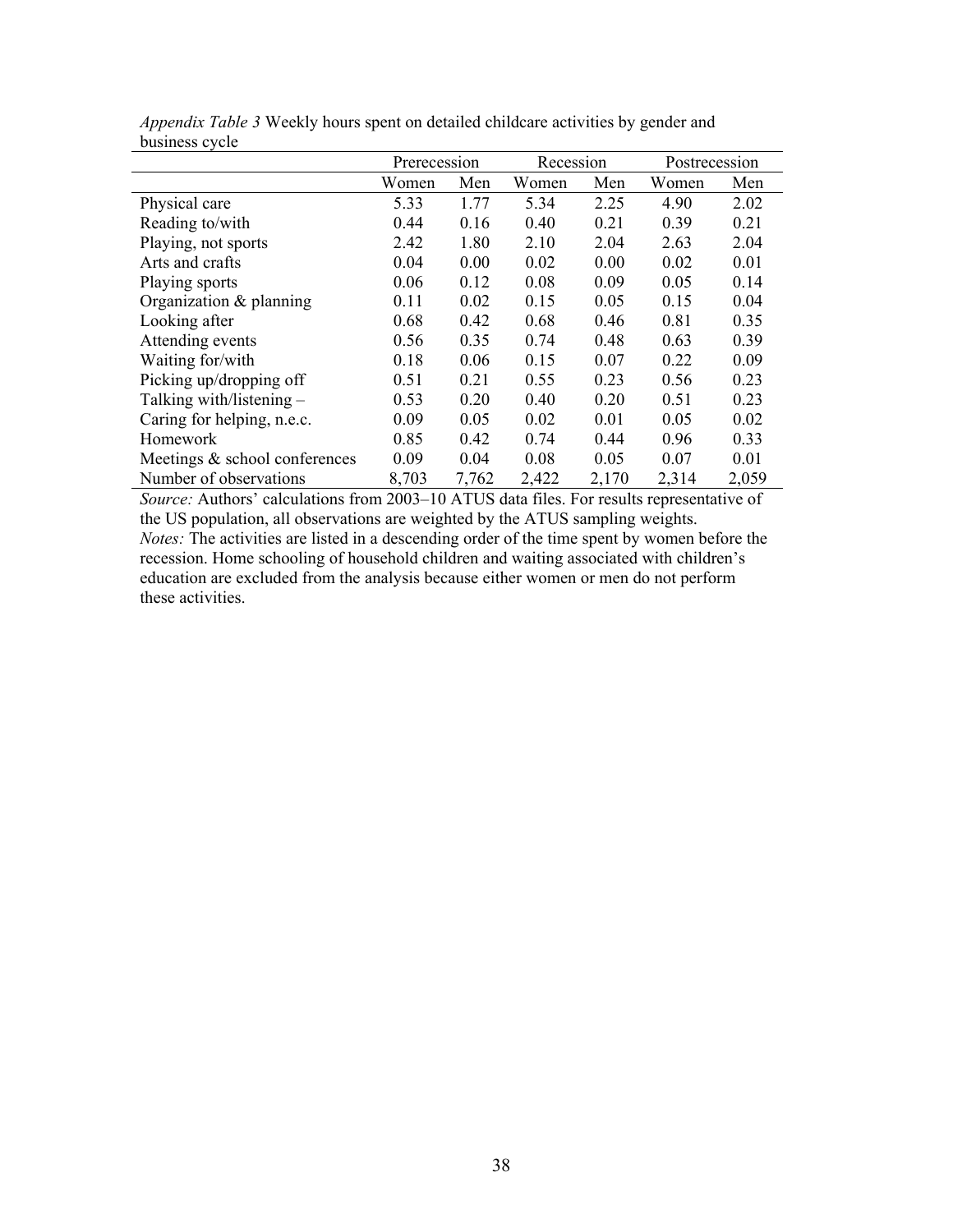|                |             | Unpaid | Childcare        | Adult            | Housework | Shopping         | Personal | Leisure |
|----------------|-------------|--------|------------------|------------------|-----------|------------------|----------|---------|
|                |             | work   |                  | care             |           |                  | care     |         |
|                | Women       |        |                  |                  |           |                  |          |         |
|                | Full-time   | 31.6   | 10.1             | $\overline{0.9}$ | 14.5      | $\overline{6.1}$ | 63.6     | 21.8    |
|                | Part-time   | 41.6   | 14.8             | 0.9              | 18.4      | 7.4              | 64.5     | 25.7    |
| Pre-recession  | Unemployed  | 52.3   | 14.7             | 1.9              | 26.5      | 9.2              | 67       | 34      |
|                | Out of the  | 55.4   | 19.8             | 1.2              | 26.6      | 7.8              | 66.5     | 31.6    |
|                | labor force |        |                  |                  |           |                  |          |         |
|                | Total       | 42.5   | 14.5             | $\mathbf{1}$     | 19.9      | 7.1              | 64.8     | 26.4    |
|                | Full-time   | 30.4   | 10.2             | 0.9              | 13.5      | $\overline{5.8}$ | 62.8     | 22.5    |
|                | Part-time   | 39     | 14.4             | 0.7              | 18.2      | 5.7              | 65       | 25.4    |
|                | Unemployed  | 52.2   | 18.1             | 0.7              | 26.2      | 7.2              | 67.6     | 29.8    |
|                | Out of the  | 54     | 19.9             | 1.2              | 25.4      | 7.5              | 65.9     | 32.2    |
| Recession      | labor force |        |                  |                  |           |                  |          |         |
|                | Total       | 40.1   | 14.2             | 0.9              | 18.6      | 6.4              | 64.4     | 26.3    |
|                | Full-time   | 31.3   | $10.8\,$         | 0.8              | 14.1      | 5.6              | 63       | 21.1    |
|                | Part-time   | 39.5   | 13.3             | 0.7              | 18.7      | 6.8              | 64.5     | 25.6    |
|                | Unemployed  | 50.8   | 16.8             | 1.9              | 25.2      | 6.9              | 68.1     | 30      |
|                | Out of the  | 53.9   | 20.2             | 1.1              | 25.4      | 7.2              | 66.2     | 31.2    |
| Post-recession | labor force |        |                  |                  |           |                  |          |         |
|                | Total       | 41.3   | 14.6             | $\mathbf{1}$     | 19.2      | 6.4              | 64.8     | 25.6    |
|                |             |        |                  |                  | Men       |                  |          |         |
|                | Full-time   | 21.2   | 6.4              | $\mathbf{1}$     | 9.3       | 4.5              | 60.5     | 27.5    |
|                | Part-time   | 23.3   | 7.3              | 1.9              | 9.9       | 4.2              | 62.2     | 33.9    |
|                | Unemployed  | 36.3   | 9.3              | 2.3              | 19.4      | 5.4              | 66.3     | 43.5    |
| Pre-recession  | Out of the  | 32.3   | 9.3              | 1.5              | 15.3      | 6.1              | 70.6     | 50.6    |
|                | labor force |        |                  |                  |           |                  |          |         |
|                | Total       | 22.3   | 6.7              | 1.1              | 9.9       | 4.6              | 61.3     | 29.5    |
|                | Full-time   | 21.1   | 7.3              | 0.9              | 8.7       | 4.2              | 61       | 27.5    |
|                | Part-time   | 21.8   | $\boldsymbol{7}$ | 0.3              | 10.4      | 4.1              | 64.9     | 31      |
| Recession      | Unemployed  | 39.8   | 12               | 2.2              | 20.9      | 4.8              | 60.7     | 41.7    |
|                | Out of the  | 31.3   | 11.5             | $\mathbf{1}$     | 14.5      | 4.2              | 68.6     | 55.2    |
|                | labor force |        |                  |                  |           |                  |          |         |
|                | Total       | 22.4   | 7.7              | 0.9              | 9.5       | 4.2              | 61.5     | 29.6    |
| Post-recession | Full-time   | 20.5   | 6.7              | 0.9              | 8.9       | $\overline{4}$   | 60.6     | 27.8    |
|                | Part-time   | 27.8   | 11.2             | 1.2              | 10.7      | 4.6              | 66.1     | 33.3    |
|                | Unemployed  | 39.8   | 10.5             | 3.1              | 20.7      | 5.6              | 64.5     | 40.5    |
|                | Out of the  | 28.8   | 7.2              | 2.3              | 15.4      | $\overline{4}$   | 70.3     | 52.9    |
|                | labor force |        |                  |                  |           |                  |          |         |
|                | Total       | 23     | 7.3              | 1.2              | 10.4      | 4.1              | 61.9     | 30.8    |

*Appendix Table 4* Weekly unpaid labor, personal care, and leisure hours by gender, employment status, and business cycle  $(2003-10)$ 

*Source:* Authors' calculations from 2003–10 ATUS data files. For results representative of the US population, all observations are weighted by the ATUS sampling weights. *Notes:* Women and men are categorized as full-time employed, if they worked at least 35 hours per

week.